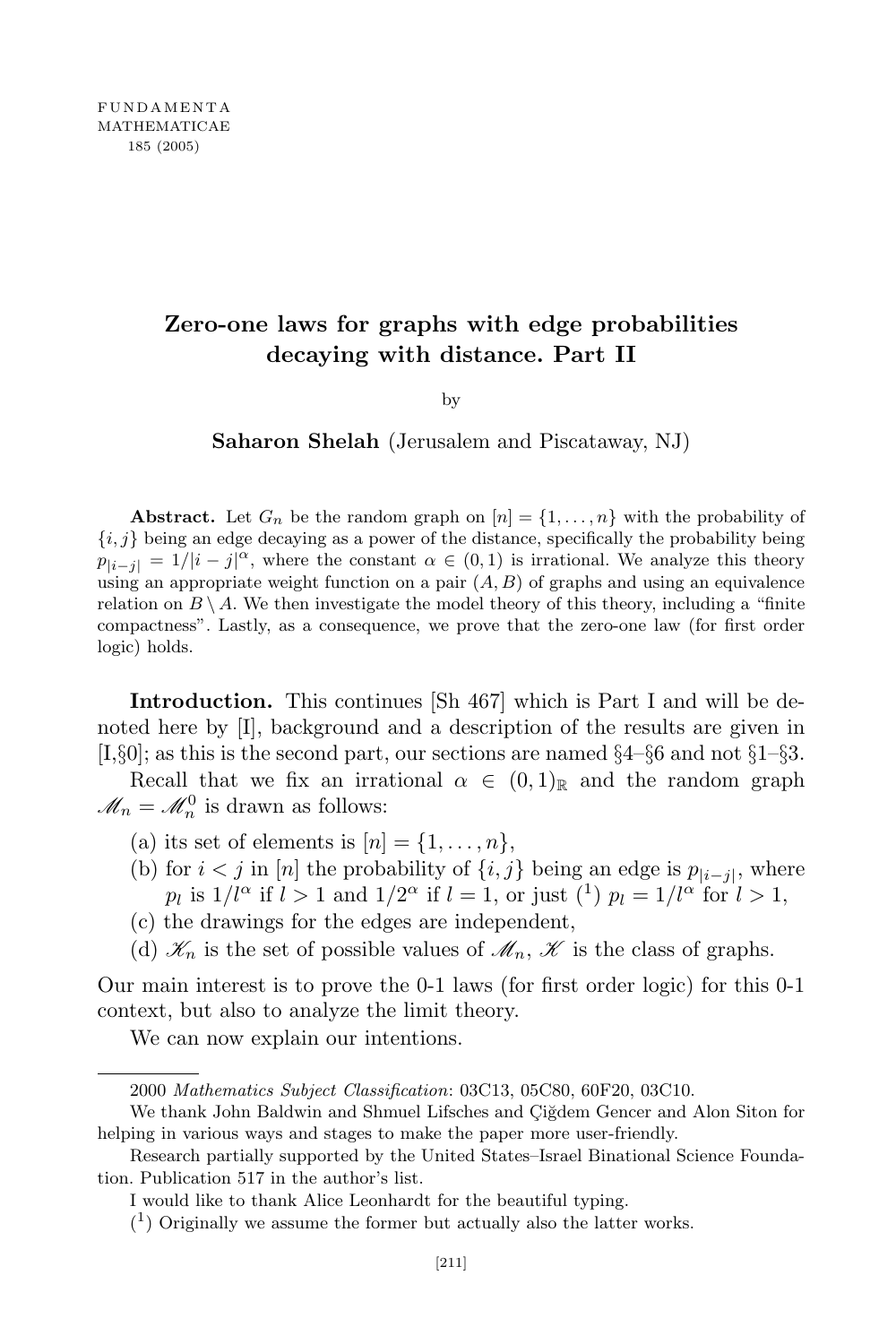*Zero step*: We define relations  $\lt^*_x$  on the class of graphs with no apparent relation to the probability side.

*First step*: We can prove that these  $\lt^*_x$  have the formal properties of  $\lt_x$ , like  $\langle \xi_i^* \rangle$  is a partial order etc.; this is done in §4, e.g., in 4.17.

Remember from [I, §1] that  $A \leq_a B \Leftrightarrow$  for random enough  $\mathcal{M}_n$  and  $f: A \hookrightarrow \mathcal{M}_n$ , the maximal number of pairwise disjoint  $g \supseteq f$  satisfying  $g: B \to \mathcal{M}_n$  is  $\lt n^{\varepsilon}$  (for every fixed  $\varepsilon$ ).

*Second step*: We shall start dealing with the two versions of  $\lt_a$ : the  $\lt_a$ from [I,  $\S1$ ] and  $\lt^*_{a}$  defined in 4.11(5) below. We intend to prove:

$$
(*) A <_a^* B \Rightarrow A <_a B.
$$

For this it suffices to show that for every  $f : A \hookrightarrow \mathscr{M}_n$  and positive real  $\varepsilon$ , the expected value of the following is  $\leq 1/n^{\epsilon}$ : the number of extensions  $g: B \to \mathcal{M}_n$  of *f* satisfying "the sets  $\text{Rang}(g \restriction (B \setminus A)), f(A)$  are at distance  $\geq n^{\varepsilon}$ . Then the expected value of the number of *k*-tuples of such (pairwise) disjoint *g* is  $\leq 1/n^{k\varepsilon}$ . So if  $k\varepsilon > |A|$ , the expected value of the number of functions *f* with *k* pairwise disjoint such extensions *g* is  $\langle 1/n^{k\varepsilon-|A|}$ . Hence for random enough  $\mathcal{M}_n$ , for every  $f: A \hookrightarrow \mathcal{M}_n$  there are no such *k*-tuples of pairwise disjoint *g*'s. This will help to prove that  $\langle \xi_i^* \rangle = \langle \xi_i \rangle$ . We do this and more probability arguments in *§*5. But the full proofs are delayed to [Sh:E48].

*Third step*: We deduce from §5 that  $\lt_x^* = \lt_x$  for all relevant *x* and prove that the context is weakly nice. We then work somewhat more to prove the existential part of nice (the simple goodness (see  $[I,$  Definition 2.12(1)]) of appropriate candidate). That is we first prove "weak niceness" by proving that  $A \leq_i^* B$  implies  $(A, B)$  satisfies the demand for  $\leq_i$  of [I, §1], and in a strong way the parallel thing for  $\leq_s$ . Those involve probability estimation, i.e., quoting *§*5. But we need more: sufficient conditions for appropriate tuples to be simply good, and this is the first part of *§*6.

*Fourth step*: This is the universal part from niceness. This does not involve any probability, just weight computations (and previous stages), in other words, purely model-theoretic investigation of the "limit" theory. By the "universal part of nice" we mean  $(A)$  of  $[I, 2.13(1)]$  which includes:

if  $\bar{a} \in {^k}(\mathcal{M}_n), b \in \mathcal{M}_n$  then there are  $m_1 < m, B \subseteq cl^{k,m_1}(\bar{a})$  such that  $\bar{a}$  ⊂ *B* and

$$
\text{cl}^k(B) \bigcup_{B}^{\mathcal{M}_n} (\text{cl}^k(\overline{a}b, \mathcal{M}_n) \setminus \text{cl}^k(B, \mathcal{M})) \cup B.
$$

This is done in the last part of *§*6.

Because of the request of the referee and editors to shorten the paper, the computational part (in *§*5) in full was moved to [Sh:E48], and the gener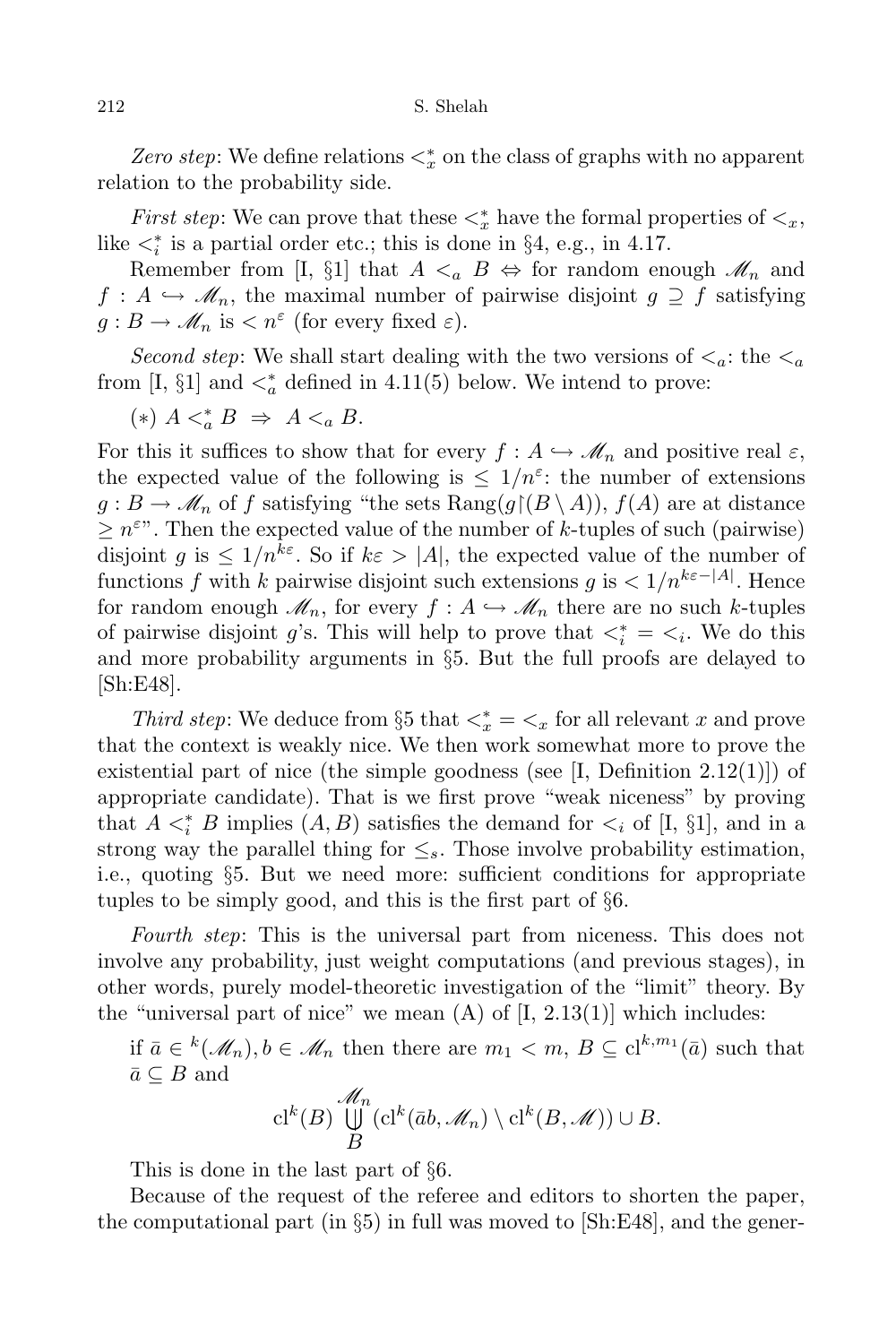alization to the case we have a successor function (which was *§*7) was moved to [Sh:E49].

**4. Applications.** We intend to apply the general theorems ([I, Lemmas 2.17, 2.19]) to our problem. That is, we try to answer: does the main context  $\mathscr{M}_n^0$  with  $p_i = 1/i^{\alpha}$  for  $i > 1$  satisfy the 0-1 law? So here our irrational number  $\alpha \in (0,1)_{\mathbb{R}}$  is fixed. We work in Main Context (see 4.1 below, the other one,  $\mathcal{M}_n^1$ , would work out as well, see §7).

**4.1.** *Context.* A particular case of [I, 1.1]:  $p_i = 1/i^\alpha$  for  $i > 1$ ,  $p_1 = p_2$ (where  $\alpha \in (0,1)_{\mathbb{R}}$  is a fix irrational) and the *n*th random structure is  $\mathcal{M}_n = \mathcal{M}_n^0 = ([n], R)$  (i.e. only the graph with the probability of  $\{i, j\}$  $\text{being } p_{|i-j|}$ ).

**4.2.** Fact. (1) *For any graph A*,

 $1 = \lim_{n} \text{Prob}(A \text{ is embeddable into } \mathcal{M}_n).$ 

(2) Moreover  $\binom{2}{1}$ , for every  $\varepsilon > 0$ ,

 $1 = \lim_{n} \text{Prob}(A \text{ has } \geq n^{1-\varepsilon} \text{ disjoint copies in } \mathcal{M}_n).$ 

This is easy, still, before proving it, note that since by our definition of closure  $A \subseteq \mathrm{cl}^{m,k}(\emptyset, \mathscr{M}_n)$  implies that  $A$  has  $\lt n^{\varepsilon}$  embeddings into  $\mathscr{M}_n$ , we get:

**4.3.** CONCLUSION.  $\langle cl_{\mathcal{M}_n}^{m,k}(\emptyset) : n < \omega \rangle$  satisfies the 0-1 *law* (*being a sequence of empty models*)*.*

Hence (see [I, Def. 1.4, Conclusion 2.19])

**4.4.** CONCLUSION.  $\mathcal{K}_{\infty} = \mathcal{K}$  and for our main theorem it suffices to *prove simple almost niceness of*  $\mathfrak{K}$  (see [I, Def. 2.13]).

(Now 4.3 explicates one part of what in fact we always meant by "random enough" in previous discussions.)

*Proof of 4.2.* Let the nodes of *A* be  $\{a_0, \ldots, a_{k-1}\}$ . Let the event  $\mathcal{E}_r^n$  be  $a_l \mapsto 2rk + 2l$  is an embedding of *A* into  $\mathcal{M}_n$ .

The point is that for various values of *r* these tries are going to speak on pairwise disjoint sets of nodes, so we get independent events.

**4.5.** SUBFACT. Prob $(\mathscr{E}_r^n) = q > 0$  (*i.e.* > 0 *but it does* not *depend on n, r*)*.*

(Note: this is not true in a close context where the probability of  $\{i, j\}$ being an edge when  $i \neq j$  is  $1/n^{\alpha} + 1/2^{|i-j|}$ , as in that case the probability

<sup>&</sup>lt;sup>(2</sup>) Actually also " $\geq cn$ " works for  $c \in \mathbb{R}^{>0}$  depending on *A* only.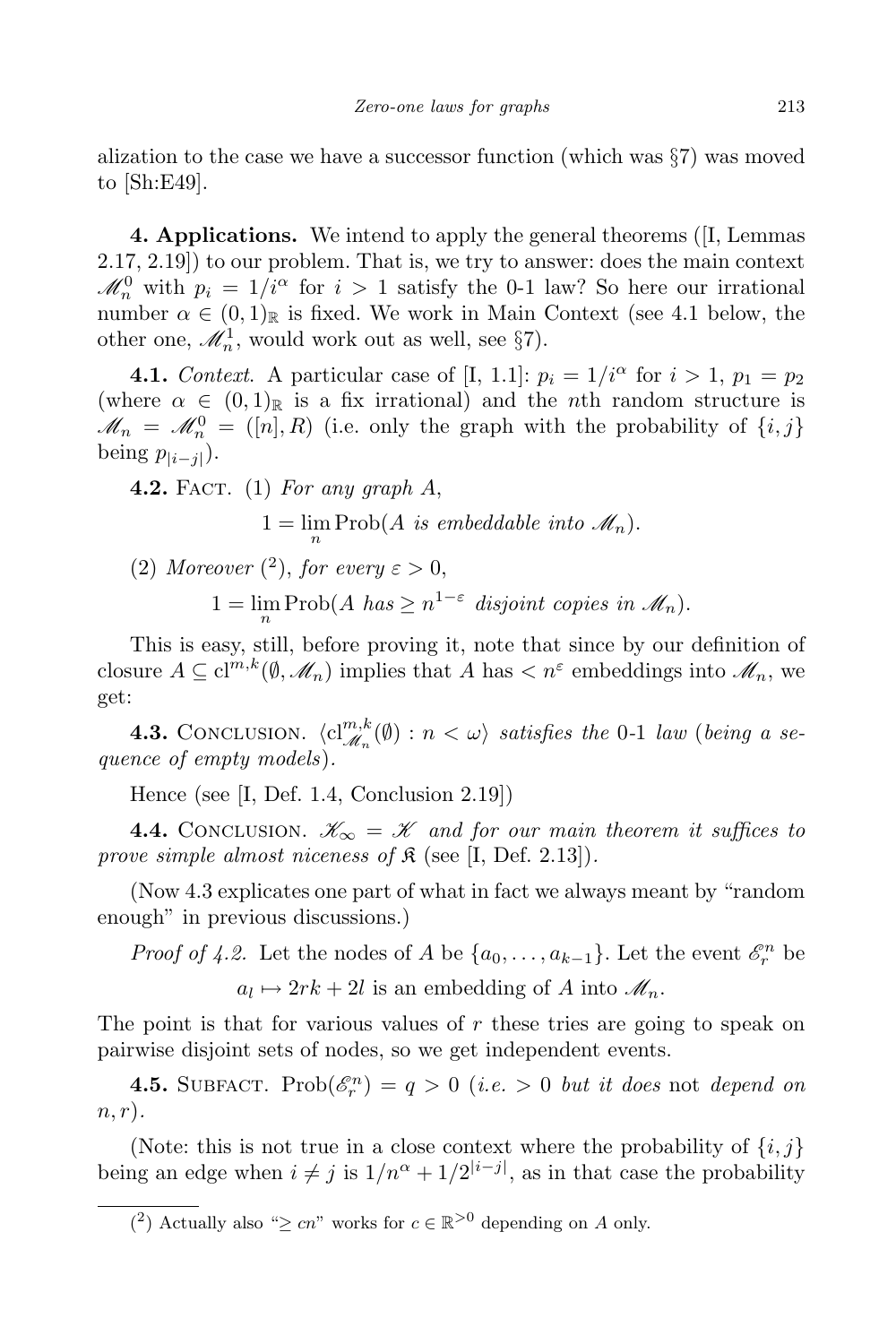depends on *n*. But still, we can have  $\geq q > 0$  which suffices.) Here

$$
q = \prod_{l < m < k, \{l, m\} \text{ edge}} \frac{1}{(2(m-l))^{\alpha}} \cdot \prod_{l < m < k, \{l, m\} \text{ not an edge}} \left(1 - \frac{1}{(2(m-l))^{\alpha}}\right).
$$

(What we need is that all the relevant edges have probability  $> 0, < 1$ . Note: if we have retained  $p = 1/i^{\alpha}$  this is false for the pairs  $(i, i + 1)$ , so we have changed  $p_1$ . Anyway, in our case we multiplied by 2 to avoid this (in the definition of the event).) For the second case (the probability of edge being  $1/n^{\alpha} + 1/2^{i-j}$ ,

$$
q \ge \prod_{l < m < k, \, \{l,m\} \text{ edge}} \frac{1}{2^{|m-l|}} \cdot \prod_{l < m < k, \, \{l,m\} \text{ not an edge}} \left(1 - \frac{1}{(3/2)^{|m-l|}}\right).
$$

So  $\text{Prob}(\mathcal{E}_r^n)$  has a positive lower bound which does not depend on *r*.

Also the events  $\mathcal{E}_0^n, \ldots, \mathcal{E}_{[n/2k]-1}^n$  are independent. So the probability that they all fail is

$$
\prod_{i < \lfloor n/2k \rfloor} (1 - \text{Prob}(\mathscr{E}_i^n)) \le \prod_i (1 - q) \le (1 - q)^{n/2k},
$$

which goes to 0 quite fast. The "moreover" part is left to the reader.  $\blacksquare$ <sub>4.4</sub>

**4.6.** Definition. (1) Let

 $\mathscr{T} = \{(A, B, \lambda) : A \subseteq B \text{ graphs (generally: models from } \mathscr{K}) \text{ and }$  $\lambda$  an equivalence relation on  $B \setminus A$ *.* 

We may write  $(A, B, \lambda)$  instead of  $(A, B, \lambda)(B \setminus A)$ .

(2) We say that  $X \subseteq B$  is  $\lambda$ -*closed* if

 $x \in X$  and  $x \in B \cap \text{Dom}(\lambda)$  implies  $x/\lambda \subseteq X$ .

(3)  $A \leq^* B$  if (<sup>3</sup>)  $A \leq B \in \mathcal{K}_{\infty}$  (clearly  $\leq^*$  is a partial order).

*Story*: We would like to ask, for any given copy of *A* in  $\mathcal{M}_n$ , if there is a copy of *B* above it, and how many; we hope for a dichotomy: usually none, always few *or* always many. The point of  $\lambda$  is to take distance into account, because for our present distribution being near is important;  $b_1 \lambda b_2$ will indicate that  $b_1$  and  $b_2$  are near. Note that being near is not transitive, but "luck" helps us, we will succeed by "pretending" it is. We will look at many candidates for a copy of  $B \setminus A$  and compute the expected value. We would like to show that saying "variance small" says that the true value is near the expected value.

 $(3)$  Note: this is in our present specific context, so this definition does not apply to *§*1, *§*2, *§*3, *§*7; in fact, in *§*7 we give a different definition for a different context.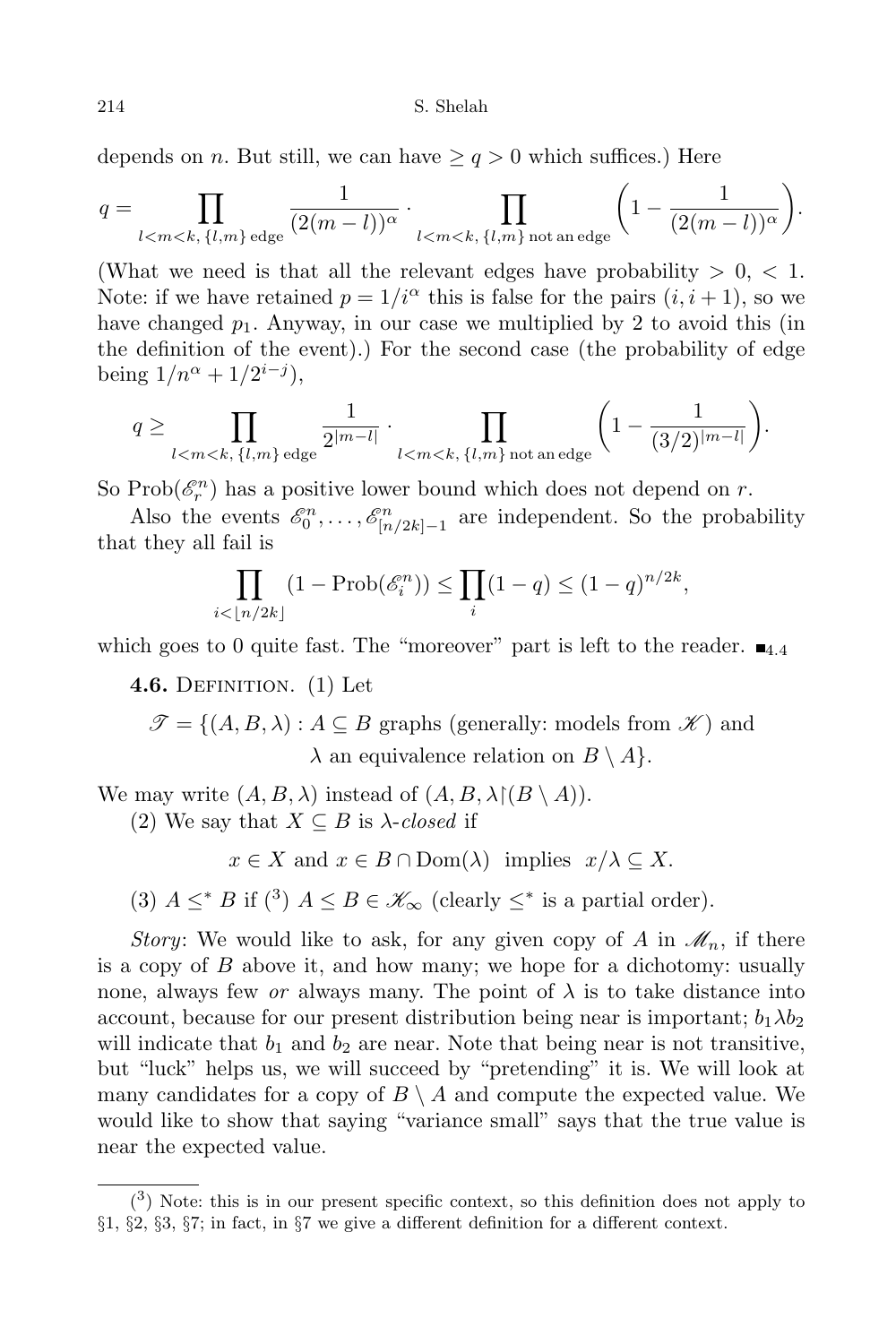**4.7.** DEFINITION. (1) For 
$$
(A, B, \lambda) \in \mathcal{T}
$$
 let  

$$
\mathbf{v}(A, B, \lambda) = \mathbf{v}_{\lambda}(A, B) = |(B \setminus A)/\lambda|
$$

be the number of *λ*-equivalence classes in *B\A* (**v** stands for vertices). (This measures degrees of freedom in choosing candidates for *B* over a given copy of *A*.)

(2) Let

$$
\mathbf{e}(A, B, \lambda) = \mathbf{e}_{\lambda}(A, B) = |e_{\lambda}(A, B)|,
$$

where

 $e_{\lambda}(A, B) = \{e : e \text{ an edge of } B, e \nsubseteq A, \text{ and } e \nsubseteq x/\lambda \text{ for } x \in B \setminus A\}.$ 

[This measures the number of "expensive", "long" edges (**e** stands for edges).]

*Story*: **v** larger means that there are more candidates for *B*; **e** larger means that the probability per candidate is smaller.

**4.8.** DEFINITION. (1) For  $(A, B, \lambda) \in \mathcal{T}$  and our given irrational  $\alpha \in \mathcal{T}$  $(0,1)_{\mathbb{R}}$  we define (**w** stands for weight)

$$
\mathbf{w}(A, B, \lambda) = \mathbf{w}_{\lambda}(A, B) = \mathbf{v}_{\lambda}(A, B) - \alpha \mathbf{e}_{\lambda}(A, B).
$$

(2) Let

$$
\mathcal{Z}(A,B) = \{ \lambda : (A,B,\lambda) \in \mathcal{F}, \text{ and if } C \subseteq B \setminus A \text{ is a nonempty } \}
$$
  

$$
\lambda\text{-closed set then } \mathbf{w}_{\lambda}(A,C \cup A) > 0 \}.
$$

(3) If  $A \leq^* B$  then we let  $\xi(A, B) = \max\{\mathbf{w}_\lambda(A, B) : \lambda \in \Xi(A, B)\}.$ 

**4.9.** OBSERVATION. (1)  $(A, B, \lambda) \in \mathcal{F} \& A \neq B \Rightarrow \mathbf{w}_{\lambda}(A, B) \neq 0.$ 

(2) If  $A \leq^* B \leq^* C$  (hence  $A \leq^* C$ ) and  $(A, C, \lambda) \in \mathcal{F}$  and B is  $\lambda$ -closed then

 $(a)$   $(A, B, \lambda)(B \setminus A)) \in \mathscr{T}$ , (b)  $(B, C, \lambda \upharpoonright (C \setminus B)) \in \mathcal{F}$ ,  $(\mathbf{c}) \mathbf{w}_{\lambda}(A, C) = \mathbf{w}_{\lambda \upharpoonright (B \setminus A)}(A, B) + \mathbf{w}_{\lambda \upharpoonright (C \setminus B)}(B, C),$ (d) similarly for **v** and **e**.

(3) Note that 4.9(2) legitimizes our writing  $\lambda$  instead of  $\lambda \restriction (C \setminus A)$  or  $λ$  $($ *B*  $\setminus$  (*C* ∪ *A*)) when  $(A, B, λ) ∈ \mathcal{F}$  and *C* is a  $λ$ -closed subset of *B*. Thus we may write, e.g.,  $\mathbf{w}_{\lambda}(A \cup C, B)$  for  $\mathbf{w}(A \cup C, B, \lambda)(B \setminus A \setminus C)$ .

(4) If  $(A, B, \lambda) \in \mathcal{F}$  and  $D \subseteq B \setminus A$  and  $D^+ = \bigcup \{x/\lambda : x \in D\}$  then  $\mathbf{w}_{\lambda \restriction D^+}(A, A \cup D^+) \leq \mathbf{w}_{\lambda \restriction D}(A, A \cup D)$  and  $D^+$  is  $\lambda$ -closed.

*Proof.* (1) As  $\alpha$  is irrational and  $\mathbf{v}_{\lambda}(A, B)$  is not zero.

(2) Clauses (a), (b) are immediate, and for a proof of (c), (d) see the proof of 4.16 below.

(3) Left to the reader.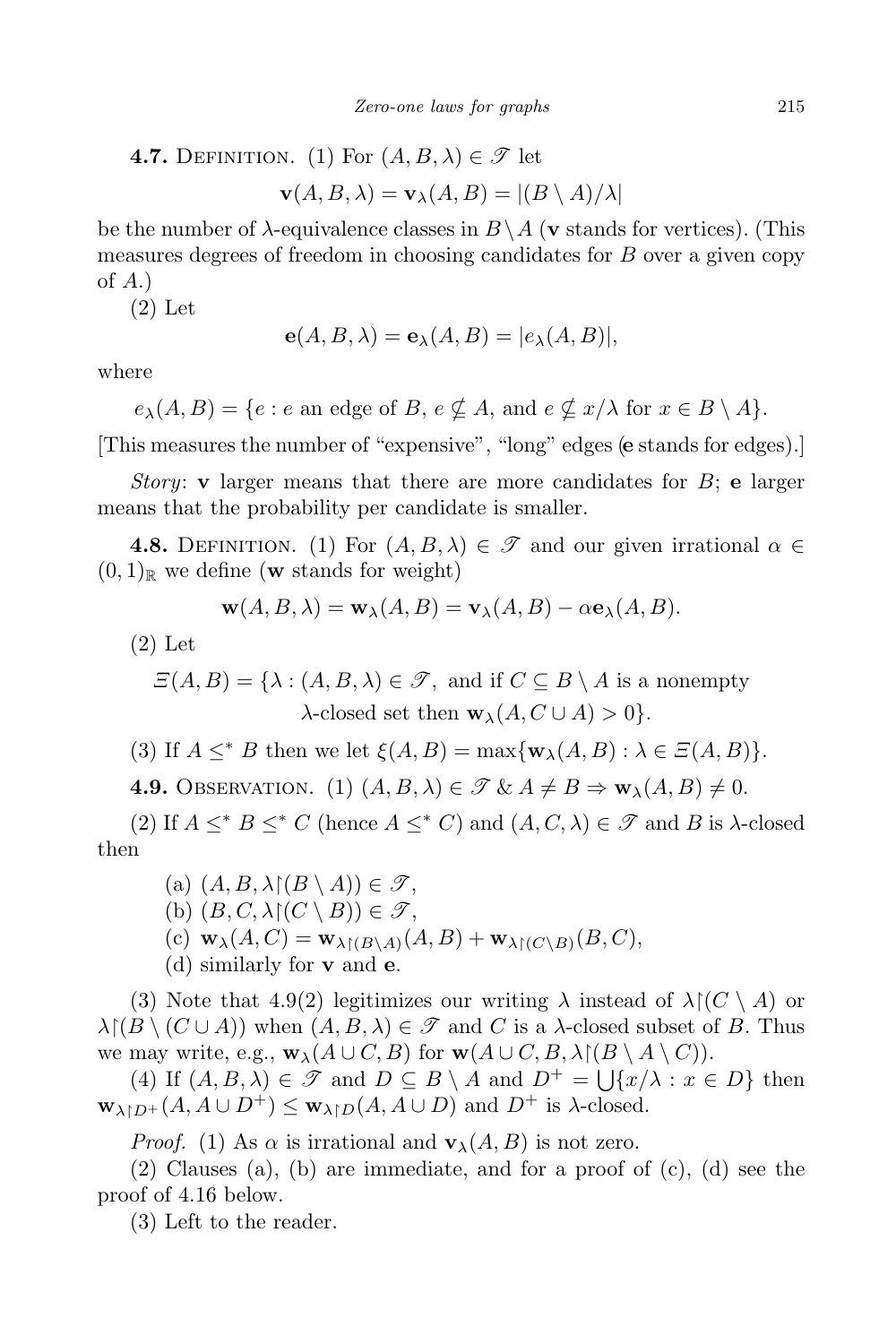(4) Clearly by the choice of  $D^+$  we have  $\mathbf{v}_{\lambda \upharpoonright D^+}(A, A \cup D^+) = |D^+/\lambda|$  $|D/(\lambda|D)| = \mathbf{v}_{\lambda|D}(A, A \cup D)$  and  $\mathbf{e}_{\lambda|D^+}(A, A \cup D^+) \geq \mathbf{e}_{\lambda|D}(A, A \cup D^+),$ hence  $\mathbf{w}_{\lambda}$ <sub>*ID*+</sub>(*A, A* ∪ *D*<sup>+</sup>) ≤  $\mathbf{w}_{\lambda}$ <sub>*ID*</sub>(*A, A* ∪ *D*<sup>+</sup>). ■<sub>4.9</sub>

**4.10.** DISCUSSION. Note that  $\mathbf{w}_{\lambda}(A, B)$  measures in a sense the expected value of the number of copies of *B* over a given copy of *A* with  $\lambda$  saying when one node is "near to" another. Of course, when  $\lambda$  is the identity this degenerates to the definition in [ShSp 304].

We would like to characterize  $\leq_i$  and  $\leq_s$  (from [I, Definition 1.4(3), (4)] using **w** and to prove that they are O.K. (meaning that they form a nice context). Looking at the expected behaviour, we attempt to give an "effective" definition (depending on *α* only).

All of this, of course, just says what the intention of these relations and functions is (i.e.  $\lt^*_i$ ,  $\lt^*_s$ ,  $\lt^*_{pr}$  and **v**, **e**, **w** below); we still will not prove anything on the connections to  $\leq_i, \leq_s, \leq_{pr}$ . We may view it differently: We are, for our fixed  $\alpha$ , defining  $\mathbf{w}_{\lambda}(A, B)$  and investigating the  $\leq_i^*, \leq_s^*, \leq_{pr}^*$ defined below per se ignoring the probability side.

**4.11.** DEFINITION. (1)  $A \leq B$  means *A* is a submodel of *B*, and remember that by Definition 4.6(3),  $A \leq^* B$  means (<sup>4</sup>)  $A \leq B \in \mathcal{K}_{\infty}$ .

(2)  $A \leq_c^* B$  if  $A \leq^* B$  and for every  $\lambda$ , we have

$$
(A, B, \lambda) \in \mathcal{T} \implies \mathbf{w}_{\lambda}(A, B) < 0.
$$

(3)  $A \leq_i^* B$  if  $A \leq^* B$  and for every  $A'$  we have

 $A \leq^* A' \leq^* B \Rightarrow A' \leq^* B.$ 

Of course,  $A \leq_i^* B$  means  $A \leq_i^* B \& A \neq B$ .

(4)  $A \leq_s^* B$  if  $A \leq^* B$  and for no  $A'$  do we have

$$
A \leq_i^* A' \leq^* B.
$$

Of course,  $A \leq_s^* B$  means  $A \leq_s^* B \& A \neq B$ .

(5)  $A \leq_a^* B$  if  $A \leq^* B \& \neg (A \leq_s^* B)$  (i.e.  $A \leq^* B$  and there is  $A' \subseteq B \setminus A$ such that  $A \leq_i^* A \cup A' \leq^* B$ ,

(6)  $A <^*_{pr} B$  if  $A \leq^* B$  and  $A <^*_{s} B$  but for no *C* do we have  $A <^*_{s} C <^*_{s} B$ .

**4.12.** REMARK. We *intend* to prove that usually  $\leq_x^* = \leq_x$  but it will take time.

**4.13.** LEMMA. *Suppose*  $A' <^* B$ ,  $(A', B, \lambda) \in \mathcal{F}$  and  $\mathbf{w}_{\lambda}(A', B) > 0$ . *Then there is*  $A''$  *satisfying*  $A' \leq^* A'' <^* B$  *such that*  $A''$  *is*  $\lambda$ -*closed and* 

 $(4)$  Note: this is in our present specific context, so this definition does not apply to *§*1, *§*2, *§*3, *§*7; in fact in *§*7 we give a different definition for a different context.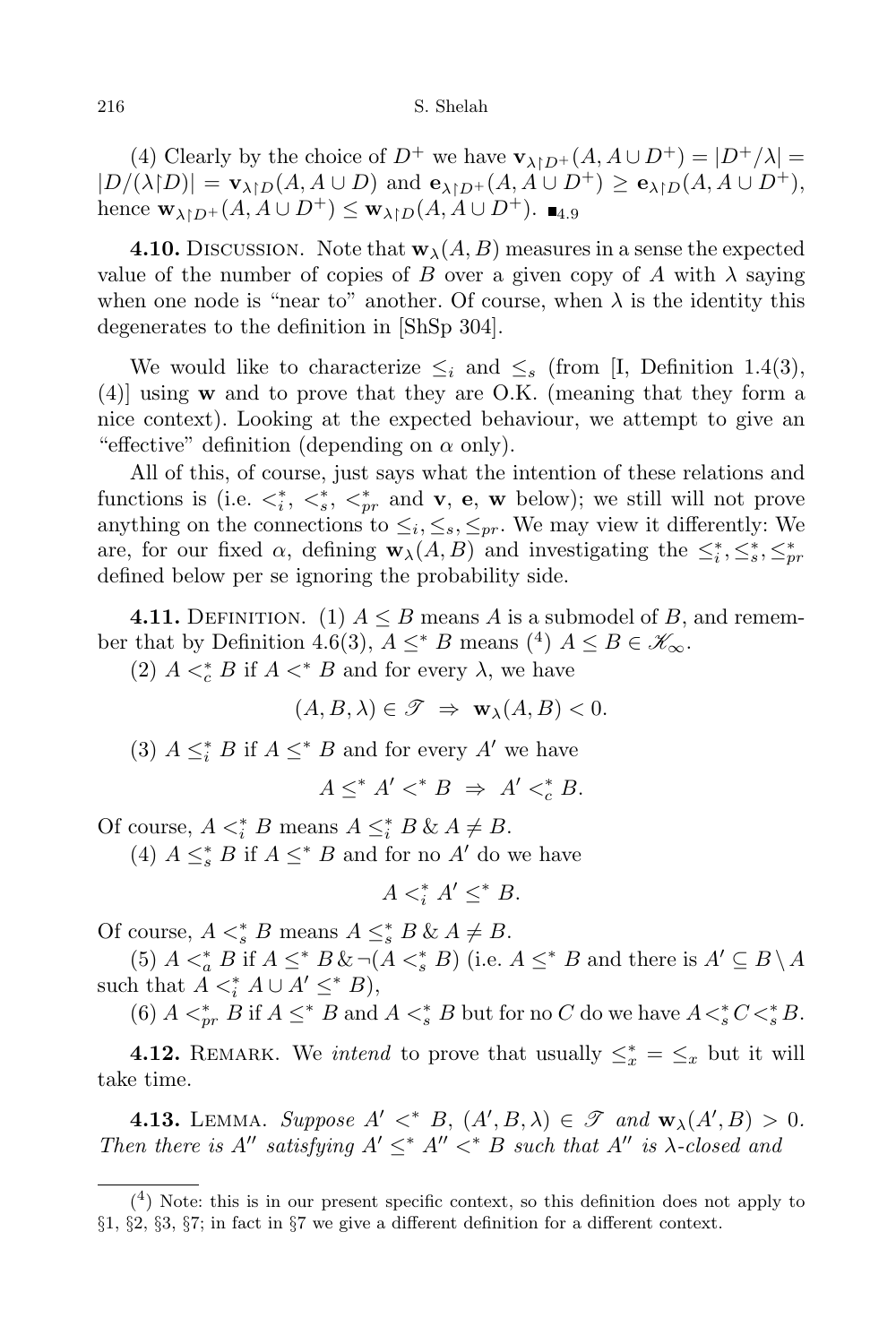$$
(*)_1[A'', B, \lambda] \text{ we have } \mathbf{w}_{\lambda}(A'', B) > 0 \text{ and if } C \subseteq B \setminus A'', C \notin \{ \emptyset, B \setminus A'' \}
$$
  
and C is  $\lambda$ -closed then  $\mathbf{w}_{\lambda}(A'', A'' \cup C) > 0$  and  $\mathbf{w}_{\lambda}(A'' \cup C, B) < 0$ .

*Proof.* Let *C'* be a maximal  $\lambda$ -closed subset of  $B \setminus A'$  with the property that  $\mathbf{w}_{\lambda}(A' \cup C', B) > 0$ . Such a  $C'$  exists since  $C' = \emptyset$  is as required and *B* is finite. Let  $A'' = A' \cup C'$ . Since *C'* is *λ*-closed, it follows that  $B \setminus A''$ is *λ*-closed and  $(A'', B, \lambda)(B \setminus A'') \in \mathcal{F}$  and clearly  $\mathbf{w}_{\lambda}(A'', B) > 0$ . Now suppose  $D \subseteq B \setminus A''$  is  $\lambda$ -closed and  $D \notin \{ \emptyset, B \setminus A'' \}$ . By the maximality of  $C'$ ,  $w_{\lambda}(A'' \cup D, B) < 0$ . Now (by 4.9(2)(c))

$$
\mathbf{w}_{\lambda}(A'',B)=\mathbf{w}_{\lambda}(A'',A''\cup D)+\mathbf{w}_{\lambda}(A''\cup D,B),
$$

and the left term is positive by the choice of *C ′* and *A′′*, but the right term is negative by the previous sentence, so we conclude  $\mathbf{w}_{\lambda}(A'', A'' \cup D) > 0$ , contradicting the maximality of  $C'$ .  $\blacksquare$ <sub>4.13</sub>

**4.14.** Claim. *Assume A <<sup>∗</sup> B. The following statements are equivalent*:

(i)  $A \leq_i^* B$ , (ii) *for no*  $A'$  *and*  $\lambda$  *do we have:*  $(*)_2 = (*)_2[A, A', B, \lambda]$  *we have*  $A \leq^* A' <^* B, (A', B, \lambda) \in \mathcal{F}$  *and*  $\mathbf{w}_{\lambda}(A',B) > 0,$ 

(iii) *for no A'*,  $\lambda$  *do we have:* 

$$
(*)_3 = (*)_3[A, A', B, \lambda] \text{ we have } A \leq^* A' <^* B, (A', B, \lambda) \in \mathcal{F},
$$
  

$$
\mathbf{w}_{\lambda}(A', B) > 0 \text{ and } (*)_1[A', B, \lambda] \text{ of 4.13.}
$$

*Proof.* For the equivalence of the first and the second clauses read Definition 4.11(2),(3) (remembering 4.9(1)). Trivially  $(*)_3 \Rightarrow (*)_2$  and hence the second clause implies the third one. Now we will see that (iii)*⇒*(ii). So suppose  $\neg$ (ii); let this be exemplified by  $A'$ ,  $\lambda$ , i.e. they satisfy  $(*)_2$ . Then by 4.13 there is  $A''$  such that  $A' \leq^* A'' <^* B$  and  $(*)_1[A'', B, \lambda]$  of 4.13 holds. So  $A''$ ,  $\lambda$  exemplifies that  $\neg$ (iii) holds.  $\blacksquare$ <sub>4.14</sub>

**4.15.** OBSERVATION. (1) If  $(*)_3[A, A', B, \lambda]$  from 4.14(iii) holds, then we have: if  $C \subseteq B \setminus A'$  is  $\lambda$ -closed nonempty then  $\mathbf{w}(A', A' \cup C, \lambda | C) > 0$ . [Why? If  $C \neq B \setminus A'$  this is stated explicitly, otherwise this means  $\mathbf{w}(A', B, \lambda) > 0$ , which holds.]

(2) In (\*)<sub>3</sub> of 4.14(iii), i.e.,  $4.13(*)$ <sub>1</sub>[*A'*, *B*, *λ*], we can allow any *λ*-closed  $C \subseteq B \setminus A'$  if we make the inequalities nonstrict. [Why? If  $C = \emptyset$  then  $\mathbf{w}_{\lambda}(A', A' \cup C) = \mathbf{w}_{\lambda}(A', A') = 0$  and  $\mathbf{w}_{\lambda}(A' \cup C, B) = \mathbf{w}_{\lambda}(A', B) > 0$ . If  $C = B \setminus A'$  then  $\mathbf{w}_{\lambda}(A', A' \cup C) = \mathbf{w}_{\lambda}(A', B) > 0$  and  $\mathbf{w}_{\lambda}(A' \cup C, B) =$  $\mathbf{w}_{\lambda}(B, B) = 0$ . Lastly, if  $C \notin \{ \emptyset, B \setminus A' \}$  we use  $4.13(*)$ <sub>1</sub>[ $A', B, \lambda$ ] itself.]

(3) If  $(A, B, \lambda) \in \mathcal{T}$ ,  $A' \leq^* A$ ,  $B' \leq^* B$ ,  $A' \leq^* B'$  and  $B \setminus A = B' \setminus A'$ then  $(A', B', \lambda) \in \mathcal{F}$ ,  $w(A', B', \lambda) \ge w(A, B, \lambda)$ ,  $e(A', B', \lambda) \le e(A, B, \lambda)$ , and  $\mathbf{v}(A', B', \lambda) = \mathbf{v}(A, B, \lambda).$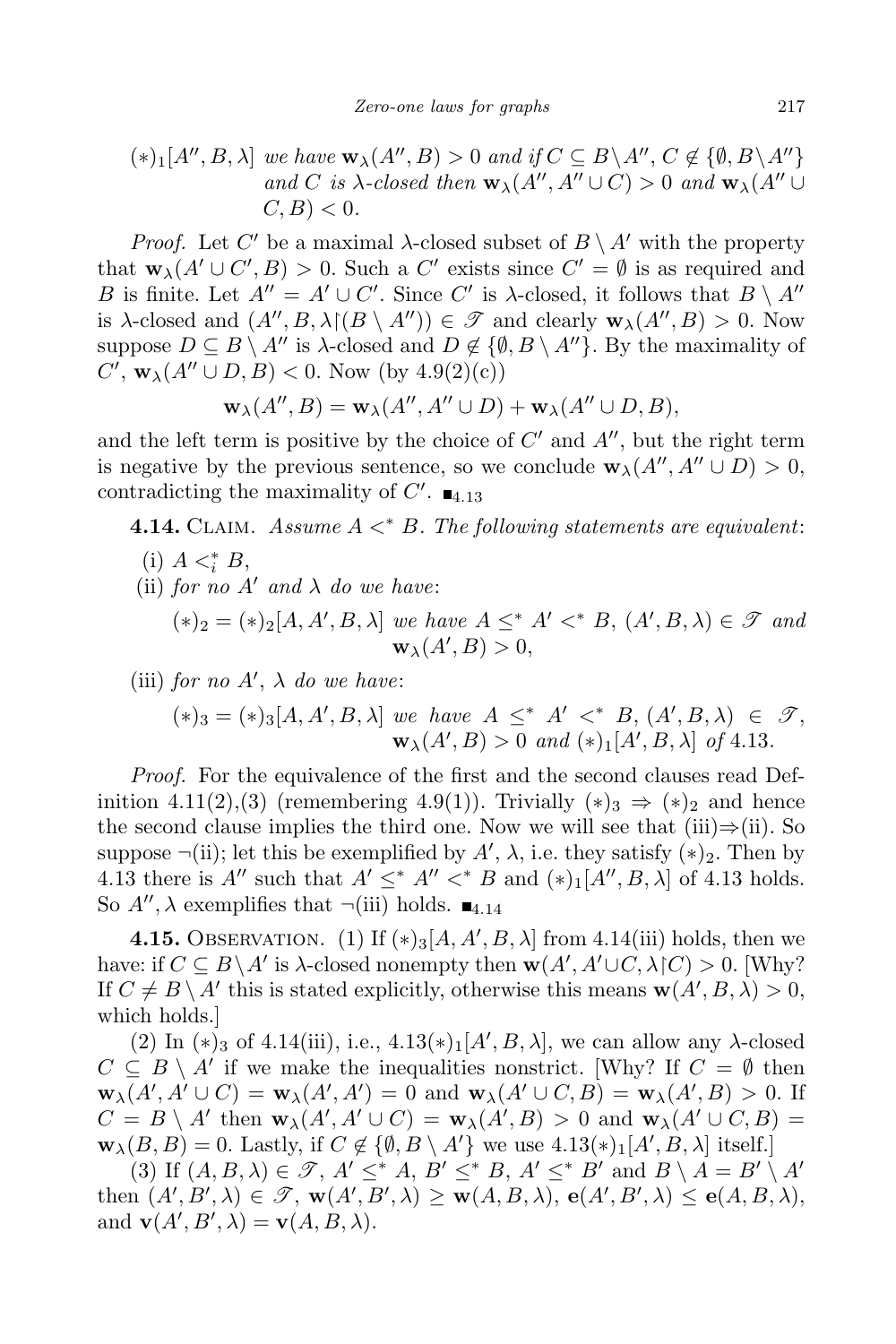218 S. Shelah

 $(A)$  In (3) if in addition *A*  $\bigcup B'$ , i.e., there is no edge  $\{x, y\}$  with  $x \in A \ A'$ *M A′* and  $y \in B' \setminus A'$  then the equalities hold.

**4.16.** CLAIM.  $A \leq^*_{s} B$  *if and only if either*  $A = B$  *or for some*  $\lambda$  *we have:*  $(A, B, \lambda) \in \mathcal{F}$  *and*  $\mathbf{w}_{\lambda}(A, B) > 0$ , *moreover for every nonempty*  $\lambda$ *closed*  $C \subseteq B \setminus A$ , *we have*  $\mathbf{w}(A, A \cup C, \lambda | C) > 0$ , *that is*,  $\Xi(A, B) \neq \emptyset$ *.* 

*Proof. The "only if" direction.* Suppose  $A \leq_s^* B$ . If  $A = B$  we are done. So assume  $A \leq^* B$ . Let *C* be minimal such that  $A \leq^* C \leq^* B$  and for some  $\lambda_0$  the triple  $(C, B, \lambda_0) \in \mathscr{T}$  satisfies: for every nonempty  $\lambda_0$ -closed  $C' \subseteq B \setminus C$  we have  $\mathbf{w}(C, C \cup C', \lambda_0 | C') > 0$  (exists because  $C = B$  is O.K. as there is no such *C*<sup> $\prime$ </sup>). By 4.9(4), for every nonempty  $C' \subseteq B \setminus C$  we have  $\mathbf{w}(C, C \cup C', \lambda_0 | C') > 0$ , hence  $\neg(C \leq_i^* C \cup C')$  by (i) $\Leftrightarrow$ (ii) of 4.14. If  $C = A$  we have finished by the definition of  $\leq^*_s$ . Otherwise, the hypothesis  $A \leq^*_{s} B$  implies that  $\neg(A \leq^*_{i} C)$ , hence 4.14(iii) fails, which means that  $(recalling 4.11(1))$  for some  $C'$ ,  $\lambda_1$  we have  $A \leq^* C' <^* C$ ,  $(C', C, \lambda_1) \in \mathcal{F}$ , **w**<sub> $\lambda_1$ </sub> (*C'*, *C*) > 0 and for every  $\lambda_1$ -closed  $D \subseteq C \setminus C'$  satisfying  $D \notin \{ \emptyset, C \setminus C' \}$ we have

$$
\mathbf{w}(C', C' \cup D, \lambda_1 \upharpoonright D) > 0, \quad \mathbf{w}(C' \cup D, C, \lambda_1 \upharpoonright (C \setminus C' \setminus D)) < 0.
$$

Define an equivalence relation  $\lambda$  on  $B \setminus C'$ : an equivalence class of  $\lambda$  is an equivalence class of  $\lambda_0$  or an equivalence class of  $\lambda_1$ .

We shall show that  $(C', B, \lambda)$  satisfies the requirement above on  $C$ , thus contradicting the minimality of *C*. Clearly  $A \leq^* C' \leq^* B$ . So let  $D \subseteq B \setminus C'$ be *λ*-closed and define  $D_0 = D \cap (B \setminus C)$  and  $D_1 = D \cap (C \setminus C')$ . Clearly  $D_0$ is  $\lambda_0$ -closed so  $\mathbf{w}(C, C \cup D_0, \lambda | D_0) \geq 0$  (see 4.15(2)), and  $D_1$  is  $\lambda_1$ -closed so  $\mathbf{w}(C', C' \cup D_1, \lambda | D_1) \geq 0$  (this follows from: for every  $\lambda_1$ -closed  $D \subseteq C \setminus C'$ with  $D \notin \{ \emptyset, C \setminus C' \}$  we have  $\mathbf{w}_{\lambda}(C', C' \cup D, \lambda_1 | D) > 0$ , and by 4.15(2)). Now (in the last line we change  $C'$  to  $C$  twice), by 4.15(3) we will get

$$
\mathbf{v}(C', C' \cup D, \lambda) = |D/\lambda| = |D_1/\lambda_1| + |D_0/\lambda_0|
$$
  
=  $\mathbf{v}(C', C' \cup D_1, \lambda | D_1) + \mathbf{v}(C' \cup D_1, C' \cup D_1 \cup D_0, \lambda | D_0)$   
=  $\mathbf{v}(C', C' \cup D_1, \lambda | D_1) + \mathbf{v}(C, C \cup D_0, \lambda | D_0),$ 

and (using 4.15(3))

$$
\begin{aligned} \mathbf{e}(C', C' \cup D, \lambda) &= \mathbf{e}(C', C' \cup D_1, \lambda \upharpoonright D_1) \\ &+ \mathbf{e}(C' \cup D_1, C' \cup D_1 \cup D_0, \lambda \upharpoonright D_0) \\ &\leq \mathbf{e}(C', C' \cup D_1, \lambda \upharpoonright D_1) + \mathbf{e}(C, C \cup D_0, \lambda \upharpoonright D_0), \end{aligned}
$$

and hence

$$
\mathbf{w}(C', C' \cup D, \lambda) = \mathbf{v}(C', C' \cup D, \lambda) - \alpha \mathbf{e}(C', C' \cup D, \lambda)
$$
  
=  $\mathbf{v}(C', C' \cup D_1, \lambda | D_1) + \mathbf{v}(C, C \cup D_0, \lambda | D_0)$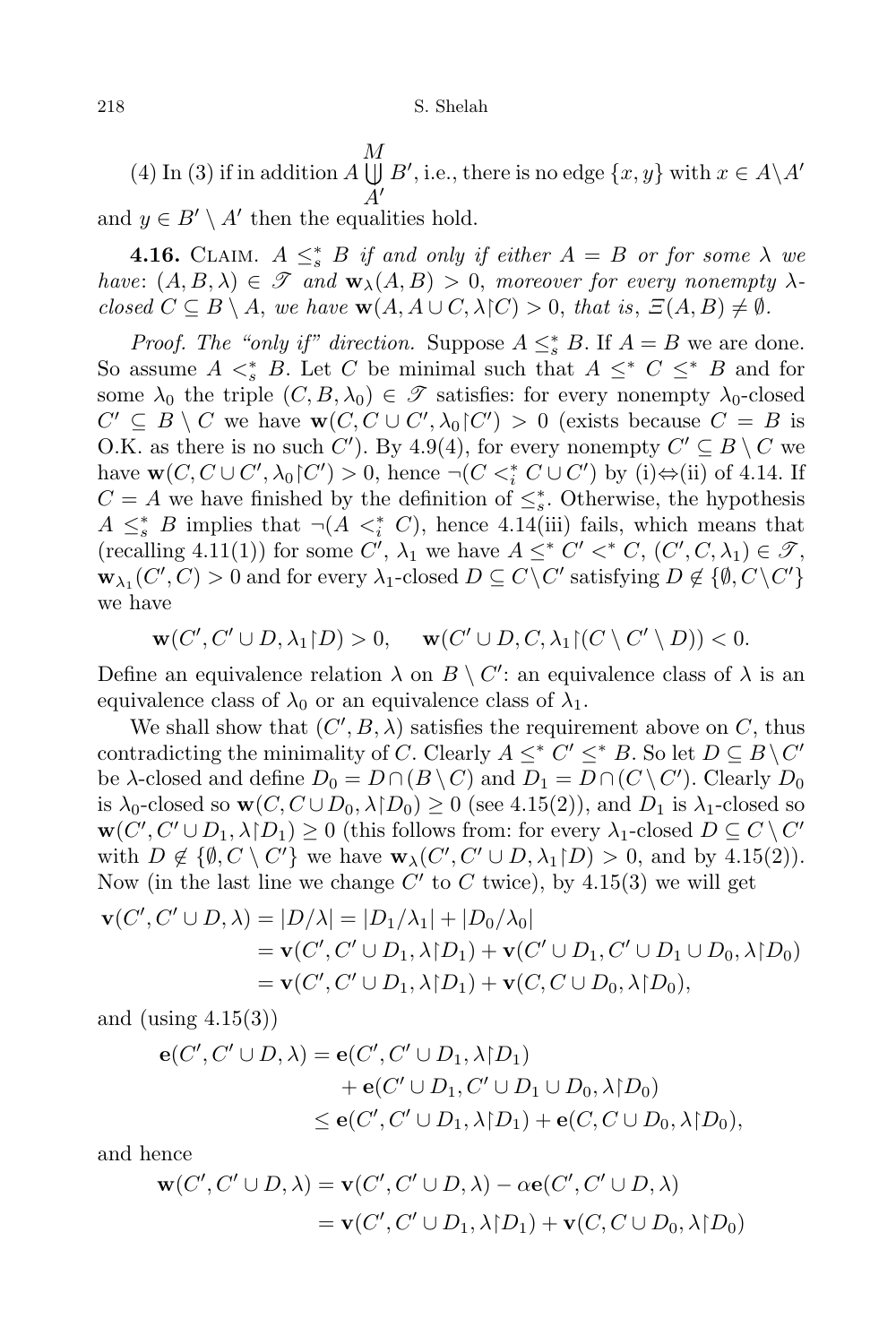$$
- \alpha \mathbf{e}(C', C' \cup D_1, \lambda | D_1)
$$
  
\n
$$
- \alpha \mathbf{e}(C' \cup D_1, C' \cup D_1 \cup D_0, \lambda | D_0)
$$
  
\n
$$
\geq \mathbf{v}(C', C' \cup D_1, \lambda | D_1) + \mathbf{v}(C, C \cup D_0, \lambda | D_0)
$$
  
\n
$$
- \alpha \mathbf{e}(C', C' \cup D_1, \lambda | D_1) - \alpha \mathbf{e}(C, C \cup D_0, \lambda | D_0)
$$
  
\n
$$
= \mathbf{w}(C', C' \cup D_1, \lambda | D_1) + \mathbf{w}(C, C \cup D_0, \lambda | D_0) \geq 0,
$$

and the (strict) inequality holds by the irrationality of  $\alpha$ , i.e. by 4.9(1). So actually  $(C', B, \lambda)$  satisfies the requirements on  $C, \lambda_0$ , thus giving a contradiction to the minimality of *C*.

*The "if" direction.* As the case  $A = B$  is obvious, we can assume that the second half of 4.16 holds. So let  $\lambda$  be as in the second half of 4.16.

Suppose  $A \leq^* C \leq^* B$ , and we shall prove that  $\neg(A \leq^* C)$ , thus finishing by Definition 4.11. We shall show that  $(A', \lambda') = (A, \lambda)(C \setminus A)$ satisfies  $(*)_2[A, A, C, \lambda']$  from 4.14, thus 4.14(ii) fails, hence 4.14(i) fails, i.e.,  $\neg(A \leq^*_i C)$  as required. Let  $D = \bigcup \{x/\lambda : x \in C \setminus A\}$ , so *D* is a nonempty *λ*-closed subset of *B*  $\setminus$  *A*. Hence by the present assumption on *A*, *B*, *λ* we have  $\mathbf{w}(A, A \cup D, \lambda | D) > 0$ . Now

$$
\mathbf{v}(A, C, \lambda | C) = |C/\lambda| = |D/\lambda| = \mathbf{v}(A, D, \lambda | D)
$$

and

$$
\mathbf{e}(A, C, \lambda \upharpoonright C) \le \mathbf{e}(A, D, \lambda \upharpoonright D),
$$

so  $\mathbf{w}(A, C, \lambda | C) \geq \mathbf{w}(A, D, \lambda | D) > 0$  as required.  $\blacksquare_{4,16}$ 

**4.17.** CLAIM. (1)  $\leq_i^*$  is transitive.

 $(2) \leq_s^*$  *is transitive.* 

(3) For any  $A \leq^* C$ , for some B we have  $A \leq^*_{i} B \leq^*_{s} C$ .

(4) If  $A \leq^* B$  and  $\neg(A \leq^* B)$  then  $A \leq^* c$  *B* or there is *C* such that *A*  $\lt^* C \lt^* B$  *and*  $\neg(A \lt^* S C)$ *.* 

(5) *Smoothness holds* (*with*  $\lt_i^*$  *instead of*  $\lt_i$ , *see* [I, 2.5(4)]), *that is*,

 $(A)$  *if*  $A \leq^* C \leq^* M \in \mathcal{K}, A \leq^* B \leq^* M, B \cap C = A$  *then*  $A \leq_c^* B \Rightarrow C \leq_c^* B \cup C$  and  $A \leq_c^* C \Rightarrow B \leq_c^* B \cup C$ , (b) *if in addition C M*  $\bigcup B$  *then A*  $\lt_c^*$  *B*  $\Leftrightarrow$  *C*  $\leq_c^*$  *B* ∪ *C and A*  $A \leq_i^* B \Leftrightarrow C \leq_i^* B \cup C \text{ and } A \leq_s^* B \Leftrightarrow C \leq_s^* B \cup C.$ 

(6) For 
$$
A \lt^* B
$$
 we have  $\neg(A \leq^*_s B) \Leftrightarrow (\exists C)(A \lt^*_c C \leq^* B)$ .

(7) If  $A \leq^* B \leq^* C$  and  $A \leq^* s C$  then  $A \leq^* s B$ .

(8) If  $A_l \leq_s^* B_l$  for  $l = 1, 2, A_1 \leq^* A_2, B_1 \leq^* B_2$  and  $B_2 \setminus A_2 = B_1 \setminus A_1$ *then*

$$
\xi(A_1, B_1) \ge \xi(A_2, B_2).
$$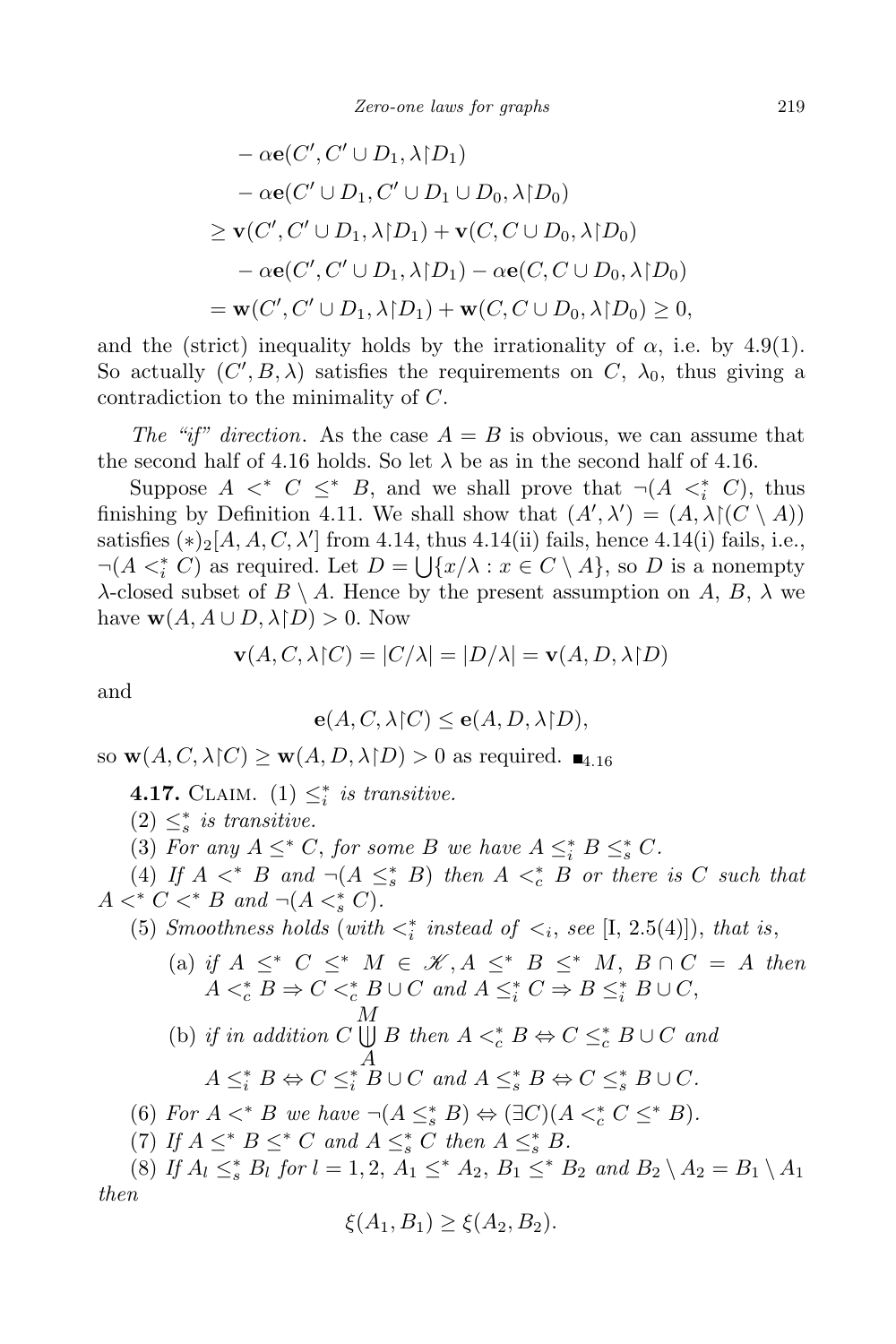(9) In (8), equality holds iff  $A_2, B_1$  are freely amalgamated over  $A_1$  in*side B*2*.*

(10) *If*  $A \leq_s^* B_l$  *for*  $l = 1, 2$  *and*  $B_1 \leq_s^* B_2$  *and for some edge*  $x, y$  *of*  $B_2$ *we have*  $s \in A$ ,  $y \in B_2 \setminus B_1$  *then*  $\xi(A, B_1) > \xi(A, B_2)$ *.* 

(11) *If*  $B_1 \lt^* B_2$  *and for no*  $x \in B_1, y \in B_2 \setminus B_1$  *is*  $\{x, y\}$  *an edge of*  $B_2$ *then*  $B_1 \lt^*_{s} B_2$ *.* 

(12) *If*  $A \leq^* B \leq^* C$  *and*  $A \leq^* C$  *then*  $B \leq^* C$ *.* 

(13) *If*  $A \leq_{pr}^* B$  *and*  $a \in B \setminus A$  *then*  $A \cup \{a\} \leq_i^* B$ .

(14) If  $A_1 \leq^*_{pr} B_1$ ,  $A_1 \leq^* A_2 \leq^* B_2$  and  $B_1 \leq^* B_2$  and  $B_2 = A_2 \cup B_1$ *then*  $A_2 \leq^*_{s} B_2$  *or*  $A_2 <^*_{pr} B_2$ *.* 

*Proof.* (1) Assume  $A \leq_i^* B \leq_i^* C$  we shall prove  $A \leq_i^* C$ . It suffices to prove that 4.14(ii) holds with *A, C* here standing for *A, B* there. So assume  $A \leq^* A' <^* C$ ,  $(A', C, \lambda) \in \mathcal{F}$  and we shall prove that  $\mathbf{w}_\lambda(A', C) \leq 0$ ; this suffices. Let  $A'_1 := A' \cap B$  and  $A'_0 := B \cup A' \cup \bigcup \{x/\lambda : x \in B\}$ . As  $A \leq_i^* B$ , by  $4.14 + 4.15(2)$  we have  $\mathbf{w}_{\lambda}(A'_{1}, B) \leq 0$ , by  $4.15(3)$  we have  $\mathbf{w}_{\lambda}(A', B \cup A') \leq 0$  $\mathbf{w}_{\lambda}(A'_{1}, B)$ , and by 4.9(4) we have  $\mathbf{w}_{\lambda}(A', A'_{0}) \leq \mathbf{w}_{\lambda}(A', A' \cup B)$ . Those three inequalities together give  $\mathbf{w}_{\lambda}(A', A'_{0}) \leq 0$ , and as  $B \leq i$  *C*, by 4.14 we have  $\mathbf{w}_{\lambda}(A'_{0}, C) \leq 0$ . By 4.9(2)(c) we have  $\mathbf{w}_{\lambda}(A', C) = \mathbf{w}_{\lambda}(A', A'_{0}) + \mathbf{w}_{\lambda}(A'_{0}, C)$ and by the previous sentence the latter is  $\leq 0 + 0 = 0$ , so  $\mathbf{w}_{\lambda}(A, A') \leq 0$  as required.

(2) We use the condition from 4.16. So assume  $A_0 \leq_s^* A_1 \leq_s^* A_2$  and let  $\lambda_l$ witness  $A_l \leq_s^* A_{l+1}$  (i.e.  $(A_l, A_{l+1}, \lambda_l)$ ) is as in 4.16). Let  $\lambda$  be the equivalence relation on  $A_2 \setminus A_0$  such that for  $x \in A_{l+1} \setminus A_l$  we have  $x/\lambda = x/\lambda_l$ . It follows easily that  $(A_0, A_2, \lambda) \in \mathcal{I}$ . Now, by 4.9(2)(c), 4.15(3) and 4.16 the triple  $(A_0, A_2, \lambda)$  satisfies the second condition in 4.16 so  $A_0 \leq_s^* A_2$ .

(3) Let *B* be maximal such that  $A \leq_i^* B \leq^* C$ ; such a *B* exists as *C* is finite  ${5 \choose 9}$  and for  $B = A$  we get  $A \leq_i^* B \leq^* C$ . Now if  $B \leq_s^* C$  we are done. Otherwise by the definition of  $\leq^*_s$  in 4.11(4) there is *B'* such that *B*  $\lt_i^*$  *B'*  $\leq^*$  *C*; now by part (1) we have  $A \leq^*_{i} B' \leq^* C$ , contradicting the maximality of *B*, so really  $B \leq_s^* C$  and we are done.

(4) We assume  $A \leq^* B$ . If  $A \leq^*_{c} B$  we are done, hence we can assume  $\neg(A \leq^*_{c} B)$ . Clearly there is  $\lambda$  such that  $(A, B, \lambda) \in \mathcal{F}$  and  $\mathbf{w}_{\lambda}(A, B) \geq 0$ . So by the irrationality of  $\alpha$  the inequality is strict and by 4.13 there is *C* such that  $A \leq^* C \leq^* B$ , *C* is  $\lambda$ -closed,  $\mathbf{w}_{\lambda}(C, B) > 0$  and if  $C' \subseteq$  $B \setminus C$  is nonempty *λ*-closed and  $\neq B \setminus C$  then  $\mathbf{w}_{\lambda}(C, C \cup C') > 0$  and  $\mathbf{w}_{\lambda}(C \cup C', B) < 0$ . So by 4.16 + inspection,  $C \lt^*_{s} B$ , and thus by 4.17(2),  $A \leq_s^* C \Rightarrow A^* \leq_s^* B$ ; but we know that  $\neg(A \leq_s^* B)$ , hence by part (2), *→*( $A \leq^*_{s} C$ ), so the second possibility in the conclusion holds.

<sup>&</sup>lt;sup>(5</sup>) Actually, the finiteness is not needed if for possibly infinite *A*, *B* we define  $A \leq_i^* B$ iff for every finite  $B' \leq^* B$  there is a finite  $B''$  such that  $B' \leq^* B'' \leq^* B$ , and  $B'' \cap A <^*_i B''$ .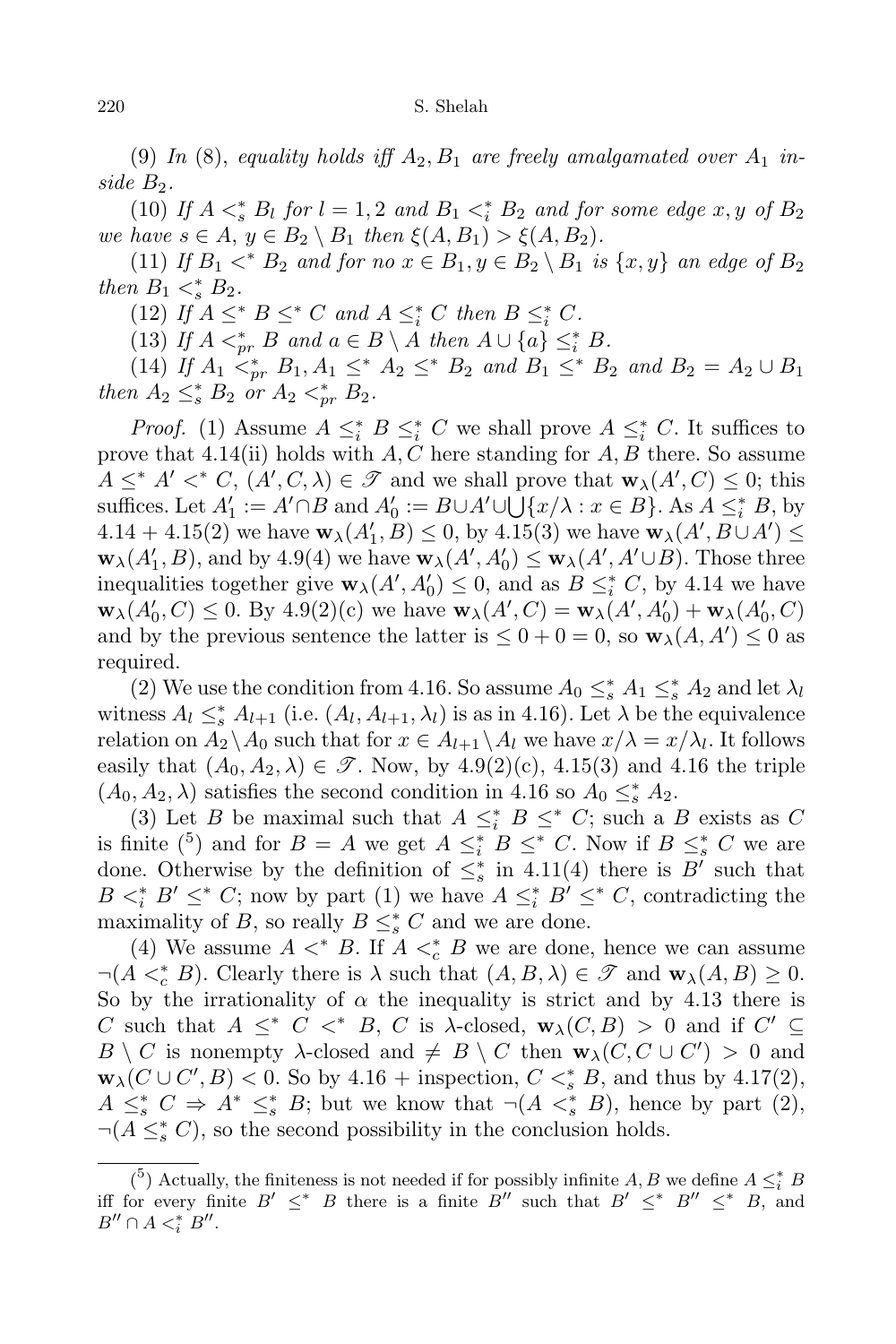(5) Clause (a):  $A \leq_c^* B \Rightarrow C \leq_c^* B \cup C$  and  $A \leq_c^* C \Rightarrow B \leq_c^* B \cup C$ . [Why? Note that by our assumption  $C \leq^* B \cup C$  and  $B \leq^* B \cup C$ . The first desired conclusion is easier, so we prove the second; hence assume  $A \leq_i^* C$ . If  $B \leq^* D \lt^* B \cup C$  and  $(D, B \cup C, \lambda) \in \mathcal{F}$ , then  $A \leq^* D \cap C \lt^* C$ , so as *A*  $\leq^*_i$  *C*, by the definition of  $\leq_i$  we have  $\mathbf{w}_\lambda(D \cap C, C) < 0$ . Hence (noting  $C \setminus D \cap C = B \cup C \setminus D$  by Observation 4.15(3) we have  $\mathbf{w}_{\lambda}(D, B \cup C) \leq$ **w**<sub> $\lambda$ </sub>( $D \cap C, C$ )  $\lt 0$  and so (by the definition of  $\leq_c^*$ )  $D \leq_c^* B \cup C$ . As this holds for any such *D* by Definition 4.11(3) we have  $B \leq_i^* B \cup C$  as required.]

*Clause* (b): If in addition *C M*  $\bigcup B$  then  $A \leq_c^* C \Leftrightarrow B \leq_c^* B \cup C$  and *A*  $A \leq_i C \Leftrightarrow B \leq_i B \cup C$  and  $A \leq_s^* B \Leftrightarrow B \leq_s^* B \cup C$ . [Why? Immediate by 4.15(4), Definition 4.11 and part (a).]

(6) The "only if" direction can be proved by induction on  $|B|$ , using 4.17(4). For the "if" direction assume that for some  $C, A <^*_c C \leq^* B$ , and choose a minimal *C* like that. Now if  $A \leq^* A^* \lt^* C$ , and  $\lambda_1$  is an equivalence relation on  $C \setminus A^*$ , then let  $\lambda_0$  be an equivalence relation on  $A^* \setminus A$  such that  $\mathbf{w}_{\lambda_0}(A, A^*) \geq 0$  (exists by the minimality of *C*) and let  $\lambda = \lambda_0 \cup \lambda_1$ . Then  $(A, C, \lambda) \in \mathcal{F}$  and by  $4.9(2)(i)$  we have  $\mathbf{w}_{\lambda}(A^*, C) = \mathbf{w}_{\lambda}(A, C) - \mathbf{w}_{\lambda}(A, A^*)$ ; but as  $A \leq_c^* C$  we have  $\mathbf{w}_{\lambda}(A, C) \leq 0$ , and by the choice of  $\lambda_0$  we have  $\mathbf{w}_{\lambda}(A, A^*) \geq 0$ , hence  $\mathbf{w}_{\lambda}(A^*, C) < 0$  so that  $\mathbf{w}_{\lambda_1}(A^*, C) = \mathbf{w}_{\lambda}(A^*, C) < 0$ . As  $\lambda_1$  was any equivalence relation on  $C \setminus A^*$ , by Definition 4.11(2) we have shown that  $A^* <^*_c C$ . By the definition of  $\leq^*_i (4.11(3))$ , as  $A^*$  was arbitrary such that  $A \leq^* A^* \leq^* C$ , by Definition 4.11(3) we get  $A \leq^* C$ , hence by the definition of  $\leq_s (4.11(4))$  we deduce  $\neg(A \leq_s^* B)$  as required.

- (7) Immediate by Definition 4.11(4).
- (8) It is enough to prove that

$$
\text{if } \lambda \in \Xi(A_2, B_2) \text{ then } \lambda \in \Xi(A_1, B_1) \text{ and } \mathbf{w}_{\lambda}(A_1, B_1) \geq \mathbf{w}_{\lambda}(A_2, B_2).
$$

So assume  $\lambda$  is an equivalence relation over  $B_2 \setminus A_2$  which is equal to  $B_1 \setminus A_1$ . Now for every nonempty  $\lambda$ -closed  $C \subseteq B_1 \setminus A_1$  we have

- (i)  $\mathbf{v}_{\lambda}(A_1, A_1 \cup C) = |C/\lambda| = \mathbf{v}_{\lambda}(A_2, A_2 \cup C),$
- (ii)  $\mathbf{e}_{\lambda}(A_1, A_1 \cup C) \leq \mathbf{e}_{\lambda}(A_2, A_2 \cup C)$  [as any edge in  $e_{\lambda}(A_1, A_1 \cup C)$ belongs to  $e_{\lambda}(A_2, A_2 \cup C)$ , hence
- (iii)  $\mathbf{w}_{\lambda}(A_1, A_1 \cup C) \geq \mathbf{w}_{\lambda}(A_2, A_2 \cup C)$ .

So by the definition of  $\mathcal{Z}(A_1, B_1)$  we have  $\lambda \in \mathcal{Z}(A_2, B_2) \Rightarrow \lambda \in \mathcal{Z}(A_1, B_1)$ and, moreover, the desired inequality in ⊛ holds.

 $(9)$  If  $A_2$ *B*  $\bigcup_{i=1}^{B_2} B_1$  in the proof of (8) we get  $e_{\lambda}(A_1, A_1 \cup C) = e_{\lambda}(A_2, A_2 \cup C)$ , *A*<sup>1</sup>

hence  $\mathbf{w}_{\lambda}(A_1, A_1 \cup C) = \mathbf{w}_{\lambda}(A_2, A_2 \cup C)$ , in particular  $\mathbf{w}_{\lambda}(A_1, B_1) =$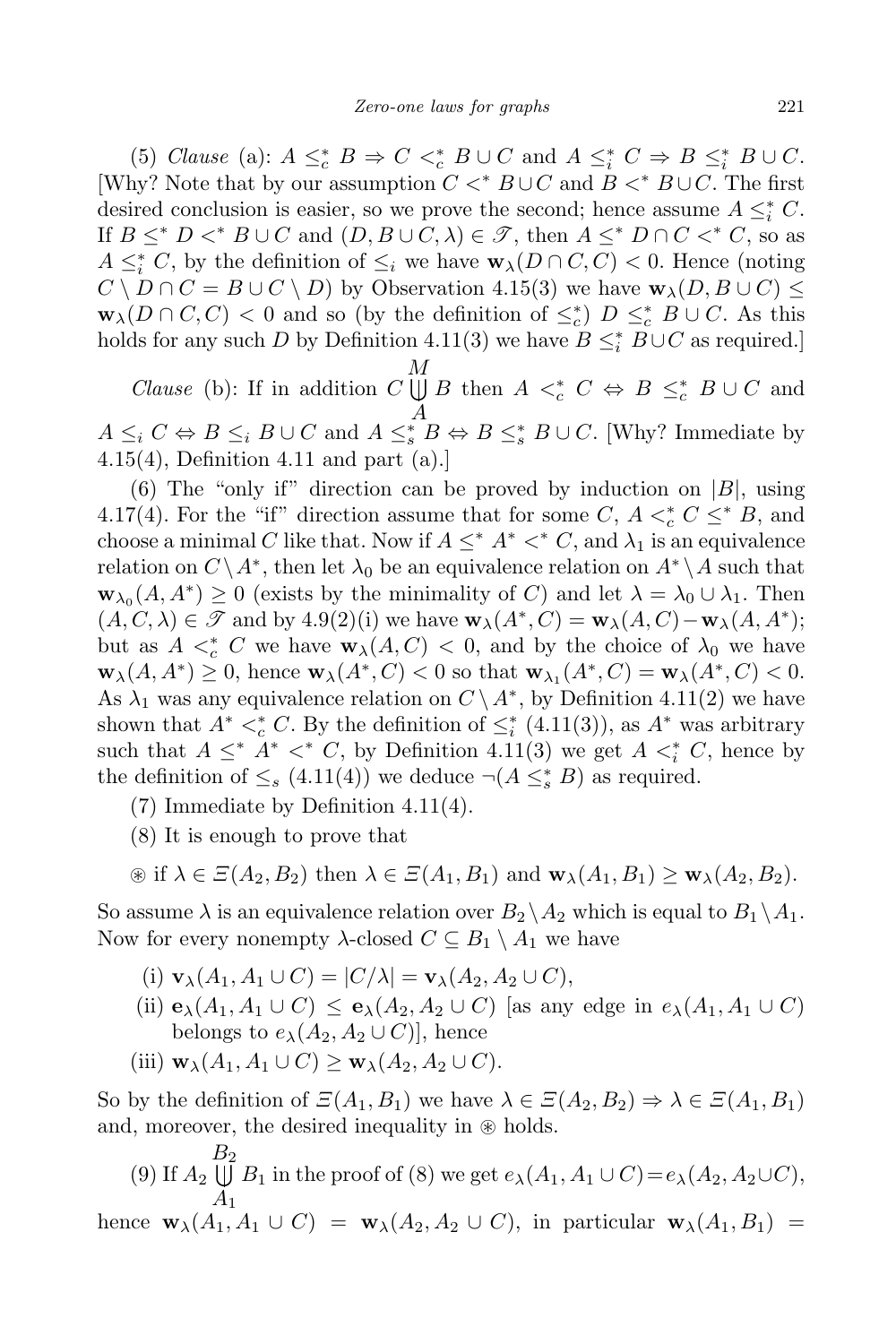$\mathbf{w}_{\lambda}(A_2, B_2)$ . Also now the proof of (8) gives  $\lambda \in \mathcal{Z}(A_1, B_1) \Rightarrow \lambda \in \mathcal{Z}(A_2, B_2)$ , so trivially  $\xi(A_1, B_1) = \xi(A_2, B_2)$ .

If  $\neg(A_2 \bigcup B_1)$  then for every equivalence relation  $\lambda$  on  $B_1 \setminus A_1 = B_2 \setminus A_2$ *B* 2 *A*<sup>1</sup>

we have

 $(ii)^+$  **e**<sub> $\lambda$ </sub>(*A*<sub>1</sub>*, B*<sub>1</sub>) *<* **e**<sub> $\lambda$ </sub>(*A*<sub>2</sub>*, B*<sub>2</sub>) [as *e*<sub> $\lambda$ </sub>(*A*<sub>1</sub>*, B*<sub>1</sub>) is a proper subset of  $e_{\lambda}(A_2, B_2)$  by our present assumption], hence (iii)<sup>+</sup> **w**<sub> $\lambda$ </sub>( $A_1, B_1$ ) > **w**<sub> $\lambda$ </sub>( $A_2, B_2$ ).

As the number of such  $\lambda$  is finite and as we have shown  $\Xi(A_2, B_2) \subseteq$  $\mathcal{Z}(A_1, B_1)$  we get  $\xi(A_1, B_1) > \xi(A_2, B_2)$ .

(10) This follows from  $\mathcal{L}_1 + \mathcal{L}_2$  below and the finiteness of  $\mathcal{Z}(A, B_2)$ upon recalling Definition 4.8(3).

$$
\circledast_1 \lambda \in \Xi(A, B_2) \Rightarrow \lambda \upharpoonright (B_1 \setminus A) \in \Xi(A, B_1).
$$

Why? If  $\lambda$  is an equivalence relation on  $B_2 \setminus A$  and  $\lambda_1 := \lambda \setminus (B_1 \setminus A)$  then  $\lambda_1$  is an equivalence relation on  $B_1 \setminus A$  and for any nonempty  $\lambda_1$ -closed  $C_1 \subseteq B_1 \setminus A$ , letting  $C_2 = \bigcup \{x/\lambda : x \in C_1\}$  we have  $\mathbf{w}_\lambda(A, A \cup C_1) \ge$  $\mathbf{w}_{\lambda}(A, A \cup C_2)$  by 4.9(4) and the latter is positive because  $\lambda \in \mathcal{Z}(A, B_2)$ .]

 $\circledast_2 \lambda \in \Xi(A, B_2) \Rightarrow \mathbf{w}_{\lambda}(A, B_2) < \mathbf{w}_{\lambda}(A, B_1).$ 

[Why? Otherwise let  $\lambda$  be from  $\Xi(A, B_2)$  and let  $C_{\lambda} = \bigcup \{x/\lambda : x \in B_1 \setminus A\}$  $∪$  *A* so *B*<sub>1</sub>  $≤$ <sup>*∗*</sup> *C*<sub>λ</sub>  $≤$ <sup>*∗*</sup> *B*<sub>2</sub>.]

 $\text{CASE 1: } C_{\lambda} = B_2. \text{ So } \mathbf{v}_{\lambda}(A, B_1) = \mathbf{v}(A, B_1, \lambda \mid (B_1 \setminus A)) = |(B_1 \setminus A)/\lambda| =$  $|(B_2 \setminus A)/\lambda| = \mathbf{v}_{\lambda}(A, B_2, \lambda)$ . By an assumption of part (10), for some  $x \in A$ and  $y \in B_2 \setminus B_1$  the pair  $\{x, y\}$  is an edge so  $e(A, B_1, \lambda | (B_1 \setminus A))$  is a proper subset of  $e(A, B_2, \lambda)$ . Hence

$$
\mathbf{e}_{\lambda}(A,B_1) < \mathbf{e}_{\lambda}(A,B_2)
$$

and so

$$
\mathbf{w}_{\lambda}(A, B_1) > \mathbf{w}_{\lambda}(A, B_2)
$$

is as required.

CASE 2:  $C_{\lambda} \neq B_2$ . As in Case 1,  $\mathbf{w}_{\lambda}(A, B_1) \geq \mathbf{w}_{\lambda}(A, C_{\lambda})$ . Now  $B_1 \leq^*$  $C_{\lambda} \leq^* B_2$  (using the case assumption) and  $B_1 \lt_i^* B_2$  by assumption, so by part (12) below we have  $C_{\lambda} \leq_i^* B_2$ , hence  $C_{\lambda} \leq_i^* B_2$ , and by 4.14 this implies  $\mathbf{w}_{\lambda}(C_{\lambda}, B_2) < 0$ . So  $\mathbf{w}_{\lambda}(A, B_2) = \mathbf{w}_{\lambda}(A, C_{\lambda}) + \mathbf{w}_{\lambda}(C_{\lambda}, B_2) \leq \mathbf{w}_{\lambda}(A, B_1) + \mathbf{w}_{\lambda}(C_{\lambda}, B_2)$  $\mathbf{w}_{\lambda}(C_{\lambda}, B_2) < \mathbf{w}_{\lambda}(A, B_1)$  as required.

(11) Define  $\lambda$  to be the equivalence relation with exactly one class on  $B_2 \setminus B_1$ , so  $(B_1, B_2, \lambda) \in \mathcal{I}$ ,  $\mathbf{v}_\lambda(B_1, B_2) = 1$ ,  $\mathbf{e}_\lambda(B_1, B_2) = 0$  and thus  $\mathbf{w}_{\lambda}(B_1, B_2) \geq 0$ . Hence  $\lambda \in \mathcal{Z}(B_2, B_2)$  so that  $B_1 \leq s B_2$ .

(12) By Definition 4.11(3).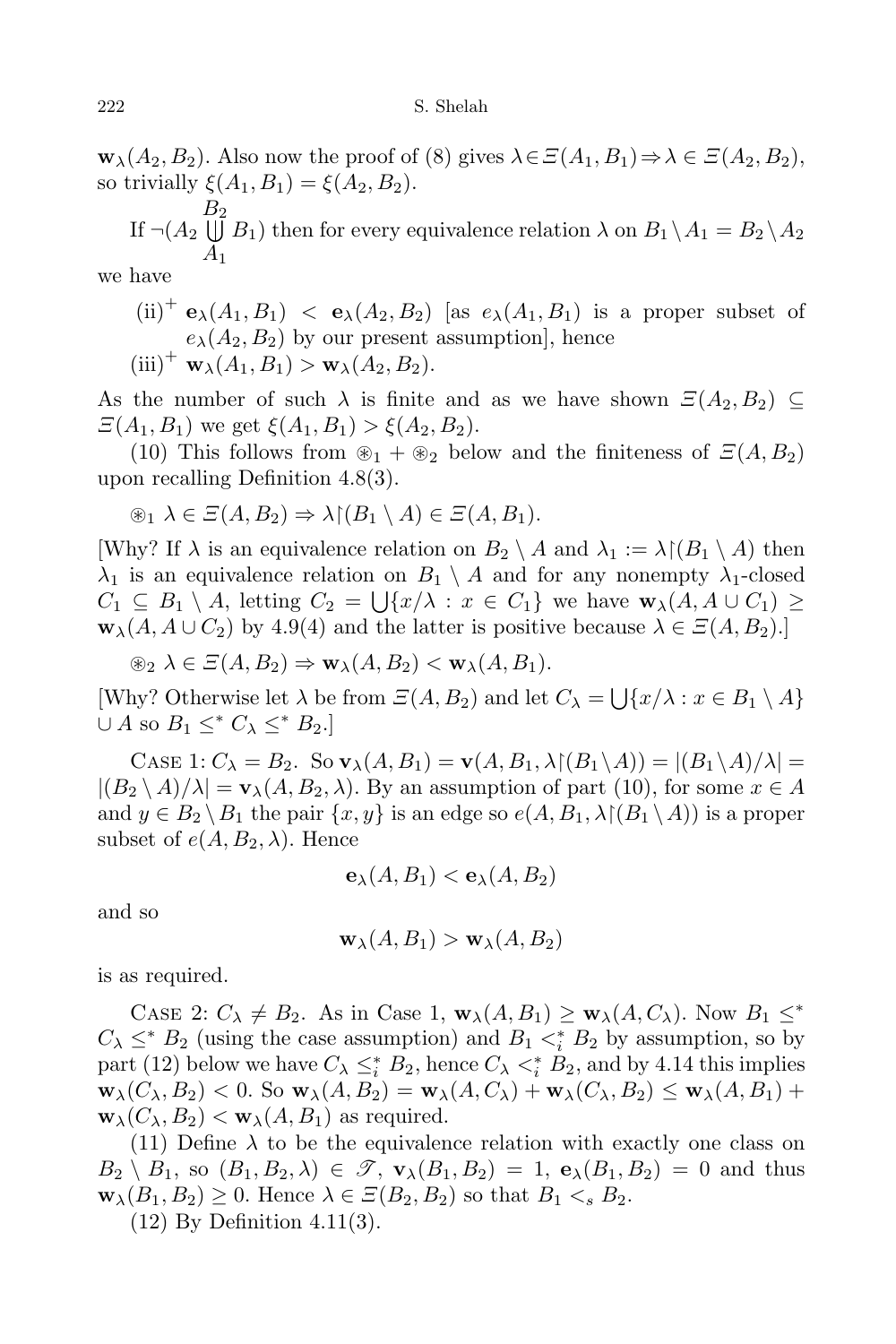(13) Clearly  $A \cup \{a\} \leq^* B$ , hence by part (3) for some C we have  $A \cup \{a\} \leq_i^* C \leq_s^* B$ . If  $C = B$  we are done; otherwise  $A \leq_s^* C$  by part (7) so we have  $A \leq^*_{s} C \leq^*_{s} B$ , contradiction.

(14) Easy by Definition 4.11(6).  $\blacksquare$ <sub>4.17</sub>

**5. The probabilistic inequalities.** In this section we deal with probabilistic inequalities about the number of extensions for the context  $\mathcal{M}_n^0$ . Mostly the computations are delayed to [Sh:E48].

Note: the proof of almost simple niceness of  $\mathfrak{K}$  is in the next section.

**5.1.** *Context.* As in §4, so  $p_i = 1/i^\alpha$  for  $i > 1$ ,  $p_1 = p_2$  (where  $\alpha \in (0, 1)_{\mathbb{R}}$ is irrational) and  $\mathcal{M}_n = \mathcal{M}_n^0$  (i.e. only the graph).

**5.2.** DEFINITION. Let  $\varepsilon > 0$ ,  $k \in \mathbb{N}$ ,  $\mathcal{M}_n \in \mathcal{K}$  and  $A \leq^* B$  be in  $\mathcal{K}_{\infty}$ . Assume  $f: A \hookrightarrow \mathcal{M}_n$  is an embedding or just  $f: A \hookrightarrow [n]$ , which means it is one-to-one. Define

$$
\mathscr{G}_{A,B}^{\varepsilon,k}(f, \mathscr{M}_n)
$$
  
\n
$$
:= \{ \bar{g} : (1) \ \bar{g} = \langle g_l : l < k \rangle,
$$
  
\n
$$
(2) \ f \subseteq g_l, g_l \text{ a one-to-one function from } B \text{ into } |\mathscr{M}_n|,
$$
  
\n
$$
(3) \ g_l : B \hookrightarrow_f \mathscr{M}_n \text{ for } l \leq k \text{ or just } g_l : B \hookrightarrow_A \mathscr{M}_n,
$$
  
\nwhich means:  $\{a, b\} \in \text{Edge}(B) \setminus \text{Edge}(A)$   
\n
$$
\Rightarrow \{g(b), g(b)\} \in \text{Edge}(\mathscr{M}_n)
$$
  
\n
$$
(\text{and } g \text{ is one-to-one extending } f),
$$
  
\n
$$
(4) \ l_1 \neq l_2 \Rightarrow \text{Rang}(g_{l_1}) \cap \text{Rang}(g_{l_2}) = \text{Rang}(f),
$$
  
\n
$$
(5) \ [l < k \ \& x \in B \setminus A \ \& y \in A] \Rightarrow |g_l(x) - g_l(y)| \geq n^{\varepsilon} \}.
$$

The size of this set has a natural connection with the number of pairwise disjoint extensions  $g : B \hookrightarrow \mathscr{M}_n$  of f, hence with  $A \leq s B$ ; see 5.3 below.

**5.3.** FACT. *For every*  $\varepsilon$  *and*  $k$  *and*  $A \leq^* B$  *we have:* 

(\*) *for every n,k* and  $M \in \mathcal{K}_n$  and one-to-one  $f : A \hookrightarrow_A M_n$  we have:  $if \mathcal{G}_{A,B}^{\varepsilon,k}(f, M_n) = \emptyset$  *then*  $\max\{l : \text{there are } g_m : B \hookrightarrow_A M \text{ for } m < l \text{ such that } f \subseteq g_m \text{ and } g_m \}$  $[m_1 < m_2 \Rightarrow \text{Rang}(g_{m_1}) \cap \text{Rang}(g_{m_2}) \subseteq \text{Rang}(f)]\}$  $\leq 2|A|n^{\varepsilon} + (k-1).$ 

*Proof.* Assume that there are  $g_m$  as above for  $m < l^*$ , where  $l^*$  $2|A|n^{\varepsilon} + k - 1$ . By renaming without loss of generality for some  $l^{**} \leq l^*$  the set  $\text{Rang}(g_m) \setminus \text{Rang}(f)$  when  $m < l^{**}$  is at distance  $\geq n^{\varepsilon}$  from  $\text{Rang}(f)$  but if  $l \in [l<sup>**</sup>, l<sup>∗</sup>]$  then  $\text{Rang}(g_l) \setminus \text{Rang}(f)$  has distance  $\lt n<sup>ε</sup>$  to  $\text{Rang}(f)$ . Recall that by one of our assumptions  $l^{**} \leq k-1$ . Now for each  $x \in \text{Rang}(f)$ , there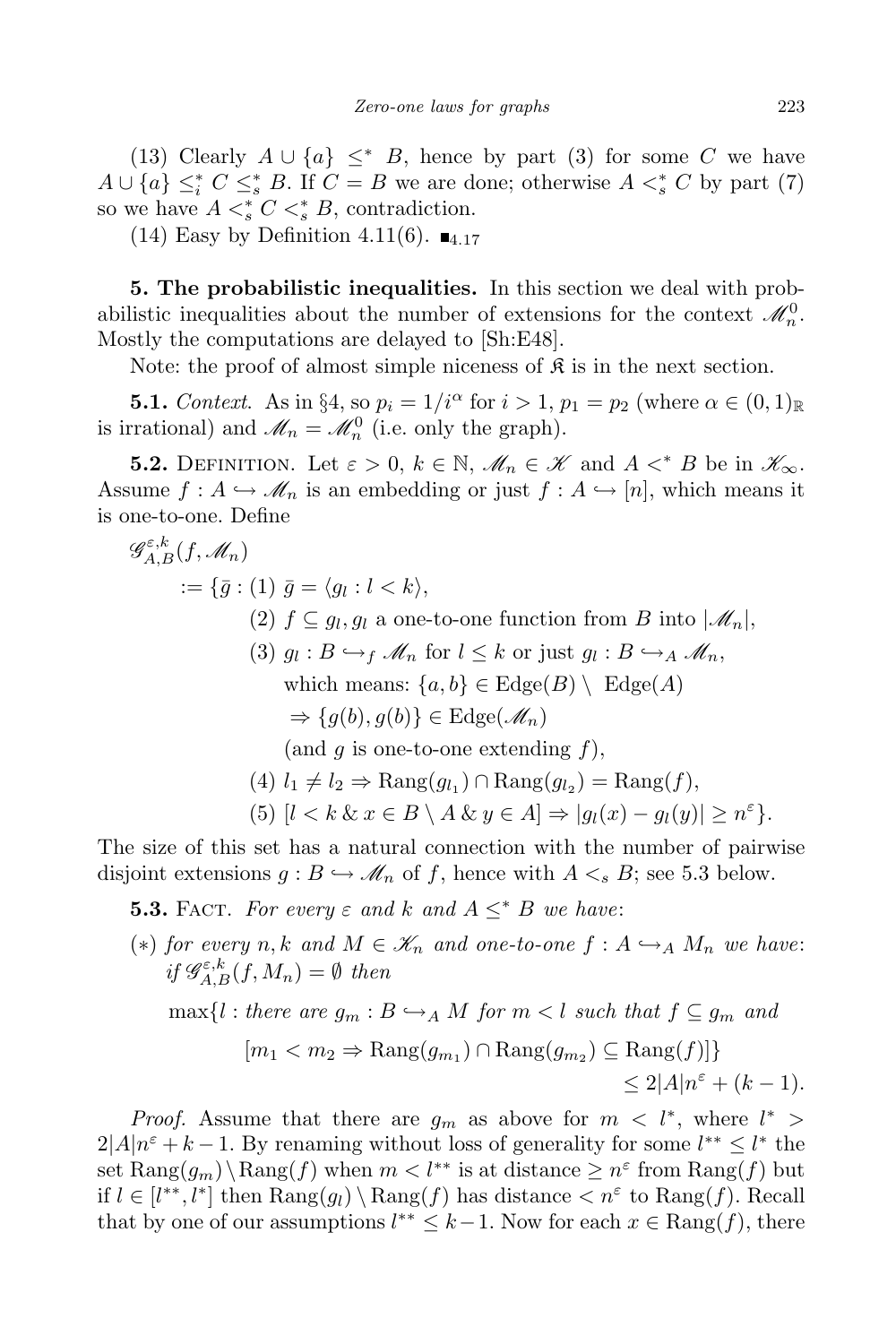$\text{are} \leq 2n^{\varepsilon}$  numbers  $m \in [l^{**}, l^* )$  such that  $\min\{|x - g_m(y)| : y \in B \setminus A\} \leq n^{\varepsilon}$ . So by the demand on  $l^{**}$  we have  $l^* - l^{**} \leq |A| \cdot (2n^{\varepsilon}) = 2|A| n^{\varepsilon}$  and as  $l^{**} < k$ we are done.  $\blacksquare$ <sub>5.3</sub>

The next theorem is central; it does not yet prove almost niceness but its parallels from [ShSp 304], [BlSh 528] were immediate, and here we see the main additional difficulties: we are looking for copies *B* over *A* but we have to take into account the distance, and the closeness of images of points in *B* under embeddings into  $\mathcal{M}_n$ . To prove 5.4 we will have to look for different types of *g*'s which satisfy condition (5) from the definition of  $\mathscr{G}_{A,B}^{\varepsilon,k}(f,\mathscr{M}_n)$ ; restricting ourselves to one kind we will calculate the expected value of a "relevant part" of  $\mathcal{G}_{A,B}^{\varepsilon,1}(f,\mathcal{M}_n)$  and we will show that it is small enough.

**5.4.** THEOREM. Assume  $A \leq^* B$  (so both in  $\mathscr{K}_{\infty}$ ). Then a sufficient *condition for*

 $\bigotimes_1$  *for every*  $\varepsilon > 0$ , *for some*  $k \in \mathbb{N}$ , *for every random enough*  $\mathscr{M}_n$  *we have*:

(\*) if 
$$
f : A \hookrightarrow [n]
$$
 then  $\mathcal{G}_{A,B}^{\varepsilon,k}(f, \mathcal{M}_n) = \emptyset$ 

*is the following*:

 $\bigotimes_2 A \leq_a^* B$  (which by Definition 4.11(5) means  $A \leq^* B \& \neg (A \leq_s B)$ ).

**5.5.** REMARK. From  $\bigotimes_1$  we can conclude: for every  $\varepsilon \in \mathbb{R}^+$  we have: for every random enough  $\mathscr{M}_n$ , for every  $f : A \hookrightarrow_A \mathscr{M}_n$ , there cannot be  $\geq n^{\varepsilon}$ extensions  $g : B \hookrightarrow_A \mathcal{M}_n$  of f pairwise disjoint over f.

**5.6.** *Explanation*. For this, first choose  $\varepsilon_1 < \varepsilon$ . Note that for any k we  $\deg_{A,B}^{\varepsilon,k}(f,\mathscr{M}_n) \subseteq \mathscr{G}_{A,B}^{\varepsilon_1,k}(f,\mathscr{M}_n)$ . Choose  $k_1$  for  $\varepsilon_1$  by 5.3. Then the number of pairwise disjoint extensions  $g : B \hookrightarrow_A \mathcal{M}_n$  of  $f$  is  $\leq 2|A|n^{\varepsilon_1} + (k_1 - 1)$ . For sufficiently large *n* this is  $\langle n^{\varepsilon} \rangle$ .

**5.7.** REMARK. We think of  $g : B \hookrightarrow M_n$  extending  $f$  such that, for some constants  $c_1$  and  $c_2$  with  $c_2 > 2c_1$ ,

$$
x\lambda y \Rightarrow |g(x) - g(y)| < c_1
$$

and

$$
[\{x,y\} \subseteq B \& \{x,y\} \nsubseteq A \& \neg x \lambda y] \Rightarrow |g(x) - g(y)| \ge c_2.
$$

**5.8.** *Explanation*. The number of such *g* is  $\sim n^{|(B \setminus A)/\lambda|} = n^{\mathbf{v}(A,B,\lambda)}$ ; the probability of each being an embedding, assuming *f* is one, is  $\sim n^{-\alpha e(A,B,\lambda)}$ , hence the expected value is  $\sim n^{\mathbf{w}_{\lambda}(A,B)}$  ( $\sim$  means "up to a constant"). So  $A \leq_i^* B$  implies that usually there are few such copies of *B* over any copy of *A*, i.e. the expected value is  $\lt 1$ . In [ShSp 304],  $\lambda$  is equality, here things are more complicated.

By 5.4 we have sufficient conditions for: (given  $A \leq^* B$ ) every  $f : A \hookrightarrow$  $\mathcal{M}_n$  has few pairwise disjoint extensions to  $g : B \hookrightarrow \mathcal{M}_n$ . Now we try to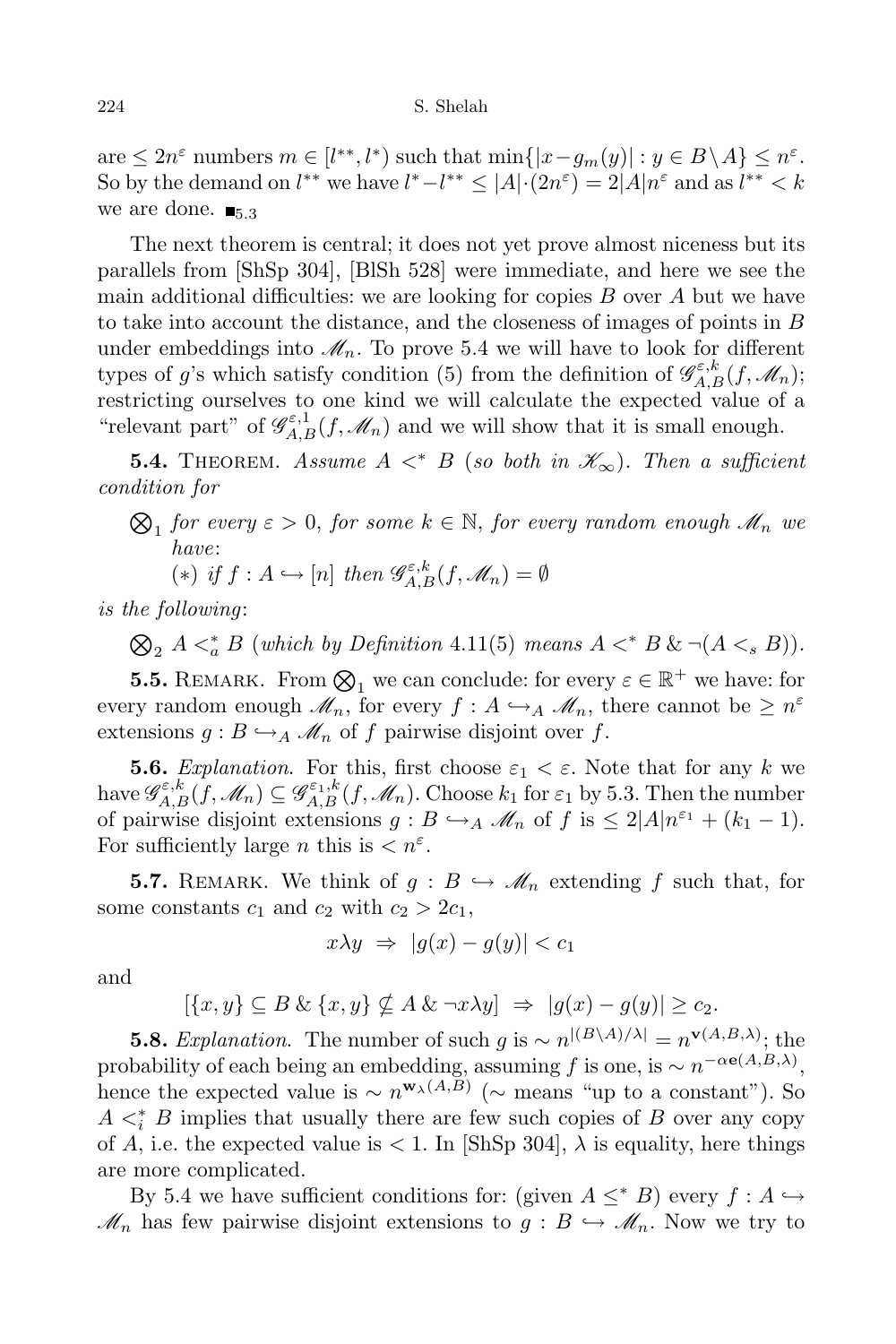get a dual, a sufficient condition for: (given  $A \leq^* B$ ) for every random enough  $\mathscr{M}_n$ , every  $f : A \hookrightarrow \mathscr{M}_n$  has "many" pairwise disjoint extensions to  $g: A \hookrightarrow \mathscr{M}_n$ .

**5.9.** Lemma. *Assume*

- $(A)$   $(A, B, \lambda) \in \mathscr{T}$  *and*  $m \in \mathbb{N}$ ,
- (B)  $(\forall B')[A \prec^* B' \leq^* B \& B'$  is  $\lambda$ -closed  $\Rightarrow$   $w_{\lambda}(A, B') > 0$  (recall that *"B' is*  $\lambda$ -*closed"* means  $x\lambda y \& x \in B' \Rightarrow y \in B'$ ).

*Then there is*  $\zeta \in \mathbb{R}^+$ , *in fact we can let* 

$$
\zeta := \min \{ \mathbf{w}_{\lambda \upharpoonright B'}(A, B') : A \subseteq B' \subseteq B \text{ and } B' \text{ is } \lambda \text{-closed} \},
$$

*such that*:

- $\otimes$  *for every small enough*  $ε$  > 0, *for every random enough*  $\mathcal{M}_n$ , *for every*  $f: A \hookrightarrow \mathscr{M}_n$  and  $k$  with  $0 < k < k + n^{1-\varepsilon} < n$ , there are  $\geq n^{(1-\varepsilon)\cdot\zeta}$ *pairwise disjoint extensions g of f satisfying*
	- $(i)$   $q: B \hookrightarrow \mathscr{M}_n$ ,
	- (ii)  $g(B \setminus A) \subseteq [k, k + n^{1-\varepsilon}),$
	- (iii) *if*  $x\lambda y$  (*so*  $x, y \in B \setminus A$ ) *then*  $|x-y| \leq 2|B|$ ,
	- (iv) *if*  $x \in B \setminus A, y \in B$  *and*  $\neg(x\lambda y)$  *then*  $|x y| \geq n^{\varepsilon}$ ,
	- (v) *if*  $B \leq_i B'$ ,  $A \leq_s B'$  *and*  $|B' \setminus B| \leq m$  *then there is no extension*  $g': B' \hookrightarrow \mathcal{M}_n$  of g such that  $(\forall x \in B' \setminus B)(\forall y \in B)(|g'(x)$  $g'(y)| \geq mn^{\varepsilon}$ ).

Now, 5.4 and 5.9 are enough for proving  $\langle \xi_i^* \rangle = \langle \xi_i, \xi_s^* \rangle = \langle \xi_s, \text{ weakly nice}$ and similar things. But we need more.

**5.10.** Lemma. *Assume*

- $(A)$   $(A, B, \lambda) \in \mathscr{T}$ ,
- (B)  $\xi = \xi(A, B) = \mathbf{w}_{\lambda}(A, B) > 0$  (*see Definition* 4.8(3)),
- (C) *if A <<sup>∗</sup> C <<sup>∗</sup> B and C is λ-closed then* **w***λ*(*C, B*) *<* 0 (*hence necessarily*  $\xi \in (0,1)$ <sub>R</sub> *and*  $C \neq \emptyset \Rightarrow \mathbf{w}_{\lambda}(A,C) > 0$  *and even*  $\mathbf{w}_{\lambda}(A, C) > \xi$ ).

*Then for every*  $\varepsilon \in \mathbb{R}^+$ , *every random enough*  $\mathcal{M}_n$ , *and every*  $f : A \hookrightarrow \mathcal{M}_n$ , *we have*

- (a) *the number of*  $g : B \hookrightarrow M_n$  *extending*  $f$  *is at least*  $n^{\xi \varepsilon}$ ,
- (b) also the maximal number of pairwise disjoint extensions  $g : B \hookrightarrow M_n$ *of f is at least this number.*

**5.11.** REMARK. (1) We can get a reasonably much better bound (see [ShSp 304], [BlSh 528] and [Sh 550]) but this suffices.

(2) In the most interesting cases of 5.10 we have  $A \lt^*_{pr} B$  but it applies to more cases.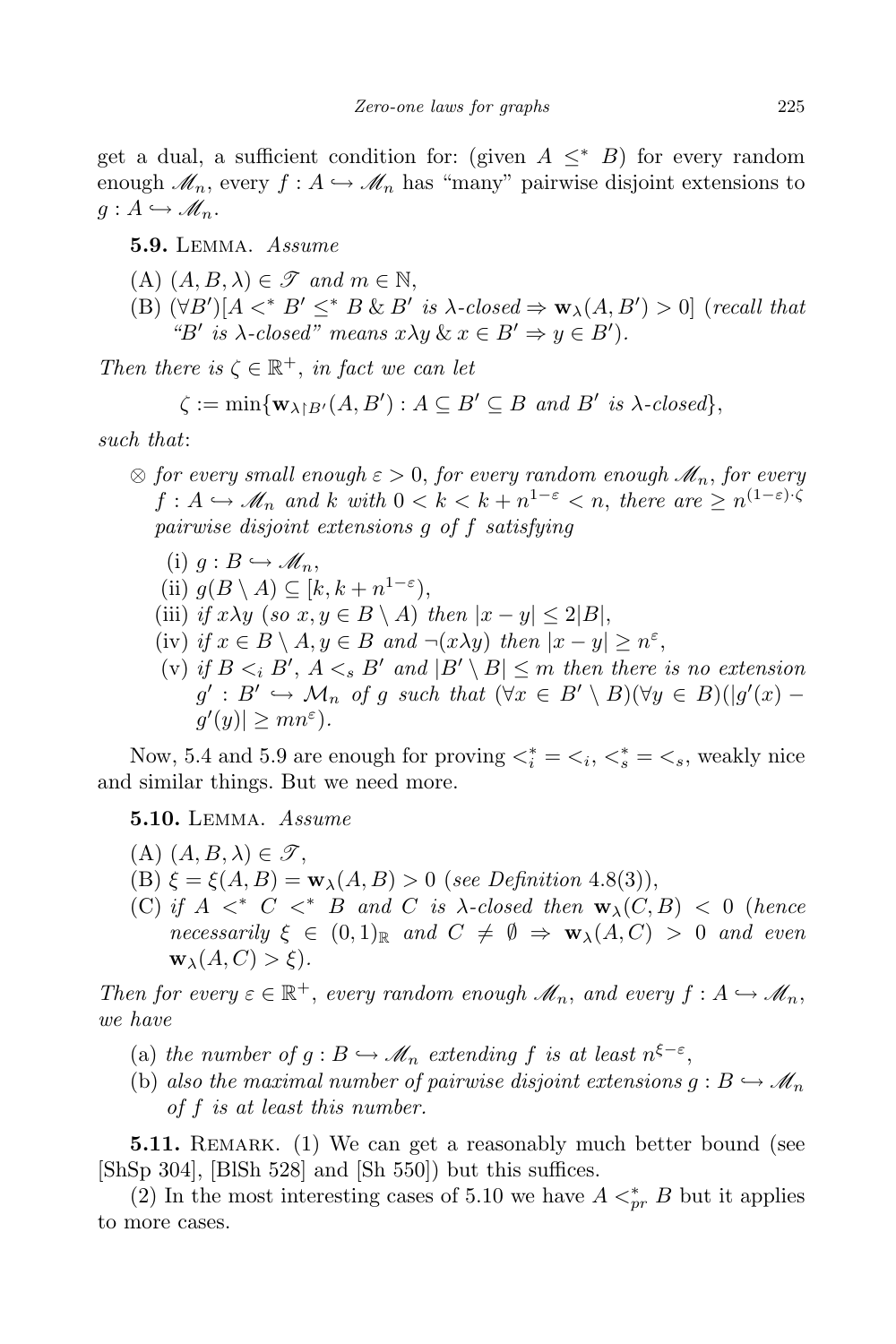**5.12.** Claim. *Assume*

- $(A)$   $(A, B, \lambda) \in \mathscr{T}$ ,
- (B) *if*  $C \subseteq B \setminus A$  *is nonempty and*  $\lambda$ *-closed then*  $\mathbf{w}_{\lambda}(A, A \cup C) > 0$ *.*

*Then for some*  $\varepsilon_0 \in \mathbb{R}^+$ , *for every*  $\varepsilon \in (0, \varepsilon_0)_{\mathbb{R}}$ , *every random enough*  $\mathcal{M}_n$ , *and every*  $f: A \hookrightarrow M_n$ *, we have* 

- (a) *the number of*  $g : B \hookrightarrow \mathcal{M}_n$  *extending*  $f$  *is at least*  $n^{\mathbf{w}_\lambda(A,B)-\varepsilon}$ ,
- (b) *for every*  $X \subseteq [n]$  *with*  $|X| \leq n^{\varepsilon_0 \varepsilon}$ , *the number of*  $g : B \hookrightarrow \mathcal{M}_n$  $\mathbb{R}^n$  *extending*  $f$  *with*  $\text{Rang}(g) \cap X \subseteq \text{Rang}(f)$  *is at least*  $n^{\mathbf{w}_\lambda(A,B)-\varepsilon}$ .

**5.13.** REMARK. (1) By 4.16 the statement

"for some  $\lambda$  the hypothesis of 5.12 holds"

is equivalent to " $A \leq_s^* B$ ".

- (2) The affinity of this claim to being nice (see [I, *§*2]) should be clear.
- (3) If  $|X| \ge n^{1-\epsilon}$  we can demand Rang $(g) \subseteq X$  but no need arises.
- **5.14.** CLAIM. (1) *Assume*  $A \leq^*_{pr} B$ , and let  $\xi = \xi(A, B)$  that is

 $\xi = \max\{\mathbf{w}_{\lambda}(A, B) : (A, B, \lambda) \in \mathcal{F} \text{ and }$ *for every*  $\lambda$ -*closed nonempty*  $C \subseteq B \setminus A$ *we have*  $\mathbf{w}(A, A \cup C, \lambda \cap C) > 0$ .

*Then for every*  $\varepsilon \in \mathbb{R}^+$ , *every random enough*  $\mathcal{M}_n$ , *and every*  $f : A \hookrightarrow \mathcal{M}_n$ , *we have*

(\*) *the number of*  $g : B \hookrightarrow \mathcal{M}_n$  *extending*  $f$  *is at most*  $n^{\xi+\varepsilon}$ *.* 

(2) *Assume that*  $A \leq^*_{s} B$ ,  $\lambda \in \Xi(A, B)$  *and*  $\xi = \mathbf{w}_{\lambda}(A, B)$ *. Then for any small enough reals*  $\zeta$ ,  $\varepsilon > 0$  *for every random enough*  $\mathcal{M}_n$ , *for every*  $f: A \hookrightarrow \mathcal{M}_n$  *the set*  $\mathcal{G}_{f,B,\lambda}^{\varepsilon,\zeta}(\mathcal{M}_n)$  *defined below has*  $\leq n^{\xi+\varepsilon}$  *members, where* 

$$
\mathcal{G}_{f,B,\lambda}^{\varepsilon,\zeta}(\mathcal{M}_n) = \{ g : g : B \hookrightarrow \mathcal{M}_n \text{ extends } f \text{ and}
$$

$$
x \in B \setminus A \land y \in B \land \neg(x\lambda y) \Rightarrow n^{\zeta} \le |g(x) - g(y)| \}.
$$

## **6. The conclusion**

*Comment*. In this section it is shown that  $\lt_i^*$  and  $\lt_i^*$  (introduced in §4) agree with the  $\lt_i$  and  $\lt_s$  of [I, §1] by using the probabilistic information from §5. Then it is proven that the main context  $\mathcal{M}_n$  is simply nice (hence simply almost nice) and it satisfies the 0-1 law.

**6.1.** *Context.* As in §4 and §5, so  $p_i = 1/i^\alpha$  for  $i > 1$ ,  $p_1 = p_2$  (where  $\alpha \in (0,1)$ <sub>R</sub> irrational) and  $\mathcal{M}_n = \mathcal{M}_n^0$  (only the graph) and  $\leq_i$ ,  $\leq_s$ , cl are as defined in §1. (So  $\mathcal{K}_{\infty} = \mathcal{K}$  by 4.4.)

Note that actually the section has two parts of distinct flavours: in 6.2– 6.5 we use the probabilistic information from *§*5 to show that the definitions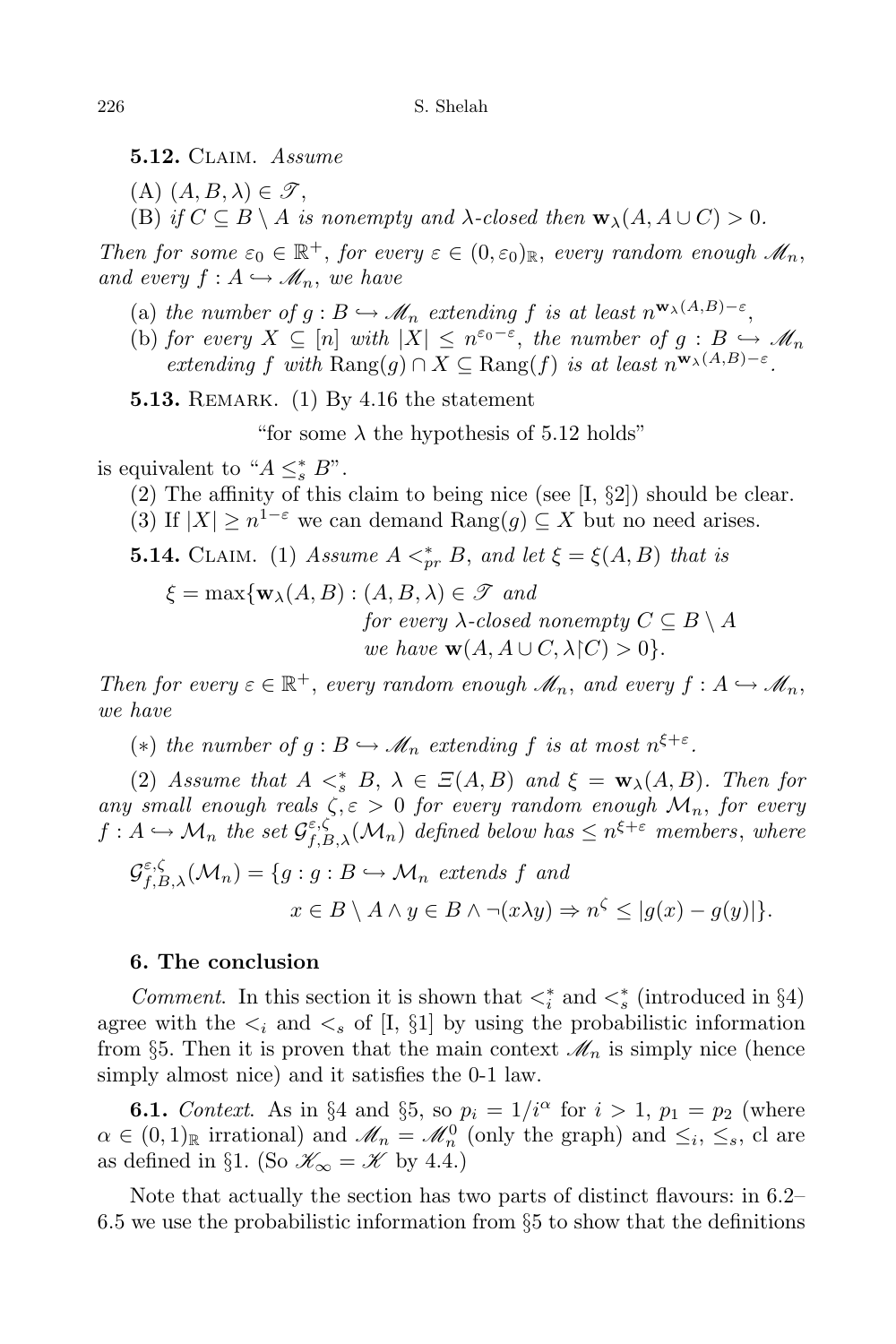of  $\lt_x$  from [I, §1] and of  $\lt_x^*$  from §4 give the same relation. But to actually prove almost niceness, we need more work on the relations  $\leq^*_x$  defined in §4; this is done in 6.8, 6.10, 6.11. Lastly, we put everything together.

The argument in 6.2–6.5 parallels that in [BlSh 528], which is more hidden in [ShSp 304]. The most delicate step is to establish clauses  $(A)(\delta)$ and  $(\varepsilon)$  of [I, Definition 2.13(1)] (almost simply nice). For this, we consider  $f: A \hookrightarrow M_n$  and try to extend  $f$  to  $g: B \hookrightarrow M_n$ , where  $A \leq_s B$ , such that  $\text{Rang}(g)$  and  $\text{cl}^k(f(A), \mathcal{M}_n)$  are "freely amalgamated" over  $\text{Rang}(f)$ . The key facts have been established in Section 5. If  $\zeta = \mathbf{w}(A, B, \lambda)$  we have shown (Claim 5.12) that for every  $\varepsilon > 0$  and every random enough  $\mathcal{M}_n$ , there  $\alpha$  are  $\geq n^{\zeta - \varepsilon}$  embeddings of *B* into  $\mathcal{M}_n$  extending *f*. But we also show (using 5.14) that for each obstruction to free amalgamation there is a  $\zeta' < \zeta$  such that for every  $\varepsilon_1 > 0$  the number of embeddings satisfying this obstruction is  $\langle n \rangle^{C' + \varepsilon_1}$ , where  $\zeta' = \mathbf{w}(A, B', \lambda)$  (for some *B'* exemplifying the obstruction) with  $\zeta' + \alpha \leq \zeta$ . So if  $\alpha > \varepsilon + \varepsilon_1$  we overcome the obstruction. The details of this computation for various kinds of obstructions are carried out in proving Claim 6.5.

**6.2.** CLAIM. Assume  $A \leq^* B$ . Then the following are equivalent:

- (i)  $A \leq_i^* B$  (*i.e. from Definition* 4.11(3)),
- (ii) *it is not true that: for some*  $\varepsilon$ , *for every random enough*  $\mathcal{M}_n$  *and every*  $f: A \hookrightarrow \mathcal{M}_n$ , the number of  $g: B \hookrightarrow \mathcal{M}_n$  extending  $f$  is  $\geq n^{\varepsilon}$ ,
- (iii) *for every*  $\varepsilon \in \mathbb{R}^+$ , *every random enough*  $\mathscr{M}_n$ , *and every*  $f : A \hookrightarrow \mathscr{M}_n$ , *the number of*  $g : B \hookrightarrow M_n$  *extending*  $f$  *is*  $\lt n^{\varepsilon}$  (*this is the definition of*  $A \leq i$  *B in* [I,  $\S1$ ]).

*Proof.* We shall use the well known finite  $\Delta$ -system lemma: if  $f_i : B \to$  $[n]$  is one-to-one and  $f_i \upharpoonright A = f$  for  $i < k$  then for some  $w \subseteq \{0, \ldots, k-1\}$  with  $|w| \ge k^{1/2^{|B \setminus A|}}/|B \setminus A|^2$ , and  $A' \subseteq B$  and  $f^*$  we have:  $\bigwedge_{i \in w} f_i | A' = f^*$  and  $\langle \text{Rang}(f_i \mid (B \setminus A') : i \in w \rangle$  are pairwise disjoint (so if the  $f_i$ 's are pairwise distinct then  $B \setminus A' \neq \emptyset$ .

We use freely Fact 4.2. First, clearly (iii)*⇒*(ii). Second, if *¬*(i), i.e.,  $\neg(A <^*_i B)$  then by 4.14 (equivalence of first and last possibilities + 4.13(1)) there are  $A'$ ,  $\lambda$  as there, that is, such that:

 $A \leq^* A' <^* B$  and  $(A', B, \lambda) \in \mathcal{F}$  and if  $C \subseteq B \setminus A'$  is nonempty *λ*-closed then **w**( $A'$ ,  $A' \cup C$ ,  $\lambda \upharpoonright C$ ) > 0 (see 4.14).

So  $(A', B, \lambda)$  satisfies the assumptions of 5.9, which gives  $\neg$ (ii), i.e., we have proved (ii)*⇒*(i).

Lastly, to prove (i) $\Rightarrow$ (iii) assume  $\neg$ (iii). So for some  $\varepsilon \in \mathbb{R}^+$ :

 $(*)_1$  0 < lim sup<sub>n→∞</sub> Prob(for some  $f : A \hookrightarrow \mathcal{M}_n$ , the number of  $g : A \hookrightarrow \mathcal{M}_n$  $B \hookrightarrow \mathscr{M}_n$  extending  $f$  is  $\geq n^{\varepsilon}$ ).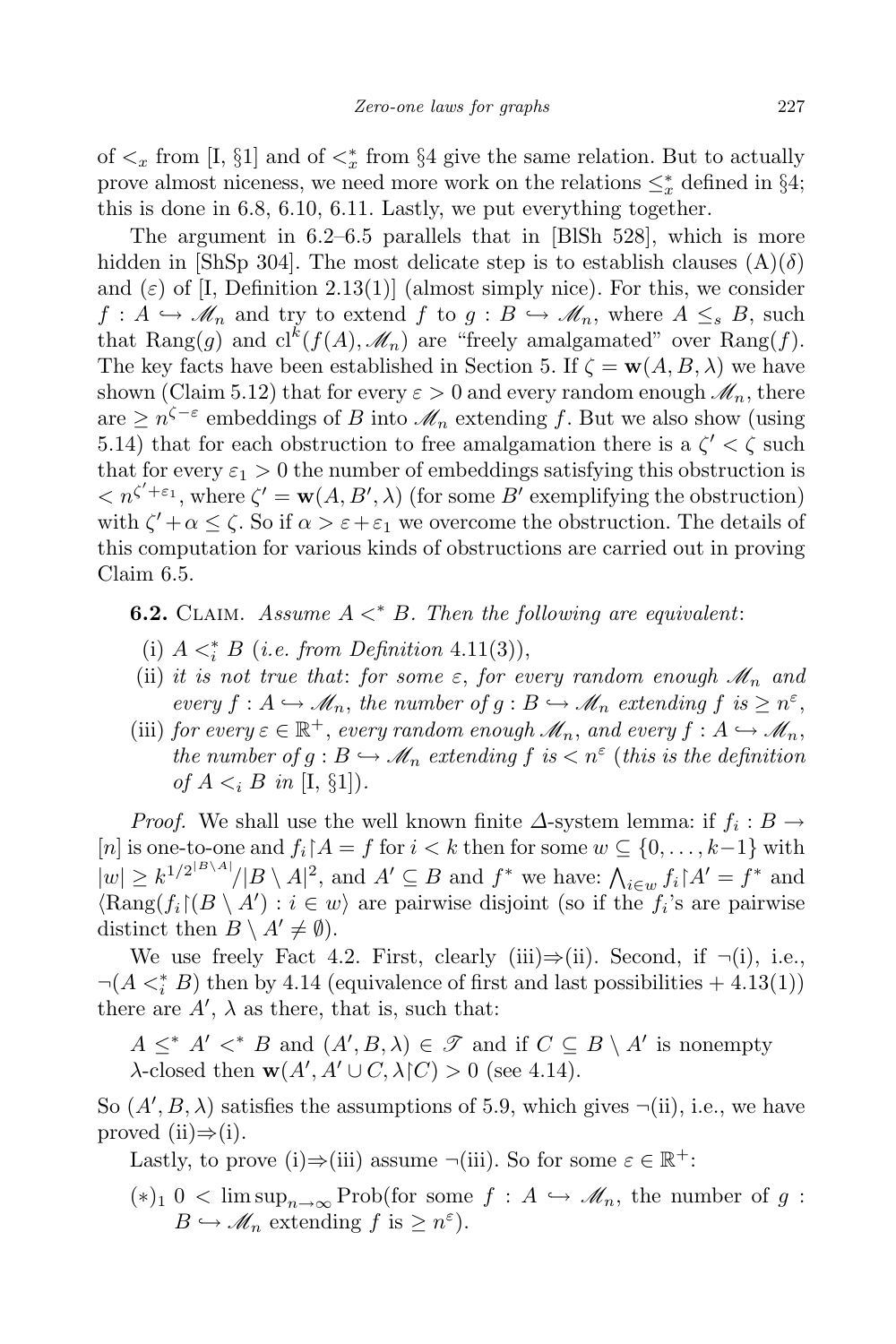By the first paragraph of this proof it follows that from  $(*)_1$  we can deduce that for some  $\zeta \in \mathbb{R}^+,$ 

 $(*)_2$  0 < lim sup<sub>n→∞</sub> Prob(for some *A'* with  $A \leq^* A' <^* B$  and  $f'$ :  $A' \hookrightarrow M_n$  there are  $\geq n^{\zeta}$  functions  $g : B \hookrightarrow M_n$  which are pairwise disjoint extensions of *f ′* ).

So for some *A'* with  $A \leq^* A' <^* B$  we have

 $(*)_3$  0 < lim sup<sub>n→∞</sub> Prob(for some  $f' : A' \hookrightarrow \mathcal{M}_n$  there are  $\geq n^{\zeta}$  functions  $g: B \hookrightarrow \mathcal{M}_n$  which are pairwise disjoint extensions of  $f'$ .

By 5.4 (and 5.3, 5.2) we have  $\neg(A' \lt^*_{a} B)$ , which by Definition 4.11(5) means that  $A' <^*_s B$ , which (by Definition 4.11(4)) implies  $\neg(A <^*_i B)$ , so  $\neg$ (i) holds as required.  $\blacksquare$ <sub>6.2</sub>

**6.3.** CLAIM. For  $A \leq^* B \in \mathcal{K}_{\infty}$ , the following conditions are equivalent:

- (i)  $A \leq s B$ ,
- (ii) *it is not true that: for every*  $\varepsilon \in \mathbb{R}^+$ , *every random enough*  $\mathcal{M}_n$ , *and every*  $f: A \hookrightarrow \mathcal{M}_n$ , there are no  $n^{\varepsilon}$  pairwise disjoint extensions  $g: B \hookrightarrow \mathscr{M}_n$  of  $f$ ,
- (iii) *for some*  $\varepsilon \in \mathbb{R}^+$ , *for every random enough*  $\mathcal{M}_n$  *and every*  $f : A \hookrightarrow$  $\mathcal{M}_n$ , there are  $\geq n^{\varepsilon}$  pairwise disjoint extensions  $g : B \hookrightarrow \mathcal{M}_n$  of  $f$ .

*Proof.* Reflection shows that (iii)*⇒*(ii).

If  $\neg(i)$ , i.e.,  $\neg(A \leq^*_{s} B)$  then by Definition 4.11(4),  $A \leq^*_{i} B' \leq^* B$  for some *B*<sup>*'*</sup>, hence 6.2 easily yields  $\neg$ (ii), so (ii) $\Rightarrow$ (i).

Lastly, it suffices to prove (i) $\Rightarrow$ (iii). Now by (i) and 4.16 for some  $\lambda$ the assumptions of 5.9 hold, and hence its conclusion, which gives clause  $(iii)$ .  $_{6.3}$ 

**6.4.** CONCLUSION. (1)  $\lt^*_s = \lt_s$  and  $\lt^*_i = \lt_i$ , and  $\mathfrak{K}$  is weakly nice, *where*  $\langle \xi, \xi \rangle$  *are defined in* [I, 1.4(4),(5)]; *hence*  $\langle \xi \rangle_{pr}^* = \langle \xi \rangle_{pr}$ .

(2)  $(\mathcal{K}, \text{cl})$  *is as required in* [I, §2], *and the*  $\leq_i$ ,  $\leq_s$  *defined in* [I, §2] *are the same as those defined in* [I,*§*1] *for our context*, *of course when for*  $A \leq B \in \mathscr{K}_{\infty}$  *we let*  $cl(A, B)$  *be minimal*  $A'$  *such that*  $A \leq A' \leq_{s} B$ *.* 

(3) Also  $\mathfrak K$  (*that is*,  $(\mathcal K, {\rm cl})$ ) *is transitive local transparent and smooth* (see [I, 2.2(3), 2.3(2), 2.5(5), (4)]).

*Proof.* (1)  $\langle \xi \rangle = \langle \xi \rangle$  and  $\langle \xi \rangle = \langle \xi \rangle = \langle \xi \rangle$  by 6.2, 6.3 and see definition in [I, §1]. Lastly,  $\mathfrak K$  being weakly nice follows from 6.3 (see definition in [I,  $\S1$ ]).

(2) By [I, 2.6].

(3) By [I, 2.6] the transitive local and transparent follows (see clauses  $(\delta)$ ,  $(\varepsilon)$ ,  $(\zeta)$  there). As for smoothness, use 4.17(5).  $\blacksquare$ <sub>6.4</sub>

Note that we are in a "nice" case, in particular no successor function. Toward proving it we characterize "simply good".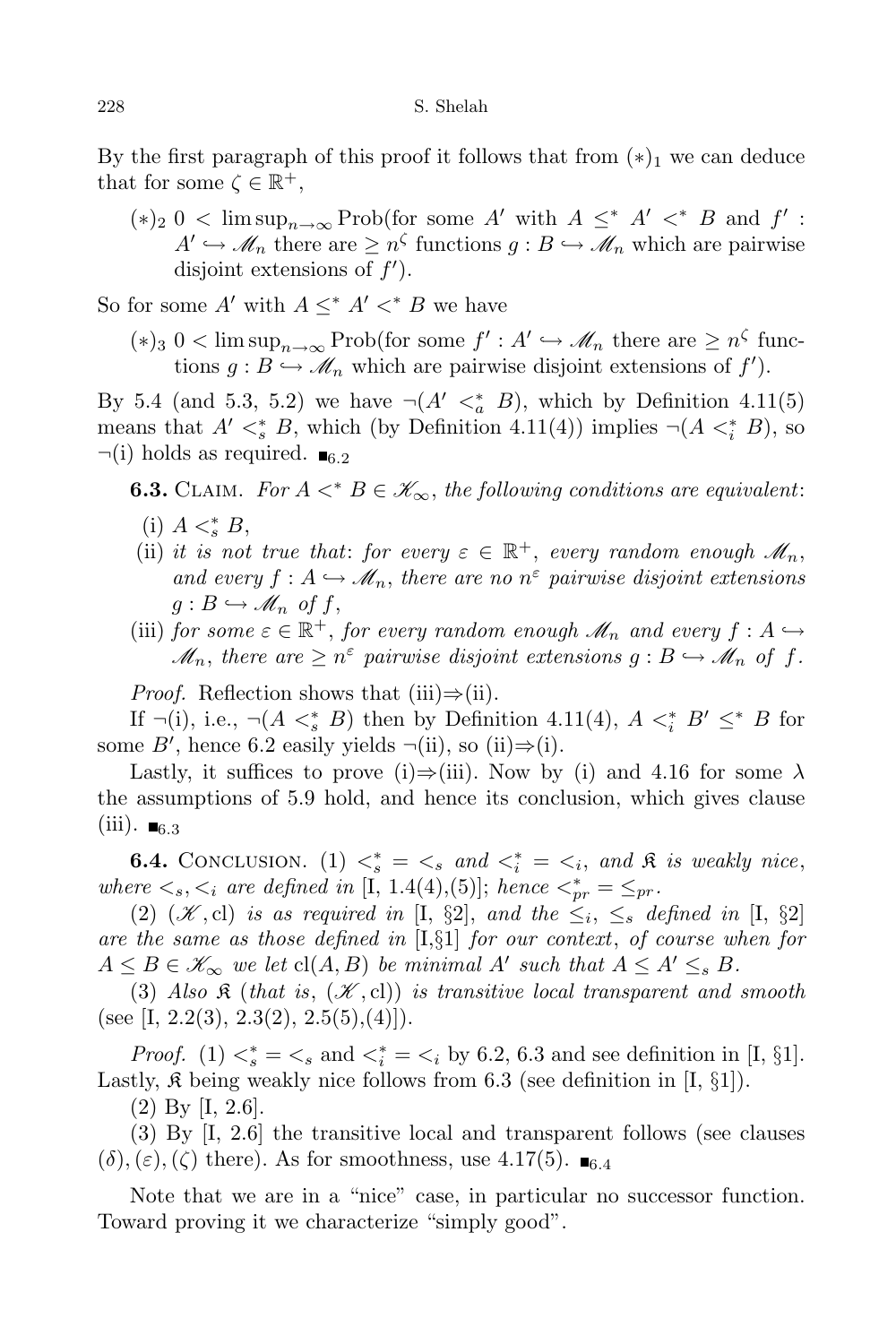**6.5.** CLAIM. If  $A \leq^*_{s} B$  and  $k, t \in \mathbb{N}$  satisfies  $k + |B| \leq t$ , then for every *random enough*  $\mathcal{M}_n$  *and every*  $f : A \hookrightarrow \mathcal{M}_n$ , we can find  $g : B \hookrightarrow \mathcal{M}_n$ *extending f such that*:

(i) 
$$
\text{Rang}(g) \cap \text{cl}^t(\text{Rang}(f), \mathcal{M}_n) = \text{Rang}(f),
$$
  
\n(ii)  $\text{Rang}(g) \bigcup_{\text{Rang}(f)}^{\mathcal{M}_n} \text{cl}^t(\text{Rang}(f), \mathcal{M}_n),$   
\n $\text{Rang}(f)$ 

 $(\text{iii}) \text{cl}^k(\text{Rang}(g), \mathcal{M}_n) \subseteq \text{Rang}(g) \cup \text{cl}^k(\text{Rang}(f), \mathcal{M}_n)$ .

**6.6.** REMARK. Note that in clauses (i), (ii) of 6.5 we can replace t by  $k$ this just demands less. We shall use this freely. Have we put *t* in the second appearance of *k* in clause (iii) of 6.5 the loss would not be great: just as in [I], we should systematically use  $[I, 2.12(2)]$  instead of  $[I, 2.12(1)]$ .

*Proof of Claim 6.5.* We prove this by induction on  $|B \setminus A|$ , but by the character of the desired conclusion, if  $A \leq s^* B \leq s^* C$ , to prove it for the pair  $(A, C)$  it suffices to prove it for the pairs  $(A, B)$  and  $(B, C)$ . Also, if  $B = A$ the statement is trivial (because we can take  $f = g$ ). So, without loss of generality,  $A \leq_{pr}^* B$  (see Definition 4.11(6)).

Let  $\lambda$  be such that  $(A, B, \lambda) \in \mathcal{F}$  and for every  $\lambda$ -closed  $C \subseteq B \setminus A$  we have  $\mathbf{w}_{\lambda}(A, A \cup C) > 0$  and

$$
\xi := \mathbf{w}_{\lambda}(A, B) = \max \{ \mathbf{w}_{\lambda_1}(A, B) : (A, B, \lambda_1) \in \mathcal{F} \text{ satisfies :}
$$
  
for every  $\lambda_1$ -closed nonempty  $C \subseteq B \setminus A$   
we have  $\mathbf{w}_{\lambda_1}(A, A \cup C) > 0 \}.$ 

Choose  $\varepsilon \in \mathbb{R}^+$  small enough and  $k(*)$  large enough. The requirements on  $\varepsilon$ ,  $k(*)$  will be clear by the end of the argument.

Let  $\mathcal{M}_n$  be random enough, and  $f : A \hookrightarrow \mathcal{M}_n$ . Now by 6.2 and the definition of cl<sup>t</sup> we have (\*) and by 5.9 for  $\zeta = \varepsilon$  we have (\*)<sub>1</sub>, where

$$
(*) |cl^t(f(A), \mathcal{M}_n)| \le n^{\varepsilon/k(*)},
$$
  

$$
(*)_1 |\mathcal{G}| \ge n^{\varepsilon - \varepsilon/2},
$$

where  $\mathscr G$  is constructed there so in particular

 $\mathscr{G} \subseteq \{g : g \text{ extends } f \text{ to an embedding of } B \text{ into } \mathscr{M}_n\}$ 

and satisfies clauses (i)–(v) from 5.9*}.*

Recall that

$$
\circledast_1
$$
 if  $A' \subseteq M \in \mathcal{K}$  and  $a \in \text{cl}^k(A', M)$  then for some  $C$  we have  $C \subseteq \text{cl}^k(A', M), |C| \leq k, a \in C$  and  $\text{cl}^k(C \cap A', C) = C$ 

(by the definition of  $cl^k$ , see [I, §1]).

We intend to find  $g \in \mathscr{G}$  satisfying the requirements in the claim. Now *g* being an embedding of *B* into  $\mathcal{M}_n$  extending *f* follows from  $g \in \mathcal{G}$ . So it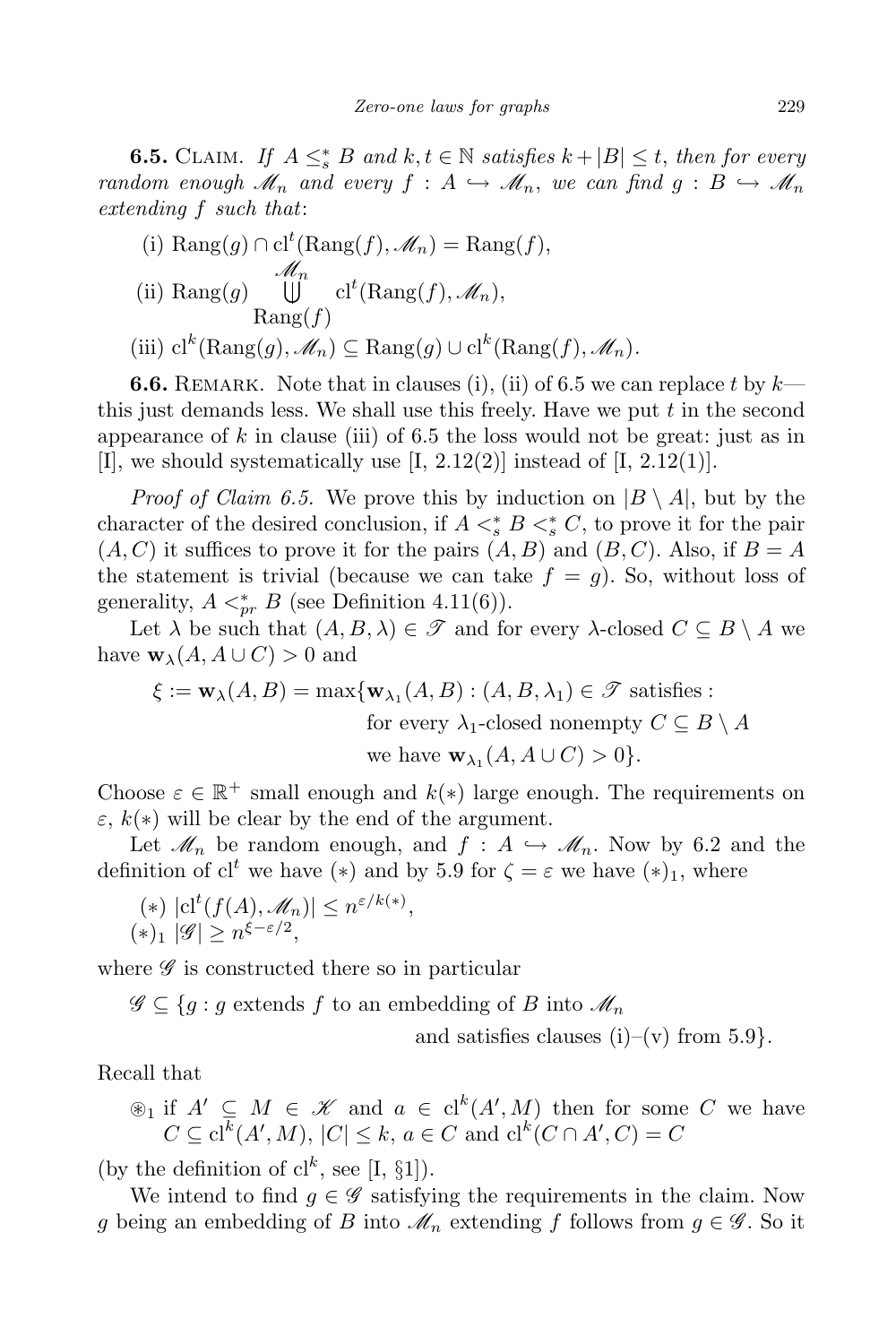is enough to prove that  $\langle n^{\xi-\varepsilon}$  members q of  $\mathscr G$  fail clause (i) and similarly for clauses (ii) and (iii).

More specifically, let  $\mathscr{G}^1 = \{ g \in \mathscr{G} : g(B) \cap \text{cl}^t(f(A), \mathscr{M}_n) \neq A \}, \mathscr{G}^2 =$ *{g* ∈  $\mathscr{G}$  : *g*  $\notin \mathscr{G}$ <sup>1</sup> but clause (ii) fails for *g}* and  $\mathscr{G}$ <sup>3</sup> = {*g* ∈  $\mathscr{G}$ : clause (iii) fails for *g* but  $g \notin \mathscr{G}^1 \cup \mathscr{G}^2$ . So clearly it is enough to prove  $\mathscr{G} \nsubseteq \mathscr{G}^1 \cup \mathscr{G}^2 \cup \mathscr{G}^3$ , because: (i) fails for  $g \Rightarrow g \in \mathscr{G}^1$ , (ii) fails for  $g \Rightarrow g \in \mathscr{G}^2 \vee g \in \mathscr{G}^1$ , and (iii) fails for  $g \Rightarrow g \in \mathscr{G}^3 \lor g \in \mathscr{G}^2 \lor g \in \mathscr{G}^1$ .

*On the number of*  $g \in \mathscr{G}^1$ : For  $a \in B \setminus A$  and  $x \in cl^t(f(A), \mathscr{M}_n)$  let  $\mathscr{G}_{a,x}^2 = \{ g \in \mathscr{G}^2 : g(a) = x \}, \text{ so } \mathscr{G}^2 = \bigcup \{ \mathscr{G}_{a,x}^2 : a \in B \setminus A \text{ and } x \in A \}$  $cl^t(f(A), \mathscr{M}_n)$ , and by 4.17(13) clearly  $A \cup \{a\} \leq_i B$  (as  $A <_{pr} B$ ). The rest is as in the proof for  $\mathscr{G}^2$  below, only easier.

*On the number of*  $g \in \mathscr{G}^2$ : If  $g \in \mathscr{G}^2$  then for some

$$
x_g \in cl^t(\text{Rang}(f), \mathscr{M}_n) \setminus \text{Rang}(f)
$$
 and  $y \in B \setminus A$ 

we have:  $\{x_g, g(y)\}\$ is an edge of  $\mathcal{M}_n$ . Note  $x_g \notin g(B)$  as  $g \in \mathcal{G}_2$ .

We now form a new structure  $B^2 = B \cup \{x^*\}$   $(x^* \notin B)$  such that  $g \cup$  $\{\langle x^*, x_g \rangle\} : B^2 \hookrightarrow \mathcal{M}_n$  and let  $A^2 = B^2 \upharpoonright (A \cup \{x^*\})$ . Now up to isomorphism over  $B$  there are a finite number (i.e., with a bound not depending on  $n$ ) of such  $B^2$ , say  $\langle B_j^2 : j < j_2^* \rangle$ .

For  $x \in cl^t(\text{Rang}(f), \mathcal{M}_n)$  and  $j < j^*$  let

 $\mathscr{G}_{j,x}^2 := \{ g : g \text{ is an embedding of } B_j^2 \text{ into } \mathscr{M}_n \text{ extending } f \}$ and satisfying  $g(x^*) = x$ ,

$$
\mathscr{G}_j^2 \ := \bigcup_{x \in \text{cl}^t(f(A), \mathscr{M}_n)} \mathscr{G}_{j,x}^2.
$$

So:

$$
(*)_2 \text{ if } g \in \mathscr{G}^2 \text{ then}
$$
  

$$
g \in \bigcup \{ \{ g' \mid B : g' \in \mathscr{G}_{j,x}^2 \} : j < j_2^* \text{ and } x \in \text{cl}^t(f(A), \mathscr{M}_n) \}.
$$

Now, if  $\neg(A_j^2 \lt s B_j^2)$  then as  $A \lt^*_{pr} B$  it follows easily that  $A_j^2 \lt i B_j^2$ , so by 6.2 using (\*) (with  $\varepsilon/2 - \varepsilon/k(*)$  here standing for  $\varepsilon$  in (iii) there) we have

$$
(*)_3 \text{ if } \neg (A_j^2 <_s B_j^2) \text{ then } |\mathscr{G}_j^2| \leq n^{\varepsilon/2}.
$$

[Why? As  $A_j^2 \leq_i B_j^2$ , on the one hand for each  $x \in cl^t(\text{Rang}(f), \mathcal{M}_n)$  by 6.2 the number of  $g : B_j^2 \hookrightarrow \mathcal{M}_n$  extending  $f \cup \{\langle x^*, x \rangle\} : A_j^2 \hookrightarrow \mathcal{M}_n$ is  $\langle n^{\varepsilon/k(*)}, \rangle$  and on the other hand the number of candidates for *x* is  $\leq$  $|{\rm cl}^t({\rm Rang}(f),{\mathscr M}_n)|\le n^{\varepsilon/k(*)}.$  So  $|\mathscr G^2_j|\le n^{\varepsilon/k(*)}\cdot n^{\varepsilon/k(*)}\le n^{2\varepsilon/k(*)}\le n^{\varepsilon/2}.$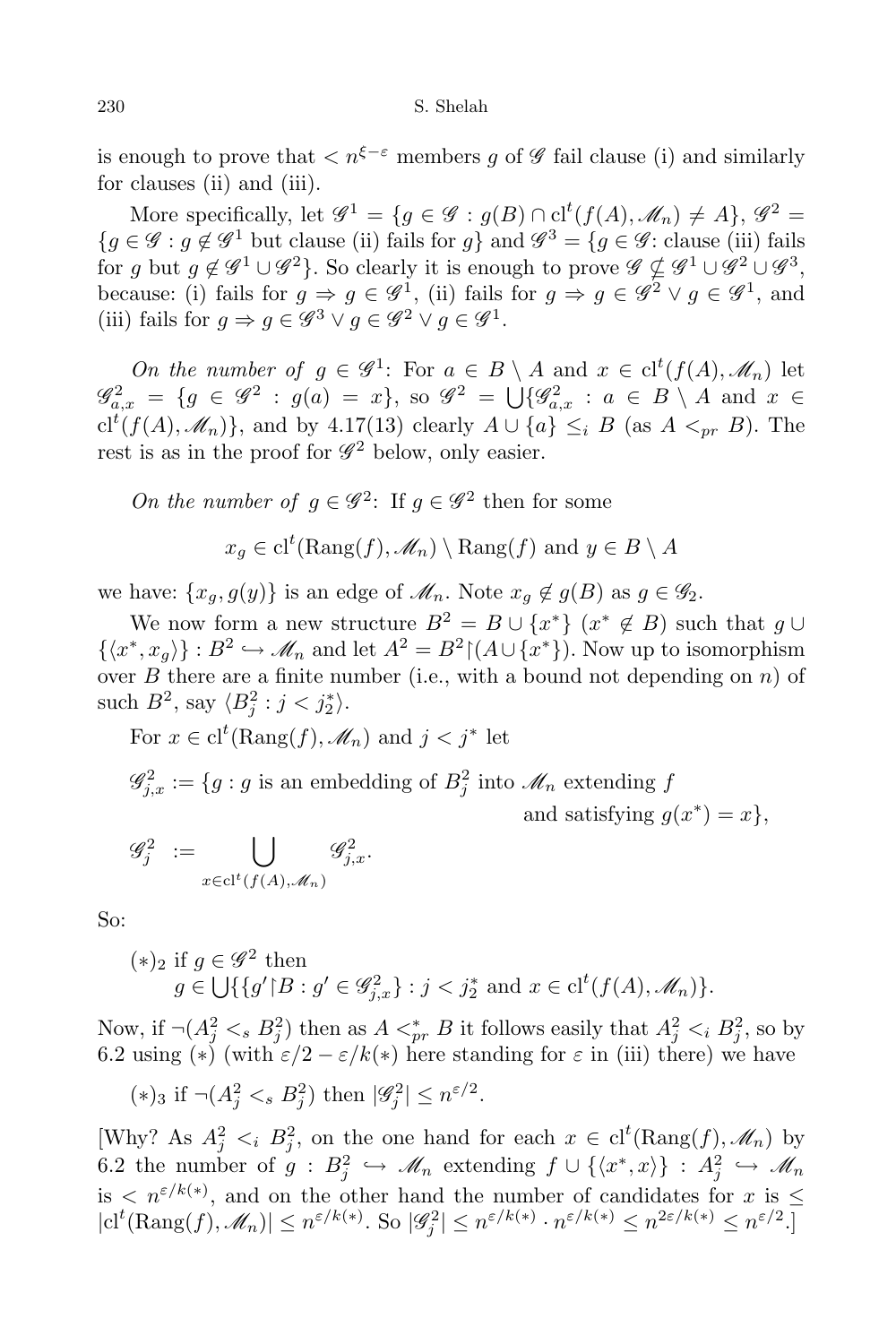If 
$$
A_j^2 <_s B_j^2
$$
, then by 4.17(14) still  $A_j^2 <_{pr} B_j^2$ , and if we let  
\n
$$
\xi_j^2 := \max \{ \mathbf{w}_{\lambda}(A_j^2, B_j^2) : (A_j^2, B_j^2, \lambda) \in \mathcal{T} \text{ and for every}
$$
\n
$$
\lambda\text{-closed nonempty } C \subseteq B_j^2 \setminus A_j^2
$$
\nwe have  $\mathbf{w}(A_j^2, A_j^2 \cup C, \lambda | C) > 0 \},$ 

then clearly  $\xi_j^2 < \xi - 2\varepsilon$  (as we retain the "old" edges, and by at least one we actually enlarge the number of edges but we keep the number of "vertices", i.e., equivalence classes; see 4.17(9)).

So, by 5.14,

 $(*)_4$  if  $A_j^2 <_{pr}^* B_j^2$  then  $|\mathscr{G}_j^2| \leq n^{\xi - 2\varepsilon}$ .

As  $\xi - 2\varepsilon > \varepsilon$  by  $(*)_3 + (*)_4$ , multiplying by  $j^*$ , as *n* is large enough,

 $(*)_5$   $|\mathscr{G}^2|$ , the number of  $g \in \mathscr{G} \setminus \mathscr{G}^1$  failing clause (ii) of 6.5, is  $\leq n^{\xi-\varepsilon}$ .

*On the number of*  $g \in \mathscr{G}^3$ : First if  $g \in \mathscr{G}^3$ , then there are  $A^+$ ,  $B^+$ ,  $C$ ,  $g^+$  such that

 $\otimes_1 A \leq_i A^+ \leq_s B^+, B \leq B^+, B \cap A^+ = A, |B^+| \leq |B| + k, |A^+| \leq$  $|A| + k$ ,  $C \nsubseteq B \cup A^+, B^+ \setminus B \subseteq C \subseteq B^+, C \cap B \leq_i C$ , hence  $cl^k(C \cap B, B^+) \supseteq C$  and  $g \subseteq g^+, g^+ : B^+ \hookrightarrow \mathscr{M}_n, g^+(A^+) \subseteq$  $cl^t(f(A), \mathscr{M}_n).$ 

[Why? As  $g \in \mathscr{G}^3$  there is  $y_g \in cl^k(g(B), \mathscr{M}_n)$  such that  $y_g \notin g(B)$  and moreover  $y_g \notin cl^k(f(A), \mathcal{M}_n)$ . By the first statement (and ⊛<sub>1</sub> above) there is  $C^* \subseteq cl^k(g(B), \mathcal{M}_n)$  with  $\leq k$  elements such that  $y_g \in C^*$  and  $C^* \cap$ *g*(*B*) ≤*i C*<sup>\*</sup>. Let *B*<sup>\*</sup> = *g*(*B*) *∪ C*<sup>\*</sup> ≤  $\mathcal{M}_n$ . Let *B*<sup>+</sup>, *g*<sup>+</sup> be such that *B* ≤  $B^+ \in \mathcal{K}, g \subseteq g^+, g^+$  an isomorphism from  $B^+$  onto  $B^*$ , and let  $C =$  $g^{-1}(C^*)$ . Lastly, choose  $A^+$  such that  $A' \leq_i A^+ \leq_s B^+$ ; clearly it exists by 4.17(2). Now  $|A^+| \leq |B| + |C| \leq t$  by the assumptions on  $A, B, k, t$ , hence  $g^+(A^+) \subseteq cl^t(f(A), \mathcal{M}_n)$ ; but as  $g \in \mathscr{G}^3$  we have  $g \notin \mathscr{G}^1$ , hence  $A =$ *g*(*B*)∩cl<sup>*t*</sup>(*f*(*A*)*,*  $M_n$ ), so we have  $A^+ ∩ B = A$ . Also  $C \nsubseteq B ∪ A^+$ , otherwise, as  $g \notin \mathscr{G}^2$  and  $g \notin \mathscr{G}^1$  we have *B B*<sup>+</sup> U *A A*<sup>+</sup>, hence  $C \cap B$  ∪ *C ∩ A*  $C \cap A^+$ ; but as  $C \cap B \leq_i^* C$ , by smoothness (e.g. 4.17(5)) we get  $C \cap A \leq_i^* C \cap A^+$ , so  $C \cap A^+ \subseteq \mathrm{cl}^k(A, B^+),$  so  $C^* \setminus g(B) = g^+(C \setminus B) \subseteq g^+(C \cap A^+) \subseteq$  $\mathrm{cl}^k(f(A), \mathscr{M}_n)$ , and thus  $y_g \in \mathrm{cl}^k(f(A), \mathscr{M}_n)$ , contradiction. So  $\otimes_1$  holds.]

$$
\otimes_2
$$
 in  $\otimes_1$  for some  $\lambda'$  and  $m$  we have:  $(A^+, B^+, \lambda^+) \in \mathcal{T}$ ,  $m \in \{1, \ldots, n\}$ ,  $\lambda' = \{(x, y) : x, y \in B^+ \setminus A$ ,  $|g^+(x) - g^+(y)| < m\varepsilon/k(*)\}$  and  $\mathbf{w}_{\lambda'}(A^+, B^+) < \xi - \varepsilon$ .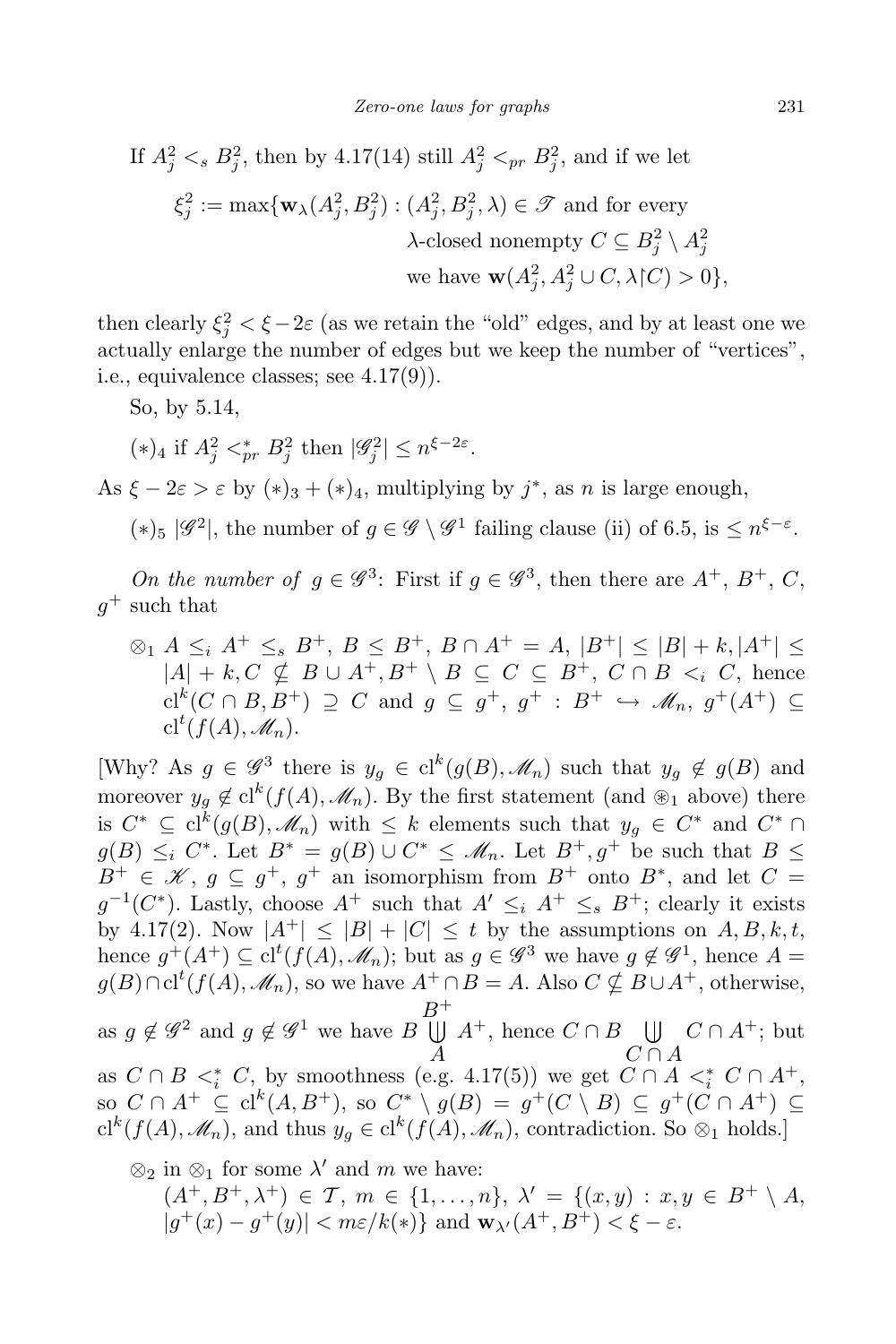[Why? We can find  $m \in \{1, \ldots, k\}$  such that for  $\zeta = \frac{l\varepsilon}{k(*)}$  the set

$$
\lambda' := \{(x, y) : x, y \in B^+ \text{ and } |x - y| \le n^{\zeta}\}
$$

is an equivalence relation on  $B^+ \setminus A^+$ .

As  $g \in \mathcal{G}$ , clearly  $\lambda' \mid B$  is equal to  $\lambda$ . As  $g \in \mathcal{G}$ , necessarily some  $\lambda'$ equivalence class is disjoint from *B*, but  $B \lt_i B^+$ , hence easily  $\mathbf{w}_{\lambda'}(A^+, B^+)$  $\langle$  ξ so by the choice of ε,  $\mathbf{w}_{\lambda'}(A^+, B^+)$  < ξ − ε.]

Let  $\{(A_j^+, B_j^+, \lambda', m) : j < j_3^*\}$  list the possible  $(A^+, B^+, \lambda, m)$  up to isomorphism over *B* as described above. Let

 $\mathscr{G}_{j,h}^3 := \{ g \in \mathscr{G} : g \text{ embeds } B_j^+ \text{ into } \mathscr{M}_n \text{ extending } f \text{ and moreover } h \}$  $\text{for any } h \in \mathcal{H}_j^3 := \{h : h : A_j^+ \hookrightarrow \mathcal{M}_n \text{ extending } f\}, \text{ so } h \text{ necessarily } j \in \mathcal{H}_j^3$ 

satisfies  $h(A_j^+) \subseteq cl^k(f(A), \mathcal{M}_n) \subseteq cl^t(f(A), \mathcal{M}_n)$ . Now it follows easily (for random enough  $\mathscr{M}_n$ ) by  $\otimes_1$ ,  $\otimes_2$  above, by 5.14(2), and by computation respectively that

 $(*)_6$  if  $g \in \mathscr{G}^3$  then

$$
g\in \bigcup_{j
$$

$$
\begin{aligned} &\quad (*)_7 \ |\mathscr{G}_{j,h}^3| < n^{\xi-2\varepsilon} \text{ for each } h \in \mathscr{H}_j^3, \\ &\quad (*)_8 \ |\mathscr{H}_j^3| < |\mathrm{cl}^k(f(A),\mathscr{M}_n)|^k \leq |\mathrm{cl}^t(f(A),\mathscr{M}_n)|^k < n^{\varepsilon,k}. \end{aligned}
$$

Altogether,

 $(*)$ <sup>9</sup> the number of  $g \in \mathscr{G}^3$  is  $\lt n^{\xi-\varepsilon}$ . ■6.5

**6.7.** CONCLUSION. *If*  $A \leq^*_{s} B$  *and*  $B_0 \subseteq B$  *and*  $k \in \mathbb{N}$  *then the tuple*  $(B, A, B_0, k)$  *is simply good* (see [I, Definition 2.12(1)]).

*Proof.* Read 6.5 and [I, Definition 2.12(1)].  $\blacksquare_{6.7}$ 

*∗ ∗ ∗*

Toward simple niceness the "only" thing left is the universal part, i.e., [I, Definition  $2.13(1)(A)$ ].

The following Claims 6.8, 6.10 do not use *§*5 and have nothing to do with probability; they are the crucial step for proving the satisfaction of  $[I, Definition 2.13(1)(A)]$  in our case; Claim 6.8 is a sufficient condition for goodness (by  $6.7$ ). Our preceding the actual proof (of  $6.11$ ) by the two claims (6.8, 6.10) and separating them is for clarity, though it has a bad effect on the bound; also 6.8 using  $\mathrm{cl}^{k,m}(\bar{a}b, M)$  instead of  $\mathrm{cl}^k(\bar{a}b, M)$  when  $k' < k$ may improve the bound.

**6.8.** CLAIM. For every k and l (from N) there are natural numbers  $t =$ *t*(*k, l*) *and*  $k^*(k, l) ≥ t$ , *k such that for any*  $k^* ≥ k^*(k, l)$  *we have:*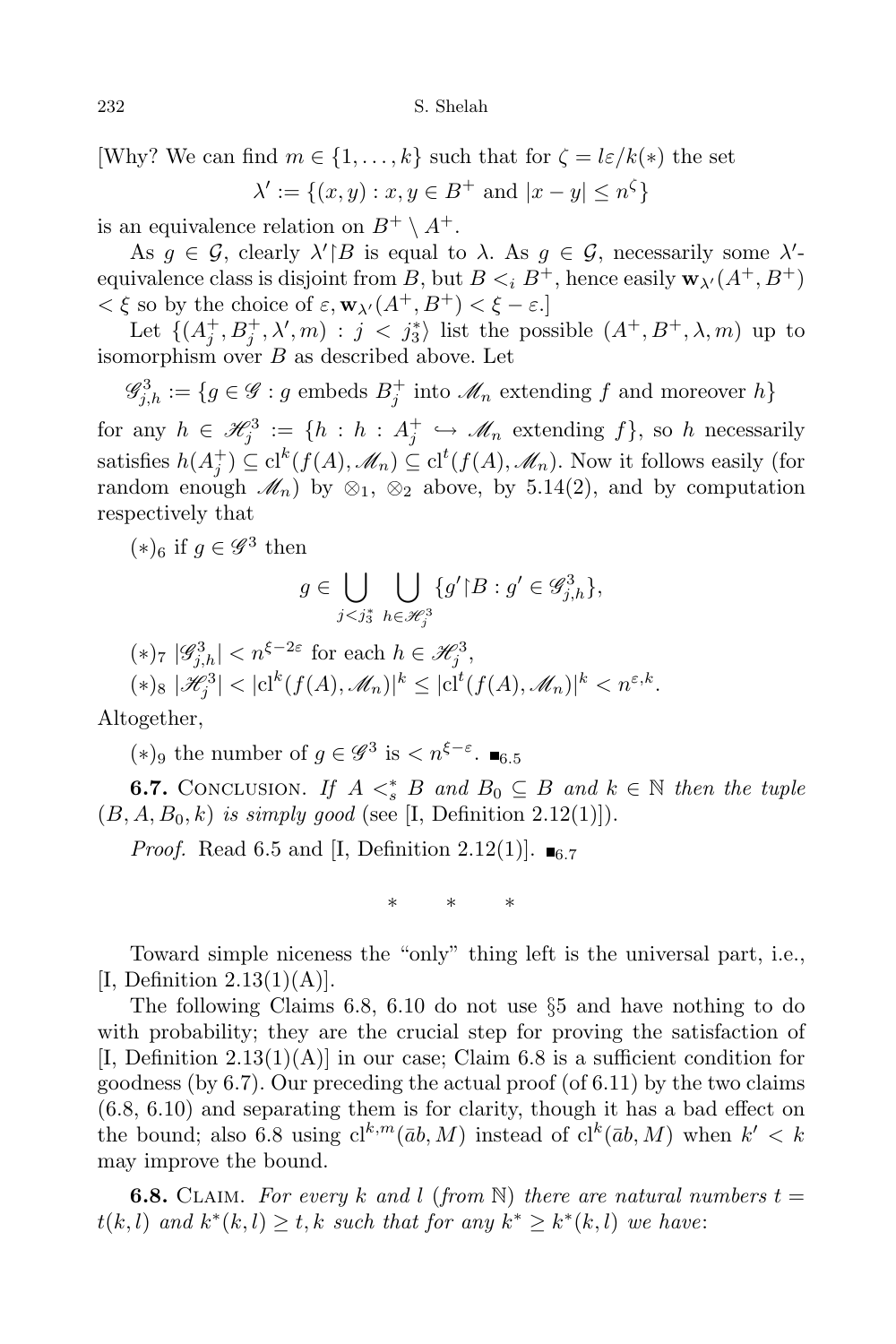$(*)$  *if*  $m^{\otimes}$  ∈  $\mathbb N$  *and*  $M \in \mathcal K$ ,  $\bar{a} \in \ell^{\geq} M$ ,  $b \in M$  *then ⊗ the set*  $\mathscr{R} := \{ (c, d) : d \in \mathrm{cl}^k(\bar{a}b, M) \setminus \mathrm{cl}^{k^*, m^\otimes + k}(\bar{a}, M) \text{ and }$  $c \in cl^{k^*, m^\otimes}(\bar{a}, M)$  and  $\{c, d\}$  *is an edge of*  $M$ *}* 

*has less than t members.*

*Proof.* If  $k = 0$  this is trivial so assume  $k > 0$ . Choose  $\varepsilon \in \mathbb{R}^+$  small enough such that

$$
(*)_1 C_0 <^* C_1 \& (C_0, C_1, \lambda) \in \mathcal{T} \& |C_1| \leq k \Rightarrow \mathbf{w}_{\lambda}(C_0, C_1) \notin [-\varepsilon, \varepsilon]
$$

(in fact we can restrict ourselves to the case  $C_0 \lt_i^* C_1$ ). Choose  $\mathbf{c} \in \mathbb{R}^+$ large enough such that

$$
(*)_2 (C_0, C_1, \lambda) \in \mathcal{T}, |(C_1 \setminus C_0)/\lambda| \leq k \Rightarrow \mathbf{w}_{\lambda}(C_0, C_1) \leq \mathbf{c}
$$

(so actually  $\mathbf{c} = k$  is enough). Choose  $t_1 > 0$  such that  $t_1 > \mathbf{c}/\varepsilon$  and  $t_1 > 2$ . Choose  $t_2 \geq 2^{2^{t_1+k+l}}$  (overkill, we mainly need to apply twice the *∆*-system lemma; but note that in the proof of 6.10 below we will use the Ramsey theorem). Lastly, choose  $t > k^2 t_2$  and let  $k^* \in \mathbb{N}$  be large enough, which actually means that  $k^* > k \& k^* \ge (k+1)t_2$  so  $k^*(k, l) := (k+1)t_2$  is O.K.

Suppose we have  $m^{\otimes}$ , M,  $\bar{a}$ , b as in (\*) but such that the set  $\mathscr R$  has at least *t* members. Let  $(c_i, d_i) \in \mathcal{R}$  for  $i < t$  be pairwise distinct  $\binom{6}{t}$ .

As  $d_i \in cl^k(\bar{a}b, \mathcal{M}_n)$ , we can choose for each  $i < t$  a set  $C_i \leq M$  such that:

(i)  $C_i \leq M$ ,  $|C_i| \leq k$ ,  $(iii)$   $d_i \in C_i$ ,  $(C_i \cap (\bar{a}b)) < i, C_i$ .

For each  $i < t$ , as  $C_i \cap cl^{k^*, m^\otimes + k}(\bar{a}, M)$  is a proper subset of  $C_i$  (this is witnessed by  $d_i$ , i.e., as  $d_i \in C_i \setminus (C_i \cap \mathrm{cl}^{k^*, m^\otimes + k}(\bar{a}, M_n))$ , clearly this set has  $\lt k$  elements and hence for some  $k[i] \lt k$  we have

(v) 
$$
C_i \cap cl^{k^*, m^\otimes + k[i]+1}(\bar{a}, M) \subseteq cl^{k^*, m^\otimes + k[i]}(\bar{a}, M)
$$
.

So without loss of generality

 $(vi)$   $i < t/k^2 \Rightarrow k[i] = k[0] \& C_i | = |C_0| = k' \leq k$ 

(remember  $t_2 < t/k^2$ ); also

 $(vii)$   $b \in C_i$ .

<sup>&</sup>lt;sup>(6</sup>) Note: we do not require the  $d_i$ 's to be distinct; though if  $w = \{i : d_i = d^*\}$  has  $\geq k' > 1/\alpha$  elements then  $d^* \in cl^{k'}(cl^{k^*, m^{\otimes} + k}(\bar{a}, M)).$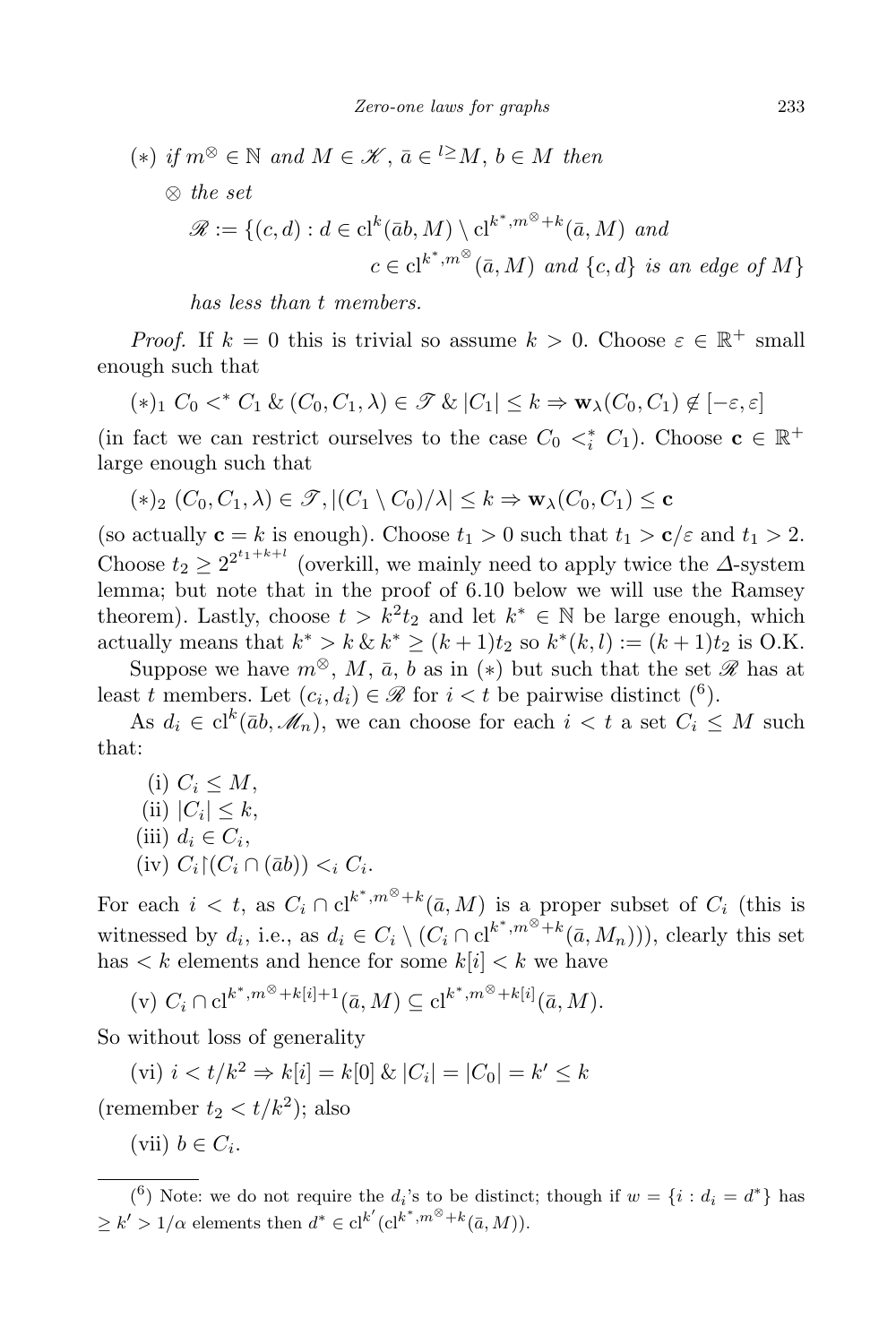[Why? If not then by clause (iv) we have  $(C_i \cap \bar{a}) \leq_i C_i$ , hence  $d_i \in C_i \subseteq$  $\mathrm{cl}^k(\bar{a}, M) \subseteq \mathrm{cl}^{k^*, m^\otimes + k}(\bar{a}, M)$ , contradiction.]

As  $k^* \geq k^*(k, l) \geq t_2(k+1)$  (by the assumption on  $k^*$ ), clearly

$$
\left| \bigcup_{i < t_2} C_i \cup \{c_i : i < t_2\} \right| \leq \sum_{i < t_2} |C_i| + t_2 \leq \sum_{i < t_2} k + t_2 \leq t_2 (k+1) \leq k^*
$$

and we define

$$
D = \bigcup_{i < t_2} C_i \cup \{c_i : i < t_2\}, \quad D' = D \cap \mathrm{cl}^{k^*, m^\otimes + k[0]}(\bar{a}, M).
$$

So by the previous sentence we have  $|D'| \leq |D| \leq k^*$ . Now

$$
\otimes_0 D' <_s D.
$$

[Why? As otherwise there is  $D''$  such that  $D' \leq_i D'' \leq_s D$ , so as  $|D''| \leq$  $|D| \leq k^*$ , clearly  $D'' \subseteq cl^{k^*, m^\otimes + k[0]+1}(\bar{a}b, M)$ ; contradiction.]

So we can choose  $\lambda \in \Xi(D', D)$  (see Definition 4.8(2)). Let  $C_i = \{d_{i,s} :$  $s < k'$ }, with  $d_{i,0} = d_i$ , and recalling (vii) also  $b \neq d_i \Rightarrow b = d_{i,1}$ , and with no repetitions.

Clearly  $d_{i,0} = d_i \notin D'$ . By the finite  $\Delta$ -system lemma for some  $S_0, S_1, S_2$ *⊆ {*0*, . . . , k′ −* 1*}* and *u ⊆ {*0*, . . . , t*<sup>2</sup> *−* 1*}* with *≥ t*<sup>1</sup> elements we have:

- $\bigoplus_{i}$   $(A)$   $\lambda' := \{(s_1, s_2) : d_{i,s_1} \lambda d_{i,s_2}\}$  is the same for all  $i \in u$  and  $S_0 =$  $\{0, \ldots, k' - 1\} \setminus \text{Dom}(\lambda')$ , so  $d_{i,s} \in D' \Leftrightarrow i \in S_0$ ,
	- (b) for each  $j < \lg(\bar{a}) + 1$ , and  $s < k'$ , the truth value of  $d_{i,s} = (\bar{a}b)_j$  is the same for all  $i \in u$  for each  $s \in S_0 = \{0, \ldots, k' - 1\} \setminus \text{Dom}(\lambda'),$
	- $(c) d_{i_1, s_1} = d_{i_2, s_2} \Rightarrow s_1 = s_2 \text{ for } i_1, i_2 \in u,$
	- $(d)$   $d_{i_1,s} = d_{i_2,s} \Leftrightarrow s \in S_1$  for  $i_1 \neq i_2 \in u$ ,
	- (e)  $d_{i_1,s_1} \lambda d_{i_2,s_2} \Rightarrow d_{i_1,s_1} \lambda d_{i_1,s_2} \& d_{i_1,s_2} \lambda d_{i_2,s_2}$  for  $i_1 \neq i_2 \in u$ ,
	- (f)  $d_{i_1,s}\lambda d_{i_2,s} \Leftrightarrow s \in S_2$  for  $i_1 \neq i_2 \in u$ ; so  $i \in u \& s \in S_2 \Rightarrow d_{i,s} \notin D'$ ,
	- (g) the statement  $b = d_{i,0}$  has the same truth value for all  $i \in u$ .

Now we necessarily have

 $\bigoplus_2 0 \notin S_2$  (i.e.,  $\lambda \upharpoonright \{d_i : i \in u\}$  is equality).

[Why? Otherwise, let  $X = d_i/\lambda$  for any  $i \in u$ ; then the triple  $(D', D' \cup$  $X, \lambda \upharpoonright X \in \mathscr{T}$  has weight

$$
\mathbf{w}(D', D' \cup X, \lambda | X) = \mathbf{v}(D', D' \cup X, \lambda | X) - \alpha \mathbf{e}(D', D' \cup X, \lambda | X)
$$

$$
= 1 - \alpha \cdot |\{e : e \text{ an edge of } M \text{ with one end in }
$$

*D′* and the other in *X}|.*

Now as  $c_i \in \mathrm{cl}^{k^*, m^\otimes}(\bar{a}, M)$ , clearly  $c_i \in D'$  and the pairs  $\{c_i, d_i\} \in \mathrm{edge}(M)$ are distinct for different *i*; clearly the number above is  $\leq 1 - \alpha \left| \{(c_i, d_i) :$  $i \in u$ }| = 1 *−*  $\alpha |u|$  = 1 *−*  $\alpha t_1$  < 0; contradiction to  $\lambda \in \mathcal{Z}(D', D)$ .]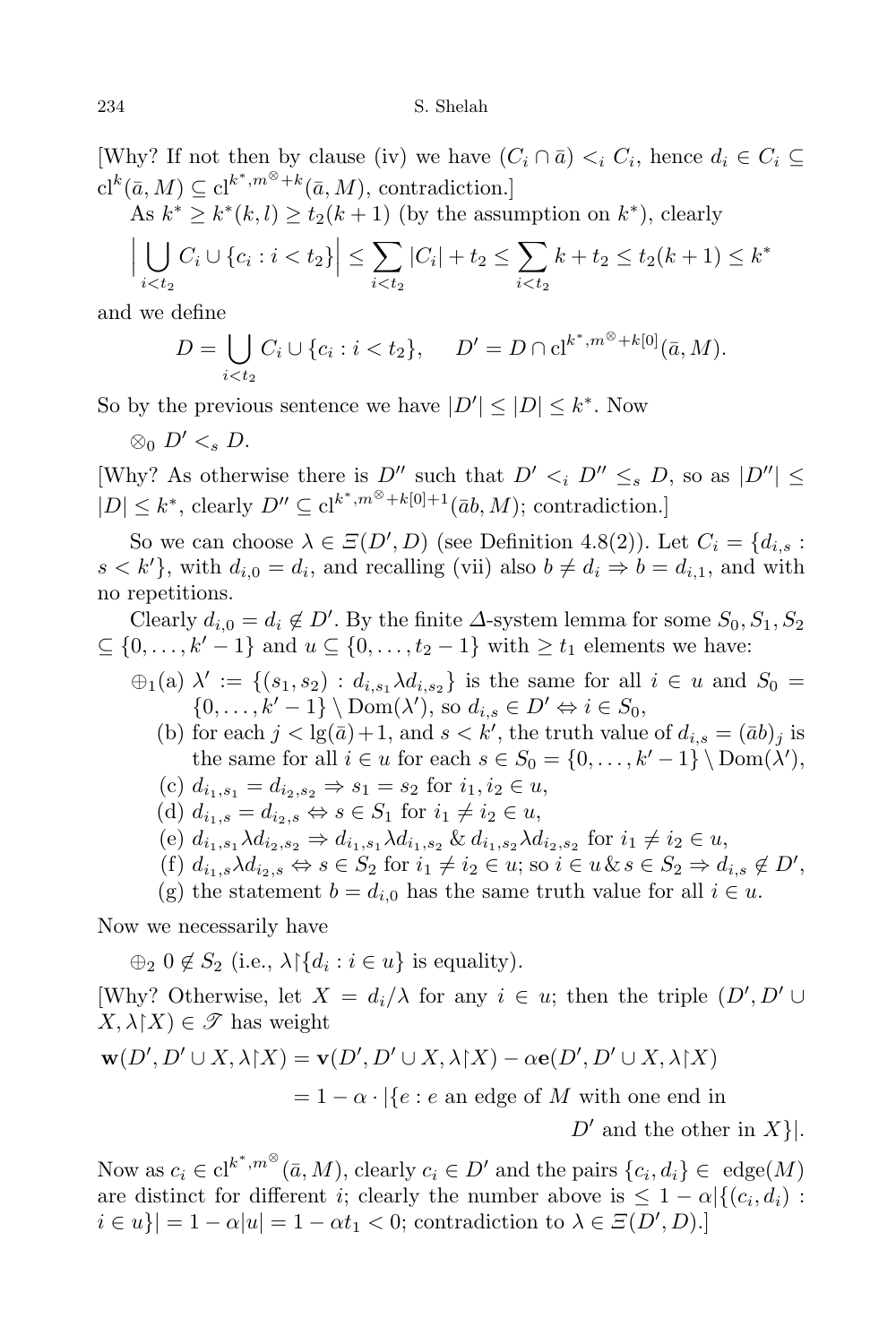Let  $D_0 = \bar{a} \cup \bigcup \{d_{i,s}/\lambda : s \in S_2 \text{ and } i \in u\}$ ; clearly  $D_0$  is a  $\lambda$ -closed subset of *D* though not necessarily  $\subseteq$  Dom( $\lambda$ ) =  $D \setminus D'$  because of  $\bar{a}$ . We have:

 $\oplus$ <sub>3</sub> *b* = *d*<sub>*i*</sub>,1</sub> and 1 ∈ *S*<sub>1</sub>  $\setminus$  *S*<sub>0</sub> and 0 ∉ *S*<sub>0</sub>  $\cup$  *S*<sub>1</sub>  $\cup$  *S*<sub>2</sub> and *S*<sub>1</sub>  $\setminus$  *S*<sub>0</sub> ⊆ *S*<sub>2</sub> (hence  $b \in D_0$ ).

[Why? The first two clauses hold as  $b \in C_i$ ,  $b \in \{d_{i,0}, d_{i,1}\}\$ and by  $\oplus_2$  and (g) of  $\oplus$ <sub>1</sub>. The last clause holds by  $\oplus$ <sub>1</sub>(d),(f), and the "hence *b* ∈ *D*<sub>0</sub>" by the definition of  $D_0, S_1 \setminus \text{Dom}(\lambda') \subseteq S_2$  and the first clause. Also  $0 \notin S_0 \cup S_1 \cup S_2$ should be clear.]

 $\bigoplus_i$  For each  $i \in u$  we have  $\mathbf{w}_\lambda(C_i \cap D_0, C_i) < 0$ .

[Why? As  $C_i \cap (\bar{a}b) \subseteq C_i \cap D_0$  by clauses (b) + (f) of  $\oplus_1$  and by monotonicity of  $\langle i \rangle$  we have  $C_i$   $(C_i \cap \overline{a}b) \langle i \rangle C_i \Rightarrow C_i \cap D_0 \leq i \langle C_i, but \rangle d_{i,0} = d_i \in$  $C_i \setminus C_i \cap D_0$ .] Hence

$$
\oplus_5 \mathbf{w}_{\lambda}(C_i \cap D_0, C_i) \leq -\varepsilon \text{ for } i \in u.
$$

[Why? See the choice of *ε*.] Let

$$
D_1 := D' \cup \bigcup \{d_{i,s}/\lambda : i \in u, s < k'\}
$$
  
= 
$$
D' \cup D_0 \cup \{d_{i,s}/\lambda : i \in u, s < k' \& s \notin S_2\}.
$$

Then clearly  $D_1$  is a *λ*-closed subset of *D* including  $D'$  but  $D_1 \neq D'$  as  $i \in u \Rightarrow d_i \in D_1$  by  $\oplus_2$ . Also clearly

 $\oplus_6$   $D' \subseteq D' \cup D_0 \subseteq D_1 \subseteq D$  and  $D_0$ ,  $D_1$  are  $\lambda$ -closed.

So, as we know  $\lambda \in \Xi(D', D)$ , we have

$$
\oplus_7 \mathbf{w}_{\lambda}(D', D_1) > 0.
$$

Now

$$
\mathbf{w}_{\lambda}(D', D_1) = \mathbf{w}_{\lambda}\left(D', \bigcup \left\{x/\lambda : x \in \bigcup_{i \in u} C_i \setminus D'\right\} \cup D'\right)
$$
  
=  $\mathbf{w}_{\lambda}(D', D' \cup D_0) + \mathbf{w}_{\lambda}\left(D' \cup D_0, D' \cup D_0\right)$   
 $\cup \bigcup \{d_{i,s}/\lambda : i \in u, s < k', s \notin S_0 \cup S_2\}\right)$ 

 $[$ so by 6.9 below with  $B_i = \{d_{i,s} : s < k', s \notin S_2 \cup S_0\}$  and  $B_i^+ = \bigcup \{d_{i,s}/\lambda : s \in S_1 \cup S_0\}$ *s*  $< k', s \notin S_2$ }

$$
\leq \mathbf{w}_{\lambda}(D', D' \cup D_0)
$$
  
+ 
$$
\sum_{i \in u} \mathbf{w}_{\lambda}(D' \cup D_0, D' \cup D_0 \cup \{d_{i,s} : s < k', s \notin S_2 \cup S_0\})
$$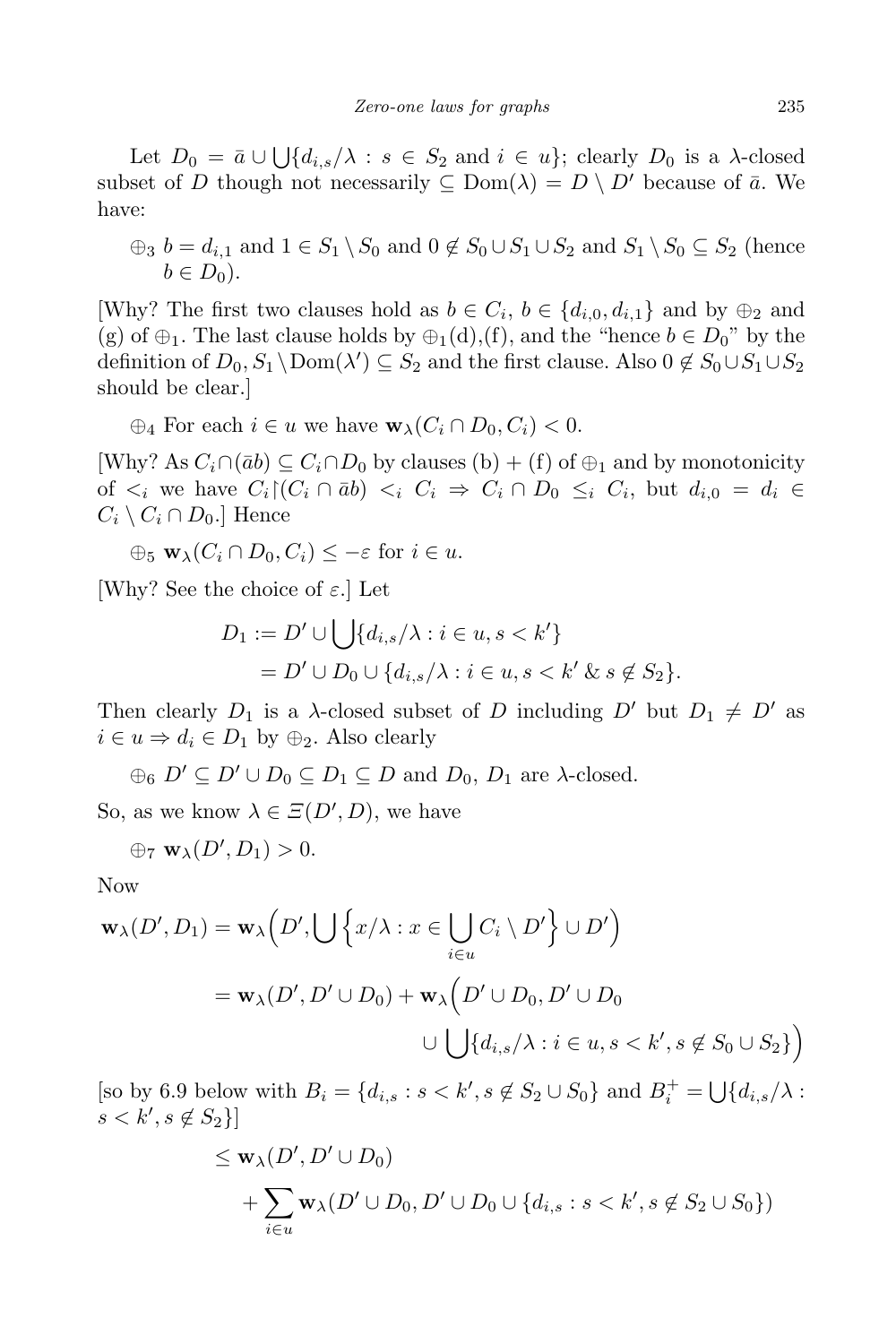[as  $C_i = \{d_{i,s} : s < k'\}$  and  $d_{i,s} \in D' \cup D_0$  if  $s < k', s \in S_0 \cup S_2, i \in u\}$  $\leq$  **w**<sub> $\lambda</math>$  $$(D', D' \cup D_0) + \sum$ </sub>$ *i∈u* **w**<sub> $\lambda$ </sub>(*D*<sup> $\prime$ </sup>  $\cup$  *D*<sub>0</sub>, *D*<sup> $\prime$ </sup>  $\cup$  *D*<sub>0</sub>  $\cup$  *C*<sub>*i*</sub>)

 $[$ so as  $\mathbf{w}_{\lambda}(A_1, B_1) \leq \mathbf{w}_{\lambda}(A, B)$  when  $A \leq A_1 \leq B_1, A \leq B \leq B_1, B_1 \setminus A_1 =$  $B \setminus A$  by 4.15(3)]

$$
\leq \mathbf{w}_{\lambda}(D' \cap D_0, D_0) + \sum_{i \in u} \mathbf{w}_{\lambda}(C_i \cap D_0, C_i)
$$

[so by the choice of **c**,  $D_0$ , i.e.,  $(*)_2$  and the choice of  $\varepsilon$ ,  $u + \bigoplus_{5}$  respectively]

$$
\leq \mathbf{c} + |u|(-\varepsilon) = \mathbf{c} - t_1 \varepsilon < 0,
$$

contradicting the choice of  $\lambda$ , i.e.,  $\bigoplus_{7}$ .  $\blacksquare$ <sub>6</sub>  $\kappa$ 

**6.9.** Observation. *Assume*

- (a)  $A \leq^* A \cup B_i \leq^* A \cup B_i^+ \leq^* B$  *for*  $i \in u$ ,
- (b)  $B \setminus A$  *is the disjoint union of*  $\langle B_i^+ : i \in u \rangle$ ,
- (c)  $\lambda$  *is an equivalence relation on*  $B \setminus A$ ,
- (d) *each*  $B_i^+$  *is*  $\lambda$ *-closed*,
- (e)  $B_i^+ = \bigcup \{x/\lambda : x \in B_i \setminus A\},\$

 $Then$  **w**<sub> $\lambda$ </sub>(*A, B*)  $\geq \sum \{ \mathbf{w}_{\lambda} (A, B_i) : i \in u \}.$ 

*Proof.* By  $(b) + (d)$ ,

$$
\mathbf{v}_{\lambda}(A, B) = \sum \{ \mathbf{v}_{\lambda}(A, A \cup B_i^+) : i \in u \} = \sum \{ \mathbf{v}_{\lambda}(A, A \cup B_i) : i \in u \}
$$

and by clause (b) the set  $e_{\lambda}(A, B)$  contains the disjoint union of  $\langle e_{\lambda}(A, B_i)$ :  $i \in u$ . Altogether, the result follows.  $\blacksquare$ 

**6.10.** CLAIM. For every  $k$ ,  $m$  and  $l$  from  $N$  and some  $m^* = m^*(k, l, m)$ , *for any*  $k^* \geq k^*(k, l)$  (*the function*  $k^*(k, l)$  *is the one from Claim* 6.8) *satis* $fying \; k^* \geq km^* \; we \; have$ 

 $(*)$  *if*  $M \in \mathcal{K}$ ,  $\bar{a} \in {}^{l \geq} M$  and  $b \in M \setminus cl^{k^*,m^*}(\bar{a},M)$  then for some  $m^{\otimes}$   $\leq m^* - m$  *we have* 

$$
\mathrm{cl}^k(\bar{a}b,M)\cap\mathrm{cl}^{k^*,m^\otimes+m}(\bar{a},M)\subseteq\mathrm{cl}^{k^*,m^\otimes}(\bar{a},M).
$$

*Proof.* For  $k = 0$  this is trivial so assume  $k > 0$ . Let  $t = t(k, l)$  be as in Claim 6.8. Choose  $m^*$  such that, e.g.,  $\lfloor m^*/(km) \rfloor \rightarrow (t+5)_{2^{k!+1}}^2$  in the usual notation in Ramsey theory. We could get more reasonable bounds but there is no need now. Remember that  $k^*(k, l)$  is from 6.8 and  $k^*$  is any natural number  $\geq k^*(k, l)$  such that  $k^* \geq km^*$ .

If the conclusion fails, then the set

$$
Z := \{ j \le m^* - k : cl^k(\bar{a}b, M) \cap cl^{k^*, j+1}(\bar{a}, M) \nsubseteq cl^{k^*, j}(\bar{a}, M) \}
$$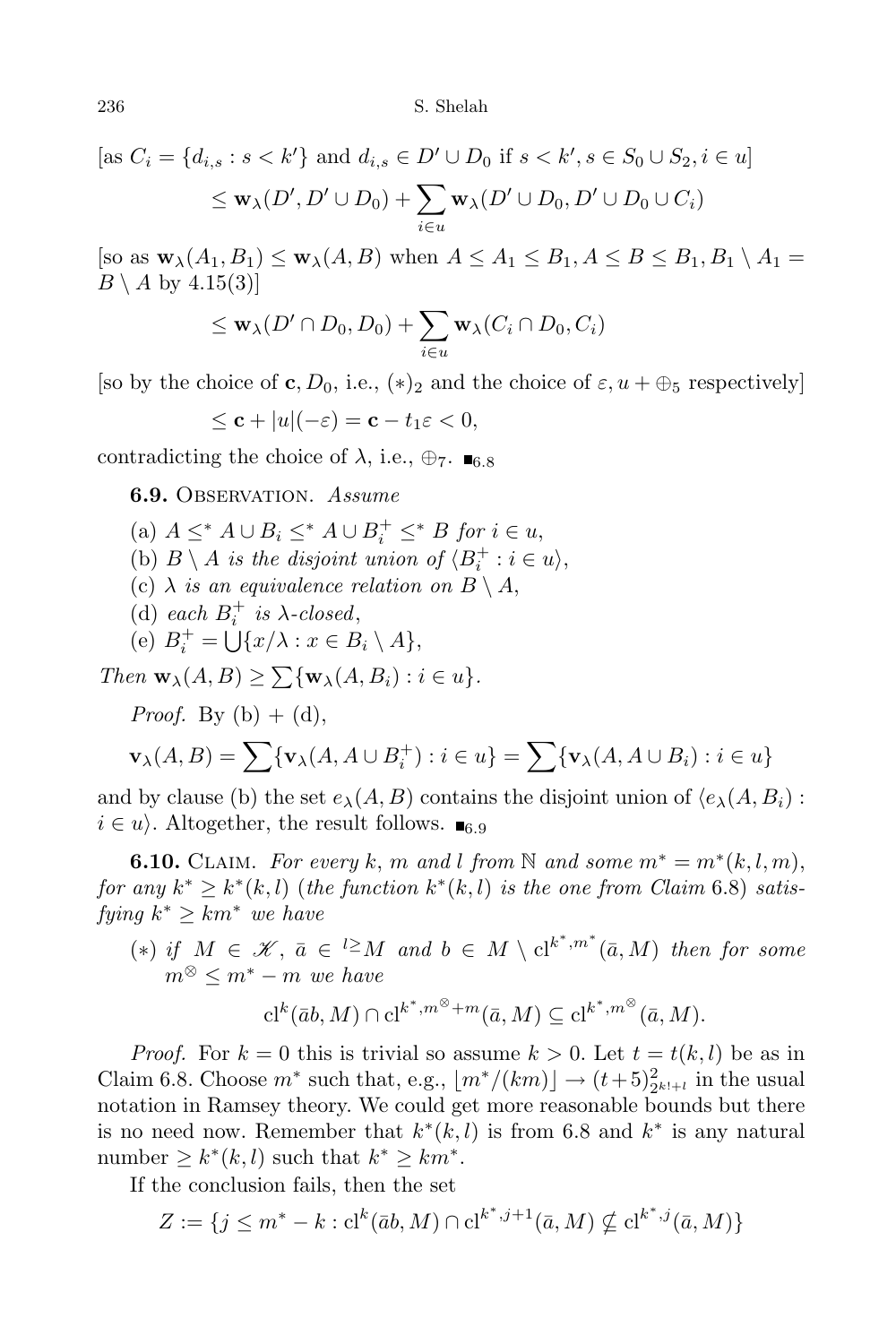satisfies

$$
j \le m^* - m - k \implies Z \cap [j, j + m) \neq \emptyset.
$$

Hence  $|Z| \ge (m^* - m - k)/m$ . For  $j \in Z$  there are  $C_j \le M$  and  $d_j$  such that *|C<sup>j</sup> | ≤ k,* (*C<sup>j</sup> ∩* (¯*ab*)) *< ∗*

$$
|C_j| \le k, \qquad (C_j \cap (\bar{a}b)) <_i^* C_j, \qquad d_j \in C_j \cap \mathrm{cl}^{k^*,j+1}(\bar{a}, M) \setminus \mathrm{cl}^{k^*,j}(\bar{a}, M).
$$
  
Now we use the same argument as in the proof of 6.8. As  $d_j \in C_j \cap \mathrm{cl}$ 

Now we use the same argument as in the proof of 6.8. As  $d_j \in C_j \cap$  $c_1^{k^*,j+1}(\bar{a},M) \setminus c_1^{k^*,j}(\bar{a},M)$  we find that  $C_j \cap c_1^{k^*,j}(\bar{a},M)$  is a proper subset of  $C_j \cap cl^{k^*,j+1}(\bar{a},M)$  (witnessed by  $d_j$ ), so  $|C_j \cap cl^{k^*,j}(\bar{a},M)| < |C_j \cap$  $|{\rm cl}^{k^*,j+1}(\bar a,M)|\leq k, {\rm so}\, |C_j\cap {\rm cl}^{k^*,j}(\bar a,M)|< k.$  Hence for some  $k_j\in\{1,\ldots,k\}$ we have  $C_j \cap \mathrm{cl}^{k^*,m^*-k_j+1}(\bar{a},M) \subseteq \mathrm{cl}^{k^*,m^*-k_j}(\bar{a},M)$ , hence for some  $k' \in$  $\{1,\ldots,k\}$  we have  $|Z'| \ge (m^* - m - k)/(mk)$ , where  $Z' = \{j \in Z : k_j = k'\}.$ 

Let  $C_j = \{d_{j,s} : s < s_j \leq k\}$  with  $d_{j,0} = d_j$  and no repetitions. We can find  $s^* \leq k$  and  $S_1, S_0 \subseteq \{0, \ldots, s^* - 1\}$  and  $u \subseteq Z'$  satisfying  $|u| = t + 5$ such that (because of the partition relation):

- (a)  $i \in u \Rightarrow s_j = s^*$ ,
- (b) for each  $j < \lg(\bar{a}) + 1$  and  $s < s^*$  the truth value of  $d_{i,s} = (\bar{a}b)_j$  is the same for all  $i \in u$ ,
- (c) if  $i \neq j$  are from *u* then  $|i j| > k + 1$ , i.e., the  $C_i$ 's for  $i \in u$  are quite far from each other,
- (d) the truth value of " $\{d_{i,s_1}, d_{i,s_2}\}$  is an edge" is the same for all  $i \in u$ ,
- (e) for all  $i_0 < i_1$  from  $u$ :

$$
d_{i_0,s} \in \mathrm{cl}^{k^*,i_1}(\bar{a},M) \iff s \in S_0,
$$

(f) for all  $i_0 < i_1$  from  $u$ :

$$
d_{i_1,s} \in \mathrm{cl}^{k^*,i_0}(\bar{a},M) \iff s \in S_1,
$$

- (g) for each  $s < s^*$ , the sequence  $\langle d_{i,s} : i \in u \rangle$  is constant or with no repetitions,
- (h) if  $d_{i_1,s_1} = d_{i_2,s_2}$  then  $d_{i_1,s_1} = d_{i_1,s_2} = d_{i_2,s_2}$ , moreover,  $s_1 = s_2$ (recalling that  $\langle d_{i,s} : s \langle s_j \rangle$  is with no repetitions).

Now let *i*(*∗*) be, e.g., the third element of the set *u* and

$$
B_1 := C_{i(*)} \cap \mathrm{cl}^{k^*, \min(u)}(\bar{a}, M), \quad B_2 := C_{i(*)} \cap \mathrm{cl}^{k^*, \max(u)}(\bar{a}, M).
$$

So

$$
\mathcal{B}_1 \ B_1 \leq^* B_2 \leq^* C_{i(*)} \ \text{(note: } B_1 \neq B_2 \ \text{because } d_{i(*)} \in B_2 \setminus B_1),
$$
  

$$
\mathcal{B}_2 \ (\bar{a}b) \cap B_2 \subseteq B_1 \text{ by clause (b)},
$$
  

$$
\mathcal{B}_3 \text{ there is no edge in } (C_{i(*)} \setminus B_2) \times (B_2 \setminus B_1).
$$

Why? Assume that this fails. Let the edge be  $\{d_{i(*),s_1}, d_{i(*),s_2}\}\$  with  $d_{i(*),s_1} \in$  $C_{i(*)} \setminus B_2$  and  $d_{i(*),s_2} \in B_2 \setminus B_1$ ; hence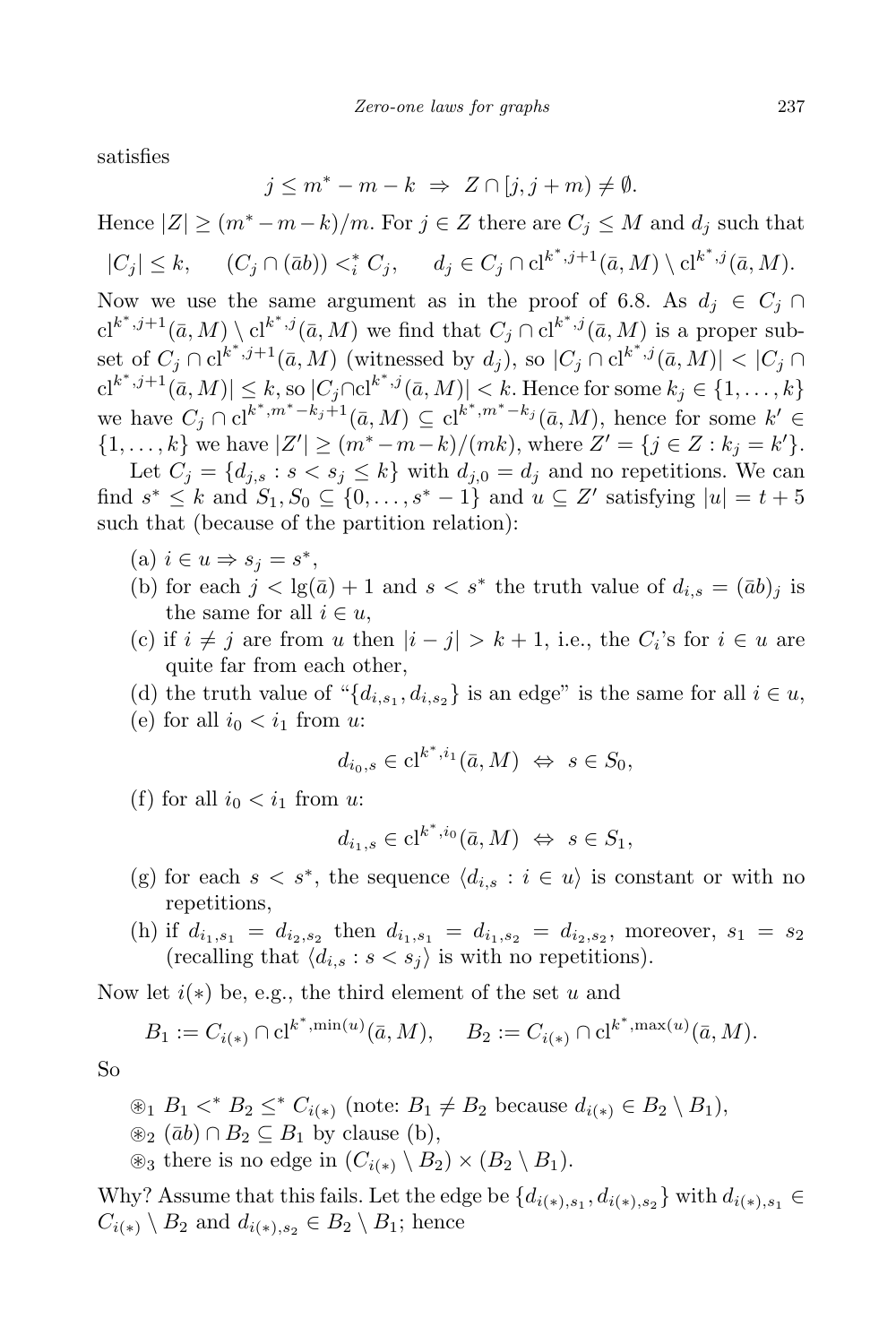$$
(*)_1 d_{i(*),s_1} \in C_{i(*)} \backslash cl^{k^*, \max(u)}(\bar{a}, M) \text{ and}
$$
  
\n
$$
d_{i(*),s_2} \in cl^{k^*, \max(u)}(\bar{a}, M) \backslash cl^{k^*, \min(u)}(\bar{a}, M)
$$
  
\nand 
$$
\{d_{i(*),s_1}, d_{i(*),s_2}\} \text{ is an edge.}
$$

Hence by clause (d),

 $(*)$ <sub>2</sub>  $\{d_{i,s_1}, d_{i,s_2}\}\$  is an edge for every  $i \in u$ 

and by clauses (e), (f) we have

 $(*)_3$  if  $i_0 < i_1 < i_2$  are in *u* then  $d_{i_1, s_2} \notin cl^{k^*, i_0}(\bar{a}, M)$  and  $d_{i_1, s_2} \in$  $\mathrm{cl}^{k^*, i_2}(\bar{a}, M)$  and  $d_{i_1, s_1} \notin \mathrm{cl}^{k^*, i_2}(\bar{a}, M)$ ,

and so necessarily

 $(*)_4 \langle d_{i,s_2} : i \in u \rangle$  is with no repetitions.

[Why? By clause  $(g)$  and  $(*)_3$ .]

So the set of edges  $\{\{d_{i,s_1}, d_{i,s_2}\} : i \in u \text{ but } |u \cap i| \geq 2 \text{ and } |u \setminus i| \geq 2\}$ contradicts 6.8 using  $m^{\otimes} = \max(u) - k$  there (and our choice of parameters and  $C_i \subseteq cl^k(\bar{a}b, M)$ ). Thus  $\otimes_3$  holds.

As  $C_{i(*)} \restriction (\bar{a}b) \lt_i C_{i(*)}$  and  $B_2 \cap (\bar{a}b) \subseteq B_1$  (by  $\otimes_2$ ), clearly  $C_{i(*)} \cap \bar{a}b \subseteq$  $C_{i(*)} \setminus (B_2 \setminus B_1) \subset C_{i(*)}$ , the strict  $\subset$  as

$$
d_{i(*)} \in C_{i(*)} \cap (\mathrm{cl}^{k^*,i(*)+1}(\bar{a}b,M) \setminus \mathrm{cl}^{k^*,i(*)}(\bar{a}b,M)) \subseteq B_2 \setminus B_1.
$$

But, as stated above,  $C_{i(*)} \setminus (B_2 \setminus B_1) \cup B_2$ , hence by the previous sentence *B*<sup>1</sup>  $\{ \text{and smoothness, see } 4.17(5) \}$  we get  $B_1 \lt_i^* B_2$ ; also  $|B_2| \leq |C_{i(*)}| \leq k \leq k^*$ . By their definitions,  $B_1 \subseteq cl^{k^*, \min(u)}(\bar{a}, M)$ , but  $B_1 \leq_i^* B_2$ ,  $|B_2| \leq k \leq k^*$ and hence  $B_2 \subseteq cl^{k^*, 2^{nd} \text{ member of } u}(\bar{a}, M)$ . Contradiction to the choice of  $d_{i(*)}$ . ■6.10

**6.11.** LEMMA. For every  $k$ ,  $m$  and  $l$  (from  $\mathbb{N}$ ), for some  $m^*$ ,  $k^*$  and  $t^*$ *we have*:

- $(*)$  *if*  $M \in \mathcal{K}, \bar{a} \in \ell^{\geq} M$  and  $b \in M \setminus cl^{k^*, m^*}(\bar{a}, M)$  then for some  $m^{\otimes}$   $\leq m^* - m$  *and B we have* 
	- (i)  $|B| \le t^*$ ,
	- $(i) \bar{a} \subseteq B \subseteq cl^k(B, M) \subseteq cl^{k^*, m^\otimes}(\bar{a}, M),$
	- $(iii)$  cl<sup>k\*</sup>,<sup>*m*⊗+*m*</sup>( $\bar{a}$ *, M*)*,*(cl<sup>k</sup>( $\bar{a}b$ *, M*)  $\setminus$  cl<sup>k\*</sup>,<sup>*m*⊗+*m*</sup>( $\bar{a}$ *, M*))  $\cup$  *B* are free *over B inside M*,

(iv) 
$$
B \leq_s^* B^* := M \upharpoonright ((\mathrm{cl}^{k^*} (\bar{a}b, M) \setminus \mathrm{cl}^{k^*, m^\otimes + m}(B, M)) \cup B).
$$

**6.12.** REMARK. Clearly this will finish the proof of simply nice.

**6.13.** COMMENTS. Let us describe the proof below.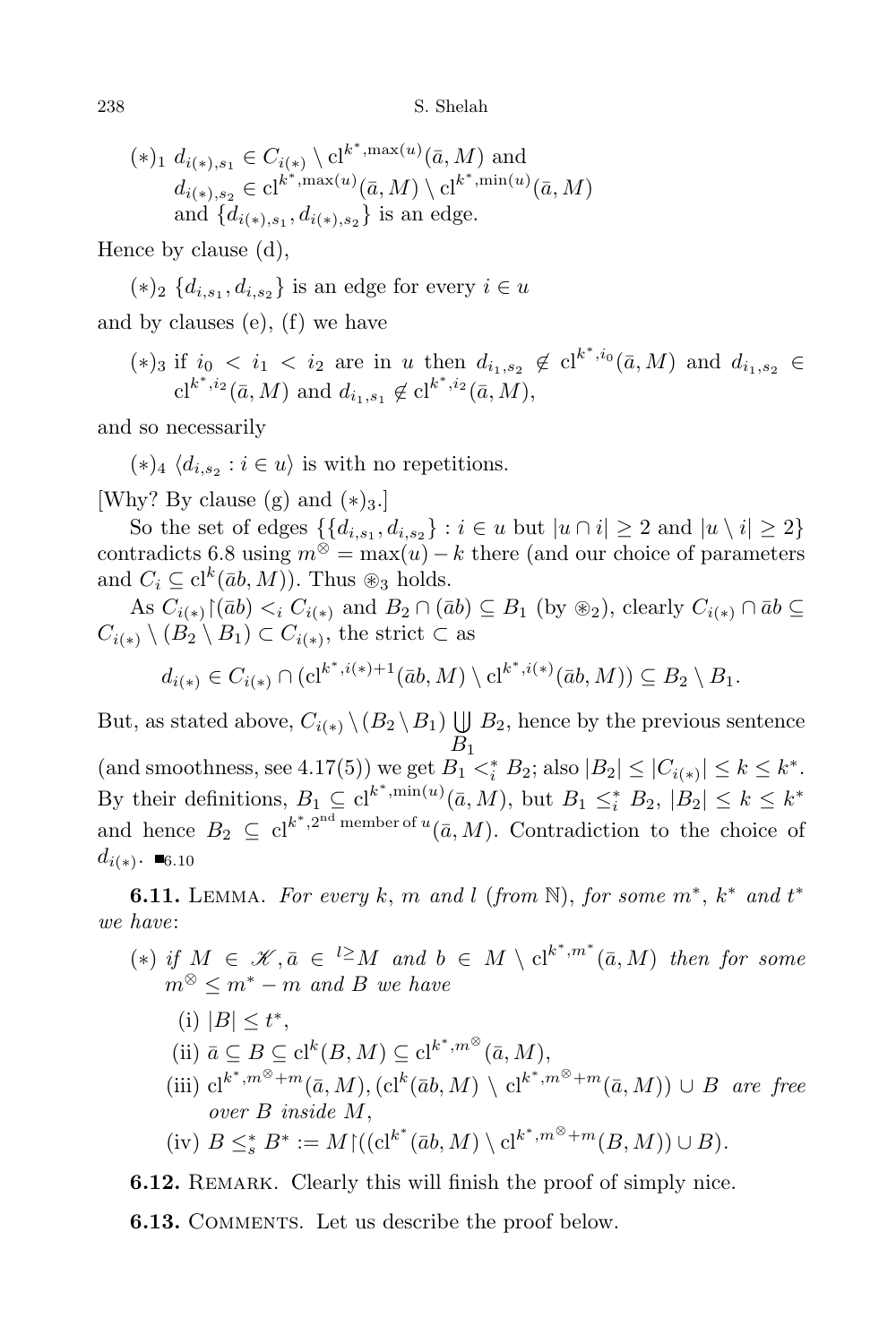(1) In the proof we apply the last two claims. By them we arrive at the following situation: inside  $\mathrm{cl}^k(\bar{a}b, M)$  we have  $B \leq B^*, |B| \leq t^*$  and there is no "small" *D* such that  $B \leq_i^* D \leq B^*$  and we have to show that  $B \leq_s^* B^*$ , a kind of compactness lemma.

(2) Note that for each  $d \in cl^k(\bar{a}b, M)$  there is  $C_d \subseteq cl^k(\bar{a}b, M)$  witnessing it, i.e.,  $C_d \cap (\bar{a}b) \leq_i C_d$ ,  $d \in C_d$ ,  $|C_d| \leq k$ . To prove the statement above we choose an increasing sequence  $\langle D_i : i \leq i(*) \rangle$  of subsets of  $B^*$ ,  $D_0 = B \cup \{b\}$ ,  $|D_i|$  has an a priori bound,  $D_{i+1}$  "large" enough. So by our assumption toward contradiction  $B \leq^*_{s} D_{i(*)}$ , hence there is  $\lambda \in \Xi(B, D_{i(*)})$ ; without loss of generality,  $B^* = B \cup \bigcup \{C_d : d \in D_{i(*)}\}\.$  For each  $i < i(*)$  we try to "lift"  $\lambda \upharpoonright (D_i \setminus B)$  to  $\lambda^+ \in \Xi(B, B^*)$ ; a failure will show that we could have put elements satisfying some conditions in  $D_{i+1}$  so we had done so. As this occurs for every  $i < i(*)$ , by weight computations we get a contradiction.

*Proof of Lemma 6.11.* Without loss of generality  $k > 0$ . Let  $t = t(k, l)$ and  $k^*(k, l)$  be as required in 6.8 (for our given  $k, l$ ).

Choose  $m(1) = t(m + 1) + k + 2$  and let  $t^* = t + l + k$ .

Choose  $m^*$  as in 6.10 for  $k$  (given in 6.11),  $m(1)$  (chosen above) and  $l$ (given in 6.11), i.e.,  $m^* = m^*(k, m(1), l)$ . Let  $\varepsilon^* \in \mathbb{R}^{>0}$  be such that

$$
(A', B', \lambda) \in \mathcal{F} \& |B'| \leq k \& A' \neq B' \Rightarrow \mathbf{w}_{\lambda}(A', B') \notin (-\varepsilon^*, \varepsilon^*).
$$

Let  $i(*)$  > 1/ $\varepsilon^*$ . Define inductively  $k_i^*$  for  $i \leq i(*)$  as follows:

$$
k_0^* = \max\{k^*(k, l), mk, m^*t^* + 1\}, \quad k_{i+1}^* = 2^{2^{k_i^*}},
$$

and lastly let

$$
k^* = kk^*_{i(*)}.
$$

We shall prove that  $m^*$ ,  $k^*$ ,  $t^*$  are as required in 6.11. Let  $M$ ,  $\bar{a}$ ,  $b$  be as in the assumption of (\*) of 6.11. So  $M \in \mathcal{K}$ ,  $\bar{a} \in \ell \geq M$  and  $b \in M \setminus cl^{k^*, m^*}(\bar{a}, M)$ ; but this means that the assumption of  $(*)$  in 6.10 holds for  $k, m(1), l$ , so we can apply it (i.e., as  $m^* = m^*(k, m(1), l), k^* \geq k^*(k, l)$ , where  $k^*(k, l)$ is from 6.8 and  $k^* \geq km^*$  as  $k^* \geq k_{i(*)}^* > k_0^* \geq m^*k$ . Hence for some  $r \leq m^* - m(1)$  we have

$$
\oplus_1 \, \mathrm{cl}^k(\bar{a}b,M) \cap \mathrm{cl}^{k^*,r+m(1)}(\bar{a},M) \subseteq \mathrm{cl}^{k^*,r}(\bar{a},M).
$$

Let us define

$$
\mathcal{R} = \{ (c, d) : d \in \text{cl}^k(\bar{a}b, M) \setminus \text{cl}^{k^*, r + m(1)}(\bar{a}, M) \text{ and}
$$

$$
c \in \text{cl}^{k^*, r + m(1) - k}(\bar{a}, M) \text{ and}
$$

$$
\{c, d\} \text{ is an edge of } M \}.
$$

How many members does  $\mathscr R$  have? By 6.8 (with  $r + m(1) - k$  here standing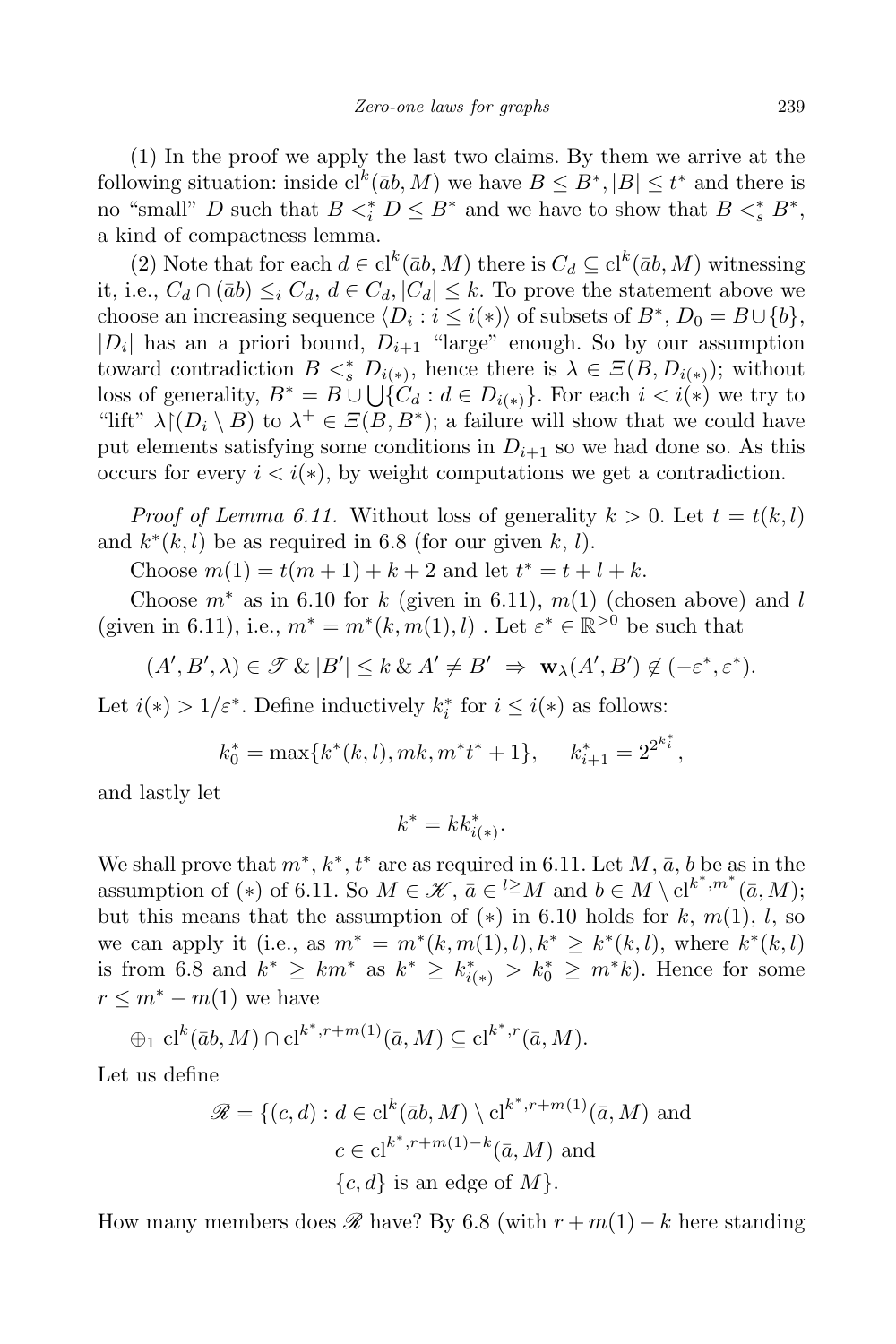for  $m^{\otimes}$  there as  $k^* \geq k^*(k, l)$  at most *t* members. But by  $\oplus_1$  above

$$
\mathcal{R} = \{ (c, d) : d \in \text{cl}^k(\bar{a}b, M) \setminus \text{cl}^{k^*, r}(\bar{a}, M) \text{ and}
$$

$$
c \in \text{cl}^{k^*, r + m(1) - k}(\bar{a}, M) \text{ and}
$$

$$
\{c, d\} \text{ is an edge of } M \}.
$$

But  $t(m+1)+1 < m(1) - k$  by the choice of  $m(1)$  (and, of course,  $\mathrm{cl}^{k^*,i}(\bar{a},M)$ increase with *i*), hence for some *m<sup>⊗</sup> ∈ {r* + 1*, . . . , r* +*m*(1)*−k −m}* we have

$$
\oplus_2 (c,d) \in \mathscr{R} \Rightarrow c \notin cl^{k^*,m^{\otimes}+m}(\bar{a},M) \setminus cl^{k^*,m^{\otimes}-1}(\bar{a},M).
$$

So

 $\bigoplus_{n \geq 3} r < m^{\otimes} - 1 < m^{\otimes} + m < r + m(1) - k.$ 

Let

 $B := \{c \in \mathrm{cl}^{k^*, m^\otimes - 1}(\bar{a}, M) : \text{for some } d \text{ we have } (c, d) \in \mathscr{R}\} \cup \bar{a}.$ 

So by the above  $B = \{c \in \mathrm{cl}^{k^*, m^\otimes + m}(\bar{a}, M) : (\exists d)((c, d) \in \mathcal{R})\} \cup \bar{a}.$ 

Let us check the demands (i)–(iv) of  $(*)$  of 6.11; remember that we are defining  $B^* = (\text{cl}^k(\bar{a}b, M) \setminus \text{cl}^{k^*, m^\otimes + m}(\bar{a}, M)) \cup B$ , that is, the submodel of *M* with this set of elements.

*Clause* (i):  $|B| \le t^*$ . As said above,  $|\mathcal{R}| \le t$ , hence clearly  $|B| \le t$  +  $\lg(\bar{a}) \leq t + l \leq t^*$ .

*Clause* (ii):  $\bar{a} \subseteq B \subseteq cl^k(B, M) \subseteq cl^{k^*, m}(\bar{a}, M)$ . As by its definition  $B \subseteq cl^{k^*, m^\otimes - 1}(\bar{a}, M)$ , and  $k \leq k^*$ , clearly  $cl^k(B, M) \subseteq cl^{k^*, m^\otimes}(\bar{a}, M)$ , and  $B \subseteq cl^k(B, M)$  always and  $\bar{a} \subseteq B$  by its definition.

*Clause* (iii): Clearly

$$
B = \mathrm{cl}^{k^*, m^{\otimes} + m}(\bar{a}, M) \cap ((\mathrm{cl}^k(\bar{a}b, M) \setminus \mathrm{cl}^{k^*, m^{\otimes} + m}(\bar{a}, M)) \cup B)
$$
  
= (\mathrm{cl}^{k^\*, m^{\otimes} + m}(\bar{a}, M)) \cap B^\*

Now the "no edges" holds by the definitions of *B* and  $\mathscr{R}$ .

*Clause* (iv):  $B \leq_s^* B^*$ . Clearly  $B \subseteq B^*$  by the definition of  $B^*$  before the proof of clause (i). Toward contradiction assume  $\neg(B \leq^*_s B^*)$ ; then 4.17(2) holds for some *D* with  $B \leq_i D \leq B^*$ ; choose such a *D* with a minimal number of elements. Note that as  $B \subseteq cl^{k^*, m^{\otimes}-1}(\bar{a}, M)$  and  $B^* \cap$  $c1^{k^*, m^{\otimes} + m}(\bar{a}, M) = B$ , necessarily  $|D| > k^*$  (and  $B <^* D \le B^*$ ). For every  $d \in D \backslash B$ , as  $d \in B^*$ , clearly  $d \in cl^k(\bar{a}b, M)$ , hence there is a set  $C_d \leq M$  with  $|C_d| \leq k$  such that  $C_d \upharpoonright (\bar{a}b) \leq i$   $C_d$  and  $d \in C_d$ ; note that  $C_d \subseteq cl^k(\bar{a}b, M)$ by the definition of  $cl^k$ , hence by the choice of  $B^*$  and  $m^{\otimes}$  and  $\oplus_1$  we have  $C_d \subseteq B^* \cup cl^{k^*, m^{\otimes}-1}(\bar{a}, M)$ . Let  $C'_d = C_d \cap (B \cup \{b\})$  and  $C''_d = C_d \cap B^*$ . Clearly  $C_d \cap (\bar{a}b) \leq C'_d \leq C''_d \leq C_d$ , hence  $C'_d \leq_i C_d$ . Now by clause (iii),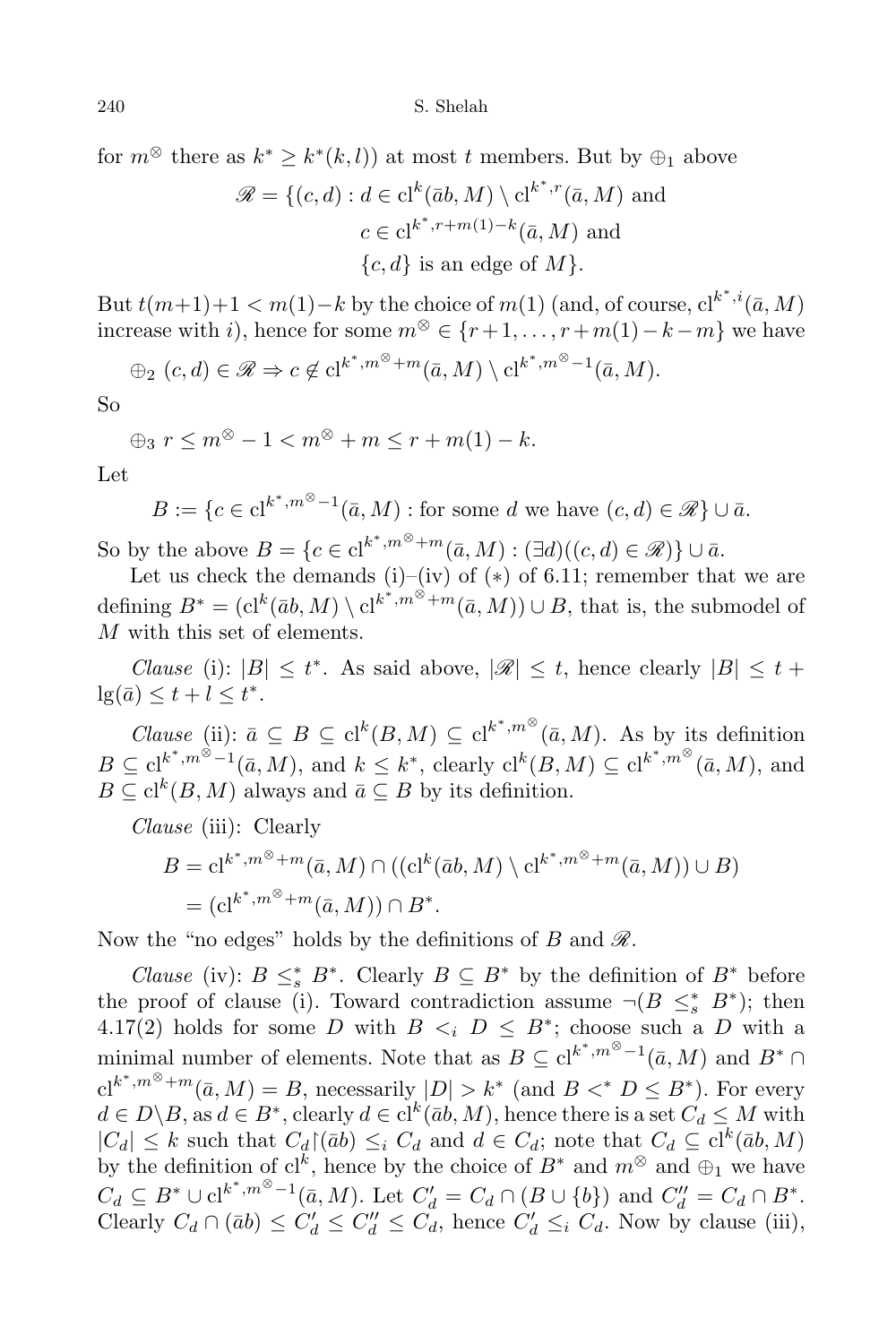*C ′*  $|C''_d| \leq |C_d| \leq k$ . For  $d \in B$  let  $C_d = C'_d = C''_d = \{d\}.$ 

We now choose a set  $D_i$ , by induction on  $i \leq i(*)$ , such that (letting  $C_i^{**} = \bigcup_{d \in D_i} C_d'$ :

- $(a)$   $D_0 = B \cup \{b\},\$
- (b)  $i < i$  ⇒  $D_i$  ⊂  $D_i$  ⊂  $D$ ,
- $|D_i| \leq k_i^*$ ,

*C ′′ d M* U

- (d) if  $\lambda$  is an equivalence relation on  $C_i^{**} \setminus B$  and for some  $d \in D \setminus D_i$ one of the clauses below holds then there is such  $d \in D_{i+1}$ , where
	- $\otimes_{\lambda,d}^1$  for some  $x \in C''_d \setminus C^{**}_i$ , there are no  $y \in C''_d \cap C^{**}_i$ ,  $j^* \in \mathbb{N}$  and  $\langle y_j : j \leq j^* \rangle$  such that  $y_j \in C''_d$ ,  $y_{j^*} = x$ ,  $y_0 = y$ ,  $\{y_j, y_{j+1}\}\$  and edge of *M* (actually an empty case, i.e., never occurs; see  $(*)_{14}$ below),
	- $\otimes_{\lambda,d}^2$  there are  $x \in C''_d \setminus C^{**}_i$ ,  $y \in (C^{**}_i \setminus C''_d) \cup B$  and  $y' \in C''_d \cap C^{**}_i$ such that  $\{x, y\}$  is an edge of *M* and *y* is connected by a path  $\langle y_0, \ldots, y_j \rangle$  inside  $C''_d$  to *x* so  $x = y_j$ ,  $y = y_0$  and  $[y_i \in C_i^{**}]$  $i = 0$  and  $\neg(y'\lambda y)$ ,
	- $\otimes_{\lambda,d}^3$  there is an edge  $\{x_1, x_2\}$  of *M* such that we have:
		- $(A) \{x_1, x_2\} \subseteq C''_d,$
		- (B)  $\{x_1, x_2\}$  is disjoint from  $C_i^{**}$ ,
		- (C) for  $s \in \{1, 2\}$  there is a path  $\langle y_{s,0}, \ldots, y_{s,j_s} \rangle$  in  $C''_d$ ,  $y_{s,j_s} = x_s$ ,  $[y_{s,j} \in C_i^{**} \equiv j = 0]$  and  $\neg(y_{1,0} \lambda y_{2,0}),$
- (e) if  $\lambda$  is an equivalence relation on  $C_i^{**} \setminus B$  to which clause (d) does not apply but there are  $d_1, d_2 \in D$  satisfying one of the following, then we can find such  $d_1, d_2 \in D_{i+1}$ :
	- $\otimes_{\lambda,d_1,d_2}^4$  for some  $x_1 \in C''_{d_1} \setminus C_i^{**}$ ,  $x_2 \in C''_{d_2} \setminus C_i^{**}$  and  $y_1 \in C''_{d_1} \cap$ *C*<sup>\*\*</sup>, *y*<sub>2</sub> ∈ *C*<sup>*u*</sup></sup><sub>*d*</sub><sub>2</sub> ∩  $\hat{C}$ <sup>\*\*</sup></sup> we have: for *s* = 1, 2 there is a path  $\langle y_{s,0}, \ldots, y_{s,j_s} \rangle$  in  $C''_{d_s}$ ,  $y_{s,j_s} = x$ ,  $y_{s,0} = y_s$ ,  $[y_{s,j} \in C_i^{**} \Leftrightarrow$  $j = 0$  and  $x_1 = x_2 \& \neg(y_1 \lambda y_2),$
	- $\otimes$ <sup>5</sup>  $\lambda$ <sub>*,d*<sub>1</sub>*,d*<sub>2</sub></sub> for some *x*<sub>1</sub>*, x*<sub>2</sub>*, y*<sub>1</sub>*, y*<sub>2</sub> as in  $\otimes$ <sup>4</sup><sub> $\lambda$ </sub>*,d*<sub>1</sub>*,d*<sub>2</sub> we have *¬*(*y*<sub>1</sub> $\lambda$ *y*<sub>2</sub>) and  ${x_1, x_2}$  is an edge.

So  $|D_{i(*)}| \leq k^*/k$  (by the choice of  $k^*, i(*)$  and clause (c)), hence  $C_{i(*)}^{**} :=$  $\bigcup_{d \in D_{i(*)}} C''_d$  has  $\leq k^*$  members,  $\bar{a}b \subseteq B \cup \{b\} \subseteq D_0 \subseteq C_{i(*)}^{**} \subseteq cl^k(\bar{a}b,M)$ and  $C_{i(*)}^{**} \cap cl^{k^*, m^{\otimes} + m}(\bar{a}, M) = B \subseteq cl^{k^*, m^{\otimes} - 1}(\bar{a}, M)$ . Hence necessarily  $B \leq_s C_{i(*)}^{**}$ , so there is  $\lambda \in \Xi(B, C_{i(*)}^{**})$ . Let  $\lambda_i = \lambda \mid (C_i^{**} \setminus B)$ . Now

 $\Box$   $(B, C_i^{**}, \lambda_i) \in E(B, C_i^{**}).$ 

[Why? Easy.]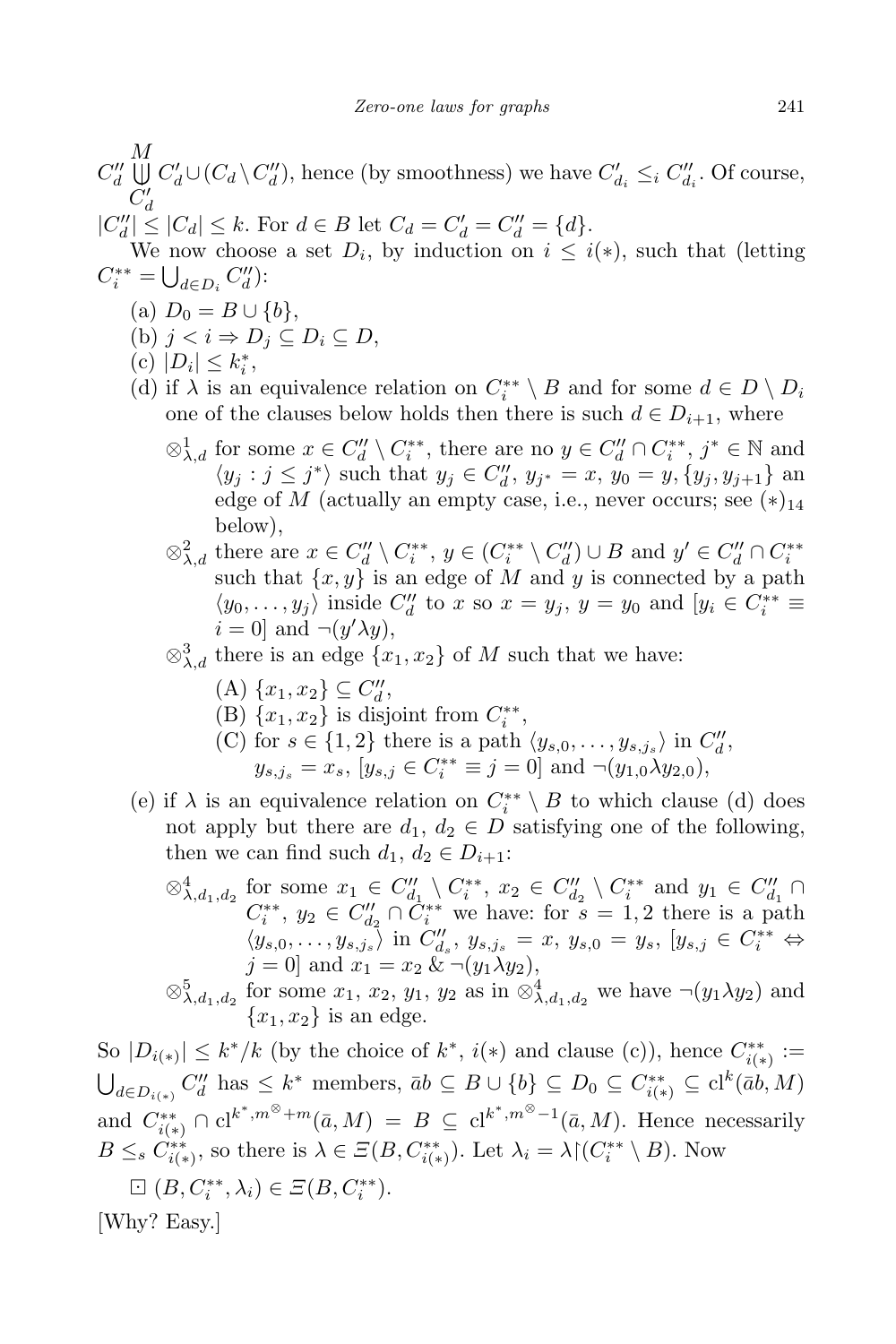CASE 1: For some *i* and an equivalence relation  $\lambda_i$  on  $D_i \setminus B$ , clauses (d) and (e) are vacuous for  $\lambda_i$ . Let  $\lambda_i^*$  be the set of pairs  $(x, y)$  from  $C^{**} \setminus B$ , where  $C^{**} = \bigcup_{d \in D} C''_d$ , which satisfy  $(\alpha)$  or  $(\beta)$ , where

- $(\alpha)$   $x, y \in C_i^{**} \setminus B$  and  $x\lambda_i y$ ,
- ( $\beta$ ) for some  $d \in D$  we have  $x \in C^{**} \setminus C_i^{**}, x \in C_d'', y \in C_i^{**} \cap C_d''$  and there is a sequence  $\langle y_j : j \leq j^* \rangle$ ,  $j^* \geq 1$ , such that  $y_{j^*} = x$ ,  $y_j \in C''_d$ ,  $y_0 = y$ ,  $\{y_j, y_{j+1}\}\$ is an edge of *M* and  $[j > 0 \Rightarrow y_j \notin C_i^{**}]$ .

This in general is not an equivalence relation. Let

$$
C^{\otimes} = \{x : \text{for some } (x_1, x_2) \in \lambda_i^* \text{ we have } x \in \{x_1, x_2\}\},\
$$

$$
\lambda_i^+ = \{(x_1, x_2) : \text{for some } y_1, y_2 \in D_i \text{ we have}
$$

$$
y_1 \lambda y_2, (x_1, y_1) \in \lambda_i^*, (x_2, y_2) \in \lambda_i^*\}.
$$

Now

 $(\ast)_1 \lambda_i^+$  is a set of pairs from  $C^{\otimes}$  with  $\lambda_i^+ \mid D_i = \lambda_i$ .  $(*)_2$   $x \in C^\otimes \Rightarrow (x, x) \in \lambda_i^+.$ 

[Why? Read  $(\alpha)$  or  $(\beta)$  and the choice of  $\lambda_i^+$ .]

 $(*)_3$  For every  $x \in C^\otimes$ , for some  $y \in C_i^{**}$  we have  $x \lambda_i^* y$ .

[Why? Read the choice of  $\lambda_i^+, \lambda_i^*$ .]

 $(*)_4$   $\lambda_i^+$  is a symmetric relation on  $C^{\otimes}$ .

[Why? Read the definition of  $\lambda_i^+$  recalling  $\lambda$  is symmetric.]

 $(*)_5 \lambda_i^+$  is transitive.

[Why? Looking at the choice of  $\lambda_i^*$  this is reduced to the case excluded in (*∗*)<sup>6</sup> below.]

 $(*)_6$  If  $(x, y_1), (x, y_2) \in \lambda_i^*, \{y_1, y_2\} \subseteq D_i, x \notin D_i$ , then  $y_1 \lambda y_2$ .

[Why? Because clause (e) in the choice of  $D_{i+1}$  is vacuous. More fully, otherwise possibility  $\otimes_{\lambda, d_1, d_2}^4$  holds for  $\lambda_i$ .]

(\*)
$$
_7
$$
 For every  $x \in C^{**} \setminus C_i^{**}$ , clause  $(\beta)$  applies to  $x \in C^{\otimes}$ , that is,  $C^{\otimes} = C^{**}$ .

[Why? As  $x \in C^{**}$  there is  $d \in D$  such that  $x \in C''_d$ , hence by  $\otimes_{\lambda, d}^1$  of clause (d) of the choice of  $D_{i+1}$  holds for *x*, so is not vacuous, contradicting the assumption on *i* in the present case.]

 $(*)_8 \lambda_i^+$  is an equivalence relation on  $C^{**} \setminus B$ .

[Why? Its domain is  $C^{**} \setminus B$  by  $(*)_7$ , it is an equivalence relation on its domain by  $(*)_1 + (*)_2 + (*)_4 + (*)_5.$ 

$$
(*)_9 \lambda_i^+ \upharpoonright C_i^{**} = \lambda_i.
$$

[Why? By the choice of  $\lambda_i^+$ , that is, by  $(*)_1$ .]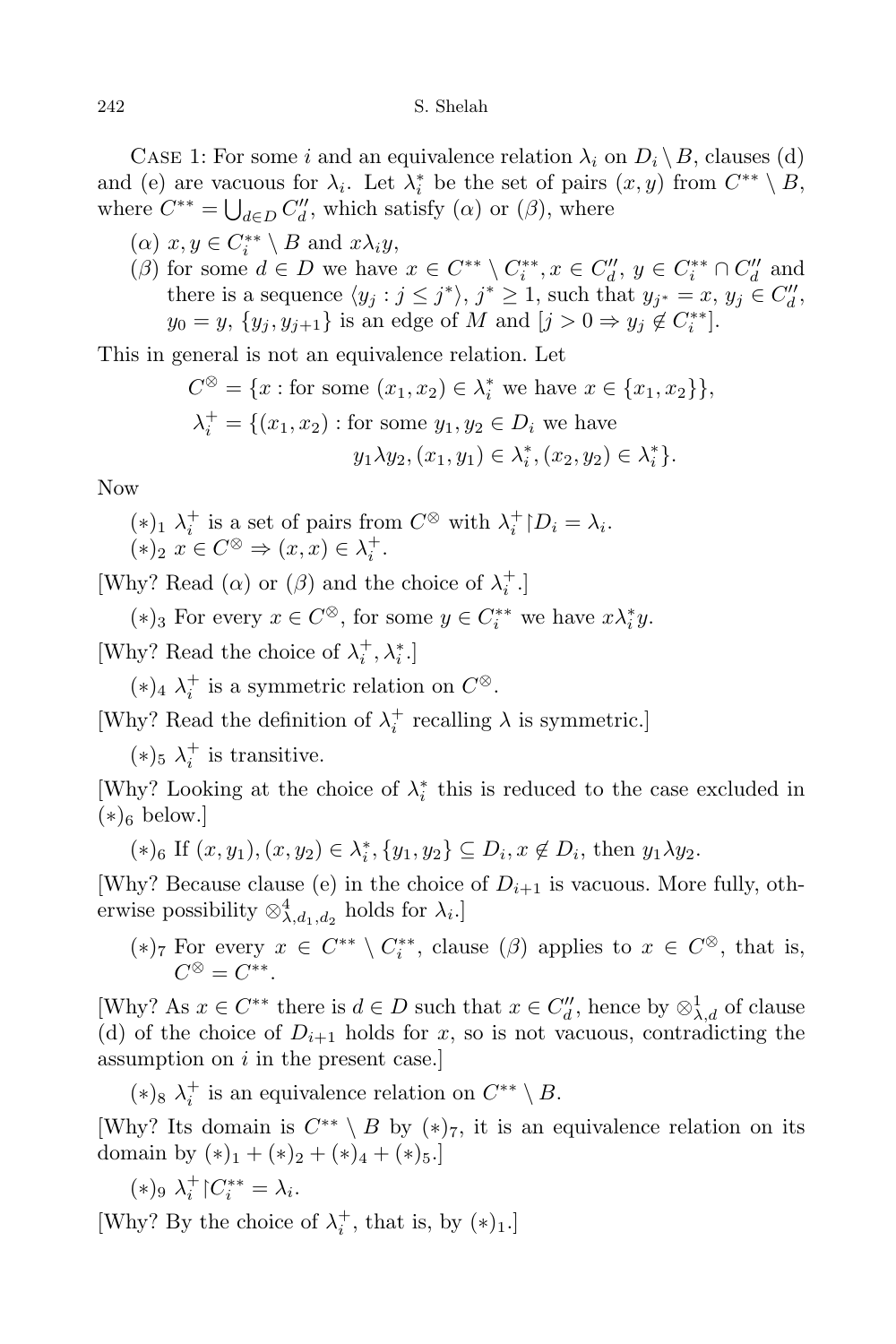$(*)$ <sub>10</sub> Every  $\lambda_i^+$ -equivalence class is represented in  $C_i^{**}$ .

[Why? By the choice of  $\lambda_i^+$  and  $\lambda_i^*$ .]

 $(*)$ <sup>11</sup> If  $x_1, x_2 \in C^{**} \setminus B$  and  $\neg(x_1 \lambda_i^+ x_2)$  but  $\{x_1, x_2\}$  is an edge then  ${x_1, x_2} \subseteq C_i^{**}.$ 

[Why? Assume  $\{x_1, x_2\}$  is a counterexample, so  $\{x_1, x_2\} \nsubseteq C_i^{**}$ ; assume  $x_1 \notin C_i^{**}$ . Now for  $l = 1, 2$  if  $x_l \notin C_i^{**}$  then we can choose  $d_l \in D_i$  and  $y_l \in C''_{d_l} \cap C^{**}_i$  such that d witnesses that  $(x_l, y_l) \in \lambda_i^*$ , that is, as in clause  $(\beta)$  there is a path  $\langle y_{l,0}, \ldots, y_{l,j_l} \rangle$  such that  $y_{l,0} = y_l, y_{l,j_l} = x_l$  and  $(j > 0)$  $\Rightarrow y_{l,j} \notin C_i^{**}$ .

We separate into cases:

(A)  $x_1, x_2 \notin C_i^{**}, d_1 = d_2$ . This case cannot happen as  $\otimes_{\lambda, d_1}^3$  of clause (d) is vacuous.

(B)  $x_1, x_2 \notin C_i^{**}, d_1 \neq d_2$ . In this case by the vacuousness of  $\otimes_{\lambda_i, d_1, d_2}^5$ of clause (e) we get a contradiction.

(C)  $x_1 \in C''_{d_l}$  and  $x_2 \in C^{**}_i$ . By the vacuousness of  $\otimes_{\lambda_i, d_1}^2$  of clause (d) we get a contradiction.

Altogether we have proved  $(*)_{11}$ .]

As  $\lambda_i \in \mathcal{Z}(B, C_i^{**})$ , by  $(*)_8 + (*)_9 + (*)_{10} + (*)_{11}$  and  $\Box$ , it follows easily that  $\lambda_i^+ \in \Xi(B, C^{**})$ , hence (see 4.16)  $B \lt s_s^* C^{**}$ , so as  $B \subseteq D \subseteq C^{**}$  we have  $B \leq_s^* D$ , the desired contradiction.

CASE 2: For every  $i < i(*)$ , at least one of the clauses (d), (e) is nonvacuous for  $\lambda_i$ . Let  $\mathbf{w}_i = \mathbf{w}_{\lambda_i}(B, C_i^{**})$ . For each *i* let  $\langle d_{i,j} : j < j_i \rangle$  list  $D_{i+1} \setminus D_i$ , such that: if clause (d) applies to  $\lambda_i$  then  $d_{i,0}$  form a witness and if clause (e) applies to  $\lambda_i$  then  $d_{i,0}$ ,  $d_{i,1}$  form a witness. For  $j \leq j_i$  let  $C_{i,j}^{**} = C_i^{**} \cup \bigcup_{s \leq j} C_{d_{i,s}}''$ , so  $C_{i,0}^{**} = C_i^{**}$  and  $C_{i,j_i}^{**} = C_{i+1}^{**}$ . Let  $\mathbf{w}_{i,j} = \mathbf{w}_{\lambda_i}(B, C^{**}_{i,j}).$ 

So it suffices to prove:

 $(A)$   $\mathbf{w}_{i,j} \geq \mathbf{w}_{i,j+1}$ 

(B) 
$$
\mathbf{w}_{i,0} - \varepsilon^* \ge \mathbf{w}_{i,1}
$$
 or  $\mathbf{w}_{i,1} - \varepsilon^* \ge \mathbf{w}_{i,2}$ .

Let  $i < i(*)$  and  $j < j_i$ . Clearly  $C_{i,j+1}^{**} \setminus C_{i,j}^{**} \subseteq C_{d_{i,j}}'' \subseteq C_{i,j+1}^{**}$ . Let

 $A_{i,j} = \{x \in C''_{d_{i,j}} : x \in B \text{ or } x/\lambda \text{ is not disjoint from } C^{**}_{i,j}\}.$ 

Clearly  $A_{i,j} \setminus B$  is  $(\lambda \restriction C''_{d_{i,j}})$ -closed, hence  $A_{i,j} \leq^* C''_{d_{i,j}}$ ,  $C''_{d_{i,j}} \setminus A_{i,j}$  is disjoint from  $C_{i,j}^{**}$  and  $C_{d_{i,j}}' = \tilde{C}_{d_{i,j}} \cap (B \cup \{b\}) \subseteq C_{i,j}^{**}$ , and  $C_{d_{i,j}}' \subseteq C_{d_{i,j}}''$ . Hence  $C'_{d_{i,j}} \subseteq A_{i,j}$  and  $A_{i,j} \leq^* C''_{d_{i,j}}$ , but  $C'_{d_{i,j}} \leq_i C''_{d_{i,j}}$ , so  $A_{i,j} \leq^*_i C''_{d_{i,j}}$ . Clearly

$$
(*)_{12} \mathbf{w}_{i,j+1} = \mathbf{w}_{i,j} + \mathbf{w}_{\lambda}(A_{i,j}, C''_{d_{i,j}}) - \alpha \mathbf{e}_{i,j}^1 - \alpha \mathbf{e}_{i,j}^2,
$$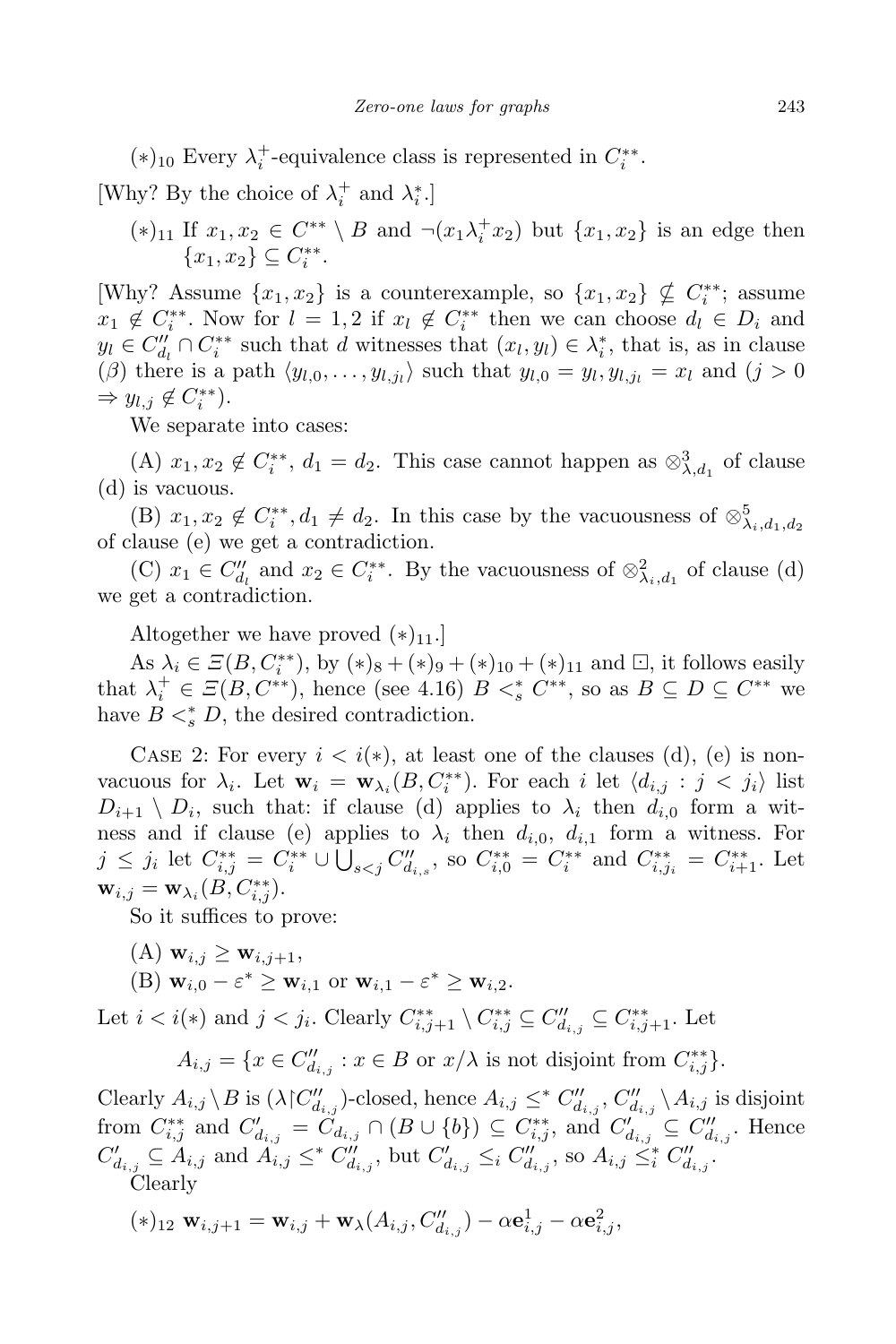where

$$
\mathbf{e}_{i,j}^1 = |\{\{x, y\} : \{x, y\} \text{ an edge of } M, \{x, y\} \subseteq A_{i,j},
$$
  

$$
\neg(x\lambda y) \text{ but } \{x, y\} \nsubseteq C_{i,j}^{**}\}|,
$$
  

$$
\mathbf{e}_{i,j}^2 = |\{\{x, y\} : \{x, y\} \text{ an edge of } M, x \in C_{d_{i,j}}'' \setminus C_{i,j}^{**},
$$
  

$$
y \in C_{i,j}^{**} \setminus C_{d_{i,j}}'' \text{ but } \neg(x\lambda y)\}|.
$$

Note

 $(*)$ <sub>13</sub>  $\mathbf{w}_{\lambda}(A_{i,j}, C''_{d_{i,j}})$  can be zero if  $A_{i,j} = C''_{d_{i,j}}$  and is  $\leq -\varepsilon^*$  otherwise. [Why? As  $A_{i,j} \leq_i^* C''_{d_{i,j}}$ .]

(*∗*)<sup>14</sup> In clause (d), *⊗*<sup>1</sup> *λ,d* never occurs.

[Why? If  $x \in C''_d$  is as there, let  $Y = \{y \in C''_d : y, x \text{ are connected in } M \mid C''_d\}.$ So  $x \in Y \subseteq C''_d$  and  $Y \cap C_i^{**} = \emptyset$ , and  $C'_d = C''_d \cap (B \cup \{b\}) = C''_d \cap C_0^{**} \subseteq C_i^{**}$ . Hence  $(C''_d \setminus Y) <^*_i C''_d$ , but the equivalence relation  $\{(y', y'') : y', y'' \in Y\}$ exemplifies that this fails.]

*Proof of (A).* Easy by  $(*)_{12}$ , because  $\mathbf{w}_{\lambda}(A_{i,j}, C''_{d_{i,j}}) \leq 0$  holds by  $(*)_{13}$ ,  $-\alpha \mathbf{e}_{i,j}^1 \leq 0$ , and  $-\alpha \mathbf{e}_{i,j}^2 \leq 0$  as  $\mathbf{e}_{i,j}^1$ ,  $\mathbf{e}_{i,j}^2$  are natural numbers.

*Proof of (B).* It suffices to prove that  $\mathbf{w}_{i,0} \neq \mathbf{w}_{i,1}$  or  $\mathbf{w}_{i,1} \neq \mathbf{w}_{i,2}$  (as inequality implies the right order (by clause (A)) and the difference is  $\geq \varepsilon^*$ by definition of  $\varepsilon^*$  (if  $\mathbf{w}_{\lambda}(A_{i,1}, C''_{d_{i,j}}) \neq 0$ ) and  $\geq \alpha$  (if  $\mathbf{e}^1_{i,j} \neq 0$  or  $\mathbf{e}^2_{i,j} \neq 0$ ). But if  $\mathbf{w}_{i,0} = \mathbf{w}_{i,1}$ , recalling  $(*)_{14}$  it follows easily that clause (d) does not apply to  $\lambda_i$ , and if  $\mathbf{w}_{i,0} = \mathbf{w}_{i,1} = \mathbf{w}_{i,2}$  also clause (e) does not apply.

So  $(A)$ ,  $(B)$  hold, so does Case 2 and hence the claim.  $\blacksquare_{6,11}$ 

**6.14.** Remark. (a) We could use smaller *k <sup>∗</sup>* by building a tree *h*(*Dt, D*<sup>+</sup> *t ,*  $C_t, \lambda_t$ ) :  $t \in T$ , where *T* is a finite tree with a root  $\Lambda$ ,  $D_A = \emptyset$ ,  $D_A^+ = B \cup \{b\}$ , each  $\lambda_t$  is an equivalence relation on  $C_t \setminus B$  and  $C_t = \bigcup \{C''_d : d \in D_t\} \cup B$ ,  $s \in$  $\text{succ}_{T}(t) \Rightarrow D_{t}^{+} = D_{s}$  and  $D_{t}^{+} \setminus D_{t}$  is  $\{d\}$  or  $\{d_{1}, d_{2}\}$ , witnessing clause (d) or clause (e) for  $(D_t, \lambda_t)$  when  $t \neq \Lambda$  and

$$
\{(D_s, \lambda_s) : s \in \text{sur}_T(t)\}
$$
  
=  $\{(D_t^+, \lambda) : \lambda \upharpoonright D_t = \lambda_t, \lambda \text{ an equivalence relation on } D_t^+ \setminus B\}.$ 

(b) We can make the argument separated, that is, prove as a separate claim that for any *k* and *l* there is  $k^*$  such that: if  $A, B \subseteq M \in \mathcal{K}, |B|, |A| \leq l$ ,  $B \subseteq B^*,$   $\mathrm{cl}^k(A, M) \setminus \mathrm{cl}^k(B, M) \subseteq B^* \setminus B \subseteq \mathrm{cl}^k(A, M)$  and  $(\forall C)(B \subseteq C \subseteq$  $B^* \wedge |C| \leq k^* \Rightarrow B \leq_s C$  then  $B \leq_s B^*$ . This is a kind of compactness.

**6.15.** CONCLUSION. *Requirements* (A) *of* [I, 2.13(1)] *and even* (B) + (C) *of* [I, 2.13(3)] *hold.*

*Proof.* Requirement (B) of  $[I, 2.13(3)]$  holds by 6.7. Requirement (A) of [I, 2.13(2)] holds by 6.11 (and the previous sentence).  $\blacksquare$ <sub>6.15</sub>